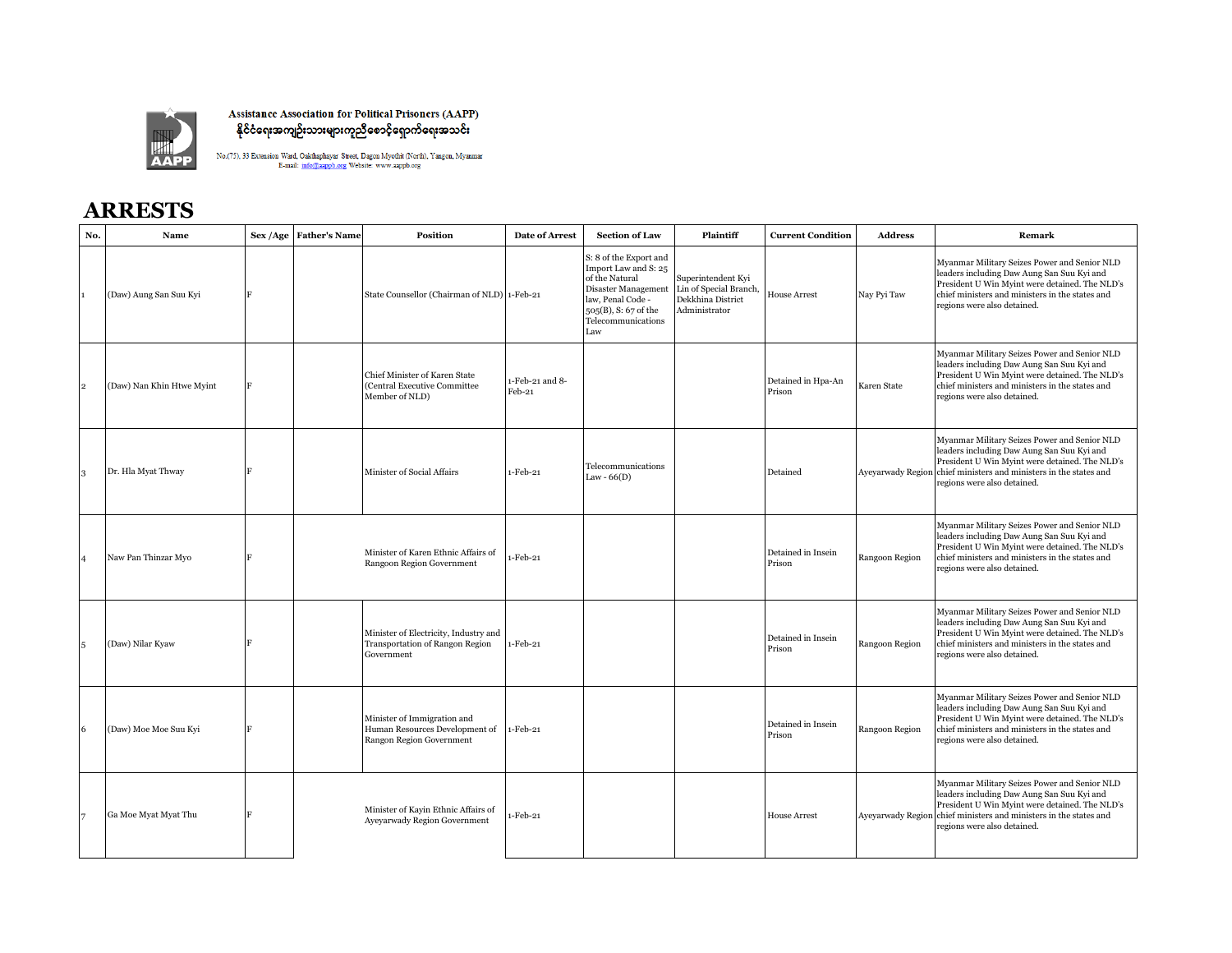| 8  | (Daw) Yee Yee Cho     |             | Minister of of Planning and Finance<br>of Tanintharyi Region Government | $-Feb-21$ |                                                    | Released on 13 Feb 21 | Tanintharyi<br>Region                     | Myanmar Military Seizes Power and Senior NLD<br>leaders including Daw Aung San Suu Kyi and<br>President U Win Myint were detained. The NLD's<br>chief ministers and ministers in the states and<br>regions were also detained. |
|----|-----------------------|-------------|-------------------------------------------------------------------------|-----------|----------------------------------------------------|-----------------------|-------------------------------------------|--------------------------------------------------------------------------------------------------------------------------------------------------------------------------------------------------------------------------------|
| 9  | (Daw) Nan Thuzar Khin |             | Karen State Hluttaw Deputy Speaker 1-Feb-21                             |           |                                                    | Detained              | Karen State                               | Myanmar Military Seizes Power and Senior NLD<br>leaders including Daw Aung San Suu Kyi and<br>President U Win Myint were detained. The NLD's<br>chief ministers and ministers in the states and<br>regions were also detained. |
| 10 | (Daw) Tin Ei          |             | Mon State Hluttaw Speaker                                               | 1-Feb-21  |                                                    | Detained              | Mon State                                 | Myanmar Military Seizes Power and Senior NLD<br>leaders including Daw Aung San Suu Kyi and<br>President U Win Myint were detained. The NLD's<br>chief ministers and ministers in the states and<br>regions were also detained. |
| 11 | (Daw) Khin Saw Wai    |             | Member of Parliament (ANP)                                              | -Feb-21   |                                                    | Released on 1 Feb 21  | <b>Rakhine State</b>                      | Myanmar Military Seizes Power and Senior NLD<br>leaders including Daw Aung San Suu Kyi and<br>President U Win Myint were detained. The NLD's<br>chief ministers and ministers in the states and<br>regions were also detained. |
| 12 | (U) Zin Moe Htike     |             | MP for Pyay Township                                                    | 11-Feb-21 |                                                    | Detained              | Pyay Township,<br>Bago Region             | She was arrested after the military coup.                                                                                                                                                                                      |
| 13 | (Daw) Pa Pa Han       |             | MP for Pyay Township                                                    | 11-Feb-21 |                                                    | Detained              | Pyay Township,<br>Bago Region             | She was arrested after the military coup.                                                                                                                                                                                      |
| 14 | (Daw) Mar Mar Khaing  |             | MP for No.2 constituency in Thaton<br>Township                          | 25-Feb-21 |                                                    | Detained              | Thaton Township,<br>Mon State             | She was detained days after the military staged a<br>coup.                                                                                                                                                                     |
| 15 | (Daw) Win Mya Mya     |             | Pyithu Hluttaw MP for Sintgaing<br>Township                             | 27-Feb-21 |                                                    | Detained              | Sintgaing<br>Township,<br>Mandalay Region | She was detained days after the military staged a<br>coup.                                                                                                                                                                     |
| 16 | Nan Mol Kham          |             | Pyithu Hluttaw MP                                                       | February  |                                                    | Detained              | Mong Hsat, Shan<br>State                  | Myanmar Military Seizes Power and Senior NLD<br>leaders including Daw Aung San Suu Kyi and<br>President U Win Myint were detained. The NLD's<br>chief ministers and ministers in the states and<br>regions were also detained. |
| 17 | (Ma) Soe Soe Yi       |             | Secretary of NLD party of Mogaung<br>Township                           | 10-Feb-21 | S: 25 of the Natural<br>Disaster Management<br>law | Detained              | Kachin State                              | She was detained days after the military staged a<br>coup.                                                                                                                                                                     |
| 18 | (Ma) Khin Khin Oo     |             | NLD Member                                                              | 7-Feb-21  |                                                    | Detained              | Naypyitaw                                 | She was arrested in relation to the military coup.                                                                                                                                                                             |
| 19 | (Daw) Nilar Win       |             | Member of NLD Party of Kyaingtong 1-Feb-21                              |           |                                                    | Detained              | Kyaingtong<br>Township, Shan<br>State     | She was arrested in relation to the military coup.                                                                                                                                                                             |
| 20 | (Daw) Win Mya Mya     | $\mathbf F$ | Vice Chairman of the Working<br>Committee, Mandalay Region NLD          | 9-Mar-21  |                                                    | Detained              | <b>Mandalay Region</b>                    | For staging a protest against the military coup                                                                                                                                                                                |
| 21 | (Daw) Than Myint Aung |             | Yangon City Development<br>Committee (Writer)                           | -Feb-21   |                                                    | Detained              | Rangoon Region                            | Myanmar Military Seizes Power and Senior NLD<br>leaders including Daw Aung San Suu Kyi and<br>President U Win Myint were detained. The NLD's<br>chief ministers and ministers in the states and<br>regions were also detained. |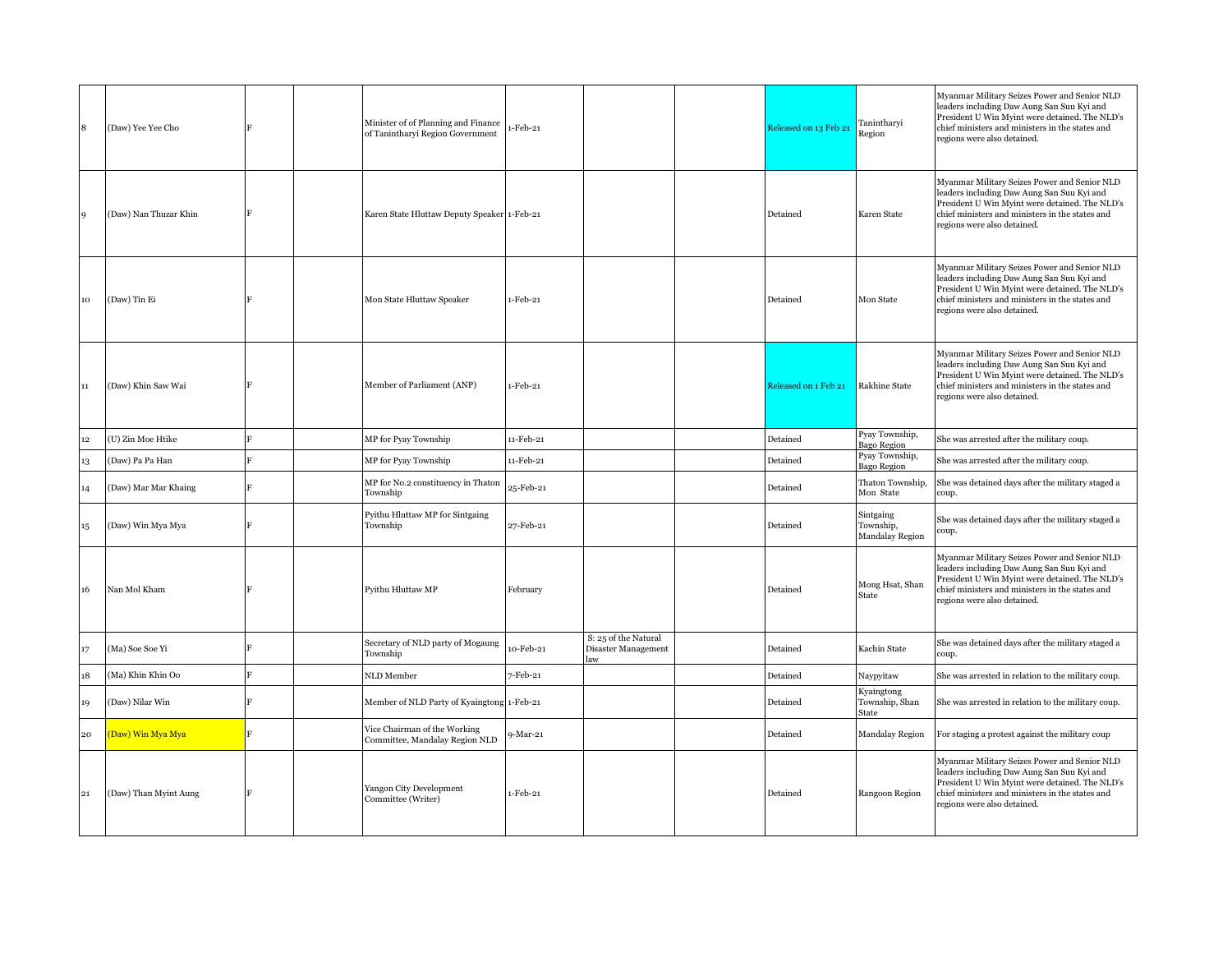| 22 | Dr. Cho Yu Mon                          |  | Headmistress of Hpa-an<br>Government Techanical High School 5-Feb-21                                    |           | $S: 505$ (b) of the Penal<br>Code                  | Hpa-an Townshsip<br>Administrator Zay<br>Htet Aung                            | Detained                                | Hpa-an Township,<br>Karen State           | She was arrested and charged under section 505 (b)<br>of the Penal Code for taking part in a "red ribbon"<br>ampaign. |
|----|-----------------------------------------|--|---------------------------------------------------------------------------------------------------------|-----------|----------------------------------------------------|-------------------------------------------------------------------------------|-----------------------------------------|-------------------------------------------|-----------------------------------------------------------------------------------------------------------------------|
| 23 | (Daw) Nan Sandar Cho                    |  | Assistant Archivist of the Hpan-An<br>University                                                        | )-Feb-21  |                                                    |                                                                               | Detained                                | Hpa-an Township,<br>Karen State           | She was arrested for his involement in the Civil<br>Disobedience Movement (CDM)                                       |
|    | (Ma) Nan Shella a.k.a Mee Saw           |  | Primary School Teacher                                                                                  | 9-Feb-21  | S: 25 of the Natural<br>Disaster Management<br>law |                                                                               | Detained                                | Kyaingtong<br>Township, Shan<br>State     | She was arrested for her involement in the Civil<br>Disobedience Movement (CDM)                                       |
| 25 | (Daw) Khin Mar Oo                       |  | Teacher                                                                                                 | 10-Feb-21 | S: 25 of the Natural<br>Disaster Management<br>law |                                                                               | Detained in<br><b>Kyaingtong Prison</b> | Tachileik Town,<br>Shan State             | She was detained days after the military staged a<br>coup.                                                            |
| 26 | (Ma) Pyae Phyo Thu                      |  | Township Officer of Twante<br>Township                                                                  | 11-Feb-21 |                                                    |                                                                               | Detained                                | <b>Twante Township.</b><br>Rangoon Region | She was detained days after the military staged a<br>oup.                                                             |
| 27 | (Ma) Thingyan Moe                       |  | Deputy Manager (Air Travel<br>Controller) of Myanmar's<br>Department of Civil Aviation (DCA<br>Myanmar) | 12-Feb-21 |                                                    |                                                                               | Detained                                |                                           | She was arrested for his involement in the Civil<br>Disobedience Movement (CDM)                                       |
|    | (Ma) Win Theingi Htay                   |  | Officer of Lewe Township<br>Cooperative Department                                                      | 15-Feb-21 | Penal Code - 188(B)                                | Deputy Township<br>Administrator (U)<br>Aung Zaw Min of<br>Zabuthiri Township | Released on bail on 16<br>February 2021 | Naypyitaw                                 | She was arrested and charged for her involement in<br>the Civil Disobedience Movement (CDM)                           |
|    | (Ma) Mai Win Theingi                    |  | Senior Clerk of of Lewe Township<br>Cooperative Department                                              | 15-Feb-21 | Penal Code - 188(B)                                | Deputy Township<br>Administrator (U)<br>Aung Zaw Min of<br>Zabuthiri Township | Released on bail on 1<br>February 2021  | Naypyitaw                                 | She was arrested and charged for her involement in<br>the Civil Disobedience Movement (CDM)                           |
| 30 | (Ma) Mai May Yadana Zin Aye             |  | Junior Clerk of of Lewe Township<br>Cooperative Department                                              | 15-Feb-21 | Penal Code - 188(B)                                | Deputy Township<br>Administrator (U)<br>Aung Zaw Min of<br>Zabuthiri Township | Released on bail on 10<br>February 2021 | Naypyitaw                                 | She was arrested and charged for her involement in<br>the Civil Disobedience Movement (CDM)                           |
| 31 | (Ma) Mi May Thu Thu Aung                |  | Junior Clerk of Lewe Township<br>Cooperative Department                                                 | 15-Feb-21 | Penal Code - 188(B)                                | Deputy Township<br>Administrator (U)<br>Aung Zaw Min of<br>Zabuthiri Township | Released on bail on 10<br>February 2021 | Naypyitaw                                 | She was arrested and charged for her involement in<br>the Civil Disobedience Movement (CDM)                           |
| 32 | (Ma) Wai Wai Hnin                       |  | Junior Clerk of Lewe Township<br>Cooperative Department                                                 | 15-Feb-21 | Penal Code - 188(B)                                | Deputy Township<br>Administrator (U)<br>Aung Zaw Min of<br>Zabuthiri Township | Released on bail on 16<br>February 2021 | Naypyitaw                                 | She was arrested and charged for her involement in<br>the Civil Disobedience Movement (CDM)                           |
| 33 | (Ma) Khin Cho Thet                      |  | Junior Clerk of Cooperative<br>Department - Head Office in<br>Naypyitaw                                 | 15-Feb-21 | Penal Code - 188(B)                                | Deputy Township<br>Administrator (U)<br>Aung Zaw Min of<br>Zabuthiri Township | Released on bail on 16<br>February 2021 | Naypyitaw                                 | She was arrested and charged for her involement in<br>the Civil Disobedience Movement (CDM)                           |
| 34 | (Ma) Nyein Nyein Soe                    |  | Junior Clerk of Cooperative<br>Department - Head Office in<br>Naypyitaw                                 | 15-Feb-21 | Penal Code - 188(B)                                | Deputy Township<br>Administrator (U)<br>Aung Zaw Min of<br>Zabuthiri Township | Released on bail on 10<br>February 2021 | Naypyitaw                                 | She was arrested and charged for her involement in<br>the Civil Disobedience Movement (CDM)                           |
| 35 | (Daw) Naw Thel Su Tun                   |  | Staff of Ministry of Foreign Affairs<br>Navpyitaw)                                                      | 18-Feb-21 | Penal Code - 505(A)                                |                                                                               | Detained                                | Naypyitaw                                 | She was arrested for his involement in the Civil<br>Disobedience Movement (CDM)                                       |
| 36 | (Daw) Su Lae Yii                        |  | Staff of Ministry of Foreign Affairs<br>Navpyitaw)                                                      | 18-Feb-21 | Penal Code - 505(A)                                |                                                                               | Detained                                | Naypyitaw                                 | She was arrested for his involement in the Civil<br>Disobedience Movement (CDM)                                       |
| 37 | (Daw) Thel Thel Hla                     |  | Staff of Ministry of Foreign Affairs<br>Naypyitaw)                                                      | 18-Feb-21 | Penal Code - 505(A)                                |                                                                               | Detained                                | Naypyitaw                                 | She was arrested for his involement in the Civil<br>Disobedience Movement (CDM)                                       |
| 38 | (Daw) Su Pyae Pyae Phyo                 |  | Staff of Ministry of Foreign Affairs<br>Naypyitaw)                                                      | 18-Feb-21 | Penal Code - 505(B)                                |                                                                               | Detained                                | Naypyitaw                                 | She was arrested for his involement in the Civil<br>Disobedience Movement (CDM)                                       |
| 39 | (Daw) Phyo Phyo Wai                     |  | Staff of Ministry of Foreign Affairs<br>(Naypyitaw)                                                     | 18-Feb-21 | Penal Code - 505(A)                                |                                                                               | Detained                                | Naypyitaw                                 | She was arrested for his involement in the Civil<br>Disobedience Movement (CDM)                                       |
| 40 | (Daw) Thu Thu Aung                      |  | Staff of Ministry of Foreign Affairs<br>Naypyitaw)                                                      | 18-Feb-21 | Penal Code - 505(A)                                |                                                                               | Detained                                | Naypyitaw                                 | She was arrested for his involement in the Civil<br>Disobedience Movement (CDM)                                       |
|    | (Ma) Thinzar Wint a.k.a Than Dar<br>Win |  | Ministry of Planning and Finance<br>Navpvitaw)                                                          | 18-Feb-21 | Penal Code - 505(B)                                |                                                                               | Detained                                | Naypyitaw                                 | She was arrested for his involement in the Civil<br>Disobedience Movement (CDM)                                       |
| 42 | (Daw) Khin Mar Aung                     |  | Staff of Ministry of Foreign Affairs<br>Navpvitaw)                                                      | 18-Feb-21 | Penal Code - 505(B)                                |                                                                               | Detained                                | Naypyitaw                                 | She was arrested for his involement in the Civil<br>Disobedience Movement (CDM)                                       |
| 43 | (Ma) Aye Kyi Kyi Sein                   |  | No.(4) Primary School Teacher (Pa<br>Ma Tee)                                                            | 19-Feb-21 |                                                    |                                                                               | Released on 19<br>ebruary 2021          | Myitkyina, Kachin<br>State                | She was arrested for her involement in the Civil<br>Disobedience Movement (CDM)                                       |
| 44 | (Ma) Aye Chan May                       |  | Teacher (Wai Maw)                                                                                       | 19-Feb-21 |                                                    |                                                                               | Released on 19<br>ebruary 2021          | Myitkyina, Kachin<br>State                | She was arrested for her involement in the Civil<br>Disobedience Movement (CDM)                                       |
| 45 | (Daw) Marlar Sein                       |  | Teacher                                                                                                 | 28-Feb-21 | Penal Code - 505 (B),<br>143, 145                  |                                                                               | Detained                                | Mawlamyinegyun<br>Region                  | Town, Ayeyarwady For staging a protest against the military coup                                                      |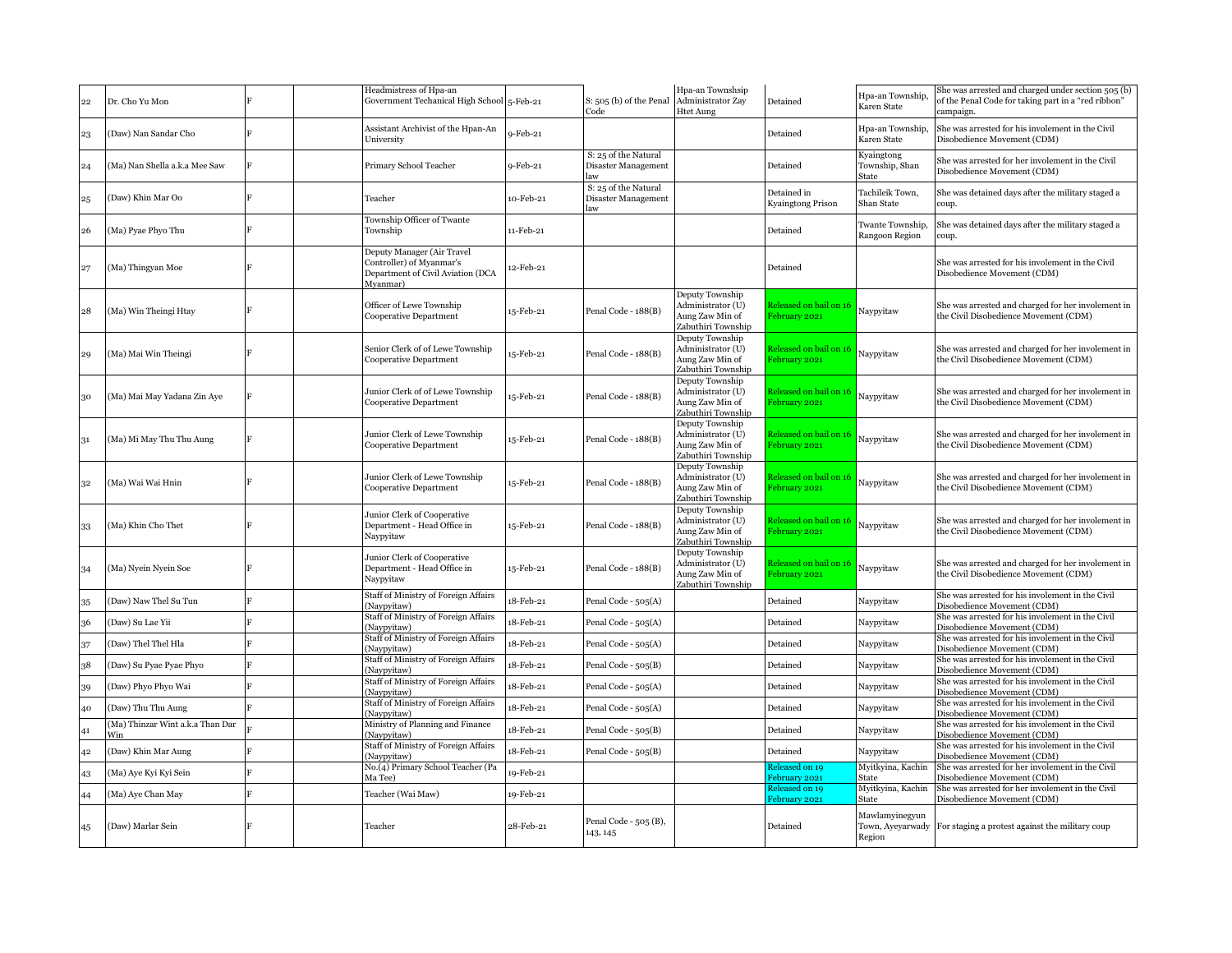|    | Daw) Thet Thet Win        |  | Teacher                                                                              | February    |                                                                                                                            |                                                     | Detained                                | Mong Hsat, Shan<br>State                                                      | She was arrested for his involement in the Civil<br>Disobedience Movement (CDM)                                      |
|----|---------------------------|--|--------------------------------------------------------------------------------------|-------------|----------------------------------------------------------------------------------------------------------------------------|-----------------------------------------------------|-----------------------------------------|-------------------------------------------------------------------------------|----------------------------------------------------------------------------------------------------------------------|
| 47 | (Ma) Phyu Phyu Aye        |  | Forest Product (Government Staff)                                                    | February    |                                                                                                                            |                                                     | Detained                                | Loilen Towhship,<br>Shan State                                                | She was arrested for his involement in the Civil<br>Disobedience Movement (CDM)                                      |
| 48 | Daw) Ei Ei Phyo Paing Aye |  | Principal of paypingone School,<br>Thirty Town, Thayarwaddy<br>Township, Bago Region | 10-Mar-21   |                                                                                                                            |                                                     | Detained                                | Phayargyi street,<br>Sitkwin Town,<br>Thayarwaddy<br>Township, Bago<br>Region | The teacher was arrested by the military at her<br>home.                                                             |
| 49 | (Ma) Phyu Phyu San        |  | <b>LGBTI Activist (Kings &amp; Queens</b><br>GBT organization)                       | 1-Mar-21    |                                                                                                                            |                                                     | Detained                                | Rangoon Region                                                                | Arrested in Myaynigone for protesting against the<br>nilitarv coup                                                   |
| 50 | (Ma) Zaw Zaw              |  | <b>LGBTI Activist (Kings &amp; Queens</b><br>GBT organization)                       | $-Mar-21$   |                                                                                                                            |                                                     | Detained                                | Rangoon Region                                                                | Arrested in Myaynigone for protesting against the<br>nilitary coup                                                   |
|    | (Ma) La Min               |  | <b>LGBTI Activist (Kings &amp; Queens</b><br>GBT organization)                       | $-Mar-21$   |                                                                                                                            |                                                     | Detained                                | Rangoon Region                                                                | Arrested in Myaynigone for protesting against the<br>military coup                                                   |
| 52 | (Daw) Amar Ni             |  | Activist                                                                             | $5$ -Mar-21 |                                                                                                                            |                                                     | Detained                                | Mandalay Region                                                               | For staging a protest against the military coup                                                                      |
| 53 | (Ma) Nan Hwan Phaung      |  | Student                                                                              | 9-Feb-21    |                                                                                                                            |                                                     | Detained                                | Kyaingtong<br>Township, Shan<br>State                                         | For staging a protest against the military coup                                                                      |
|    | Mai Yadanar Aung          |  | Jniversity Student (Chin University<br>Students In Rakhine State)                    | 9-Feb-21    | S: 25 of the Natural<br>Disaster Management<br>law and S: 19 of the<br>Peaceful Assembly<br>and Peaceful<br>Procession Law | Ann Township<br>Administrator (U)<br>Maung Shwe Aye | Released on 24 Feb 21<br>(Paid Fine)    | Ann Township,<br><b>Rakhine State</b>                                         | For staging a protest against the military coup                                                                      |
|    | (Ma) Nang Kham Phoo Myat  |  | Student                                                                              | 15-Feb-21   | Penal Code - 505(A)                                                                                                        |                                                     | Detained in<br><b>Kyaingtong Prison</b> | Kyaingtong<br>Township, Shan<br>State                                         | She was arrested when coming back home from a<br>protest against the military coup                                   |
|    | (Ma) Yoon Lae Nandar      |  | Student                                                                              | 15-Feb-21   | Penal Code - 505(A)                                                                                                        |                                                     | Detained in<br>Kyaingtong Prison        | Kyaingtong<br>Township, Shan<br>State                                         | She was arrested when coming back home from a<br>protest against the military coup                                   |
| 57 | (Ma) Khaing Ye Win        |  | Grade 10 Student                                                                     | 22-Feb-21   |                                                                                                                            |                                                     | Detained                                | Maing Shoo<br>Township, Shan<br>State                                         | For staging a protest against the military coup                                                                      |
| 58 | (Ma) Aye Naunt            |  | Grade 10 Student                                                                     | 22-Feb-21   |                                                                                                                            |                                                     | Detained                                | Maing Shoo<br>Township, Shan<br>State                                         | For staging a protest against the military coup                                                                      |
|    | (Ma) Ei Thazin Kyaw       |  | Grade 10 Student                                                                     | 22-Feb-21   |                                                                                                                            |                                                     | Detained                                | Maing Shoo<br>Township, Shan<br>State                                         | For staging a protest against the military coup                                                                      |
| 60 | (Ma) Chue Chit Chit Kyaw  |  | Student (History - Distance<br>Education)                                            | 27-Feb-21   |                                                                                                                            |                                                     | Detained in Insein<br>Prison            | Rangoon Region                                                                | For staging a protest against the military coup                                                                      |
|    | (Ma) Hlaing Ei Phyu       |  | <b>Student (Maths - Distance</b><br>Education)                                       | 27-Feb-21   |                                                                                                                            |                                                     | Detained                                | Rangoon Region                                                                | For staging a protest against the military coup                                                                      |
| 62 | (Ma) Su Yadanar Aung      |  | Second Year Student (Law)                                                            | 27-Feb-21   |                                                                                                                            |                                                     | Detained                                | Rangoon Region                                                                | For staging a protest against the military coup                                                                      |
| 63 | Naw Sandy                 |  | Student (BM - Distance Education)                                                    | 27-Feb-21   |                                                                                                                            |                                                     | Detained                                | Rangoon Region                                                                | For staging a protest against the military coup                                                                      |
|    | (Ma) Shwe Yi Pwint Oo     |  | Student (Journalism at National<br>Management Degree<br>College(NMDC))               | 27-Feb-21   |                                                                                                                            |                                                     | Detained                                | Rangoon Region                                                                | For staging a protest against the military coup                                                                      |
| 65 | (Ma) Htar Ei              |  | Student Yangon University Of<br>Education)                                           | 27-Feb-21   |                                                                                                                            |                                                     | Detained                                | Rangoon Region                                                                | For staging a protest against the military coup                                                                      |
| 66 | (Ma) May Myat Chel Myint  |  | Second Year Medical Student<br>(University of Medicine 1)                            | 28-Feb-21   |                                                                                                                            |                                                     | Released on 28 Feb 21 Rangoon Region    |                                                                               | A medical students strike was dispersed by riot<br>police and more than 100 people arrested in Kyauk<br>Kone, Yankin |
|    | (Ma) May Khine San        |  | University of Medicine 1                                                             | 28-Feb-21   |                                                                                                                            |                                                     | Released on 28 Feb 21 Rangoon Region    |                                                                               | A medical students strike was dispersed by riot<br>police and more than 100 people arrested in Kyauk<br>Kone, Yankin |
| 68 | Dr. Cherry Lwin           |  | University of Medicine 1                                                             | 28-Feb-21   |                                                                                                                            |                                                     | Released on 28 Feb 21 Rangoon Region    |                                                                               | A medical students strike was dispersed by riot<br>police and more than 100 people arrested in Kyauk<br>Kone, Yankin |
| 69 | Dr. Zun Wut Hmone         |  | University of Medicine 1                                                             | 28-Feb-21   |                                                                                                                            |                                                     | Released on 28 Feb 21 Rangoon Region    |                                                                               | A medical students strike was dispersed by riot<br>police and more than 100 people arrested in Kyauk<br>Kone, Yankin |
| 70 | Dr. May Myat Mon Kyaw     |  | University of Medicine 1                                                             | 28-Feb-21   |                                                                                                                            |                                                     | Released on 28 Feb 21 Rangoon Region    |                                                                               | A medical students strike was dispersed by riot<br>police and more than 100 people arrested in Kyauk<br>Kone, Yankin |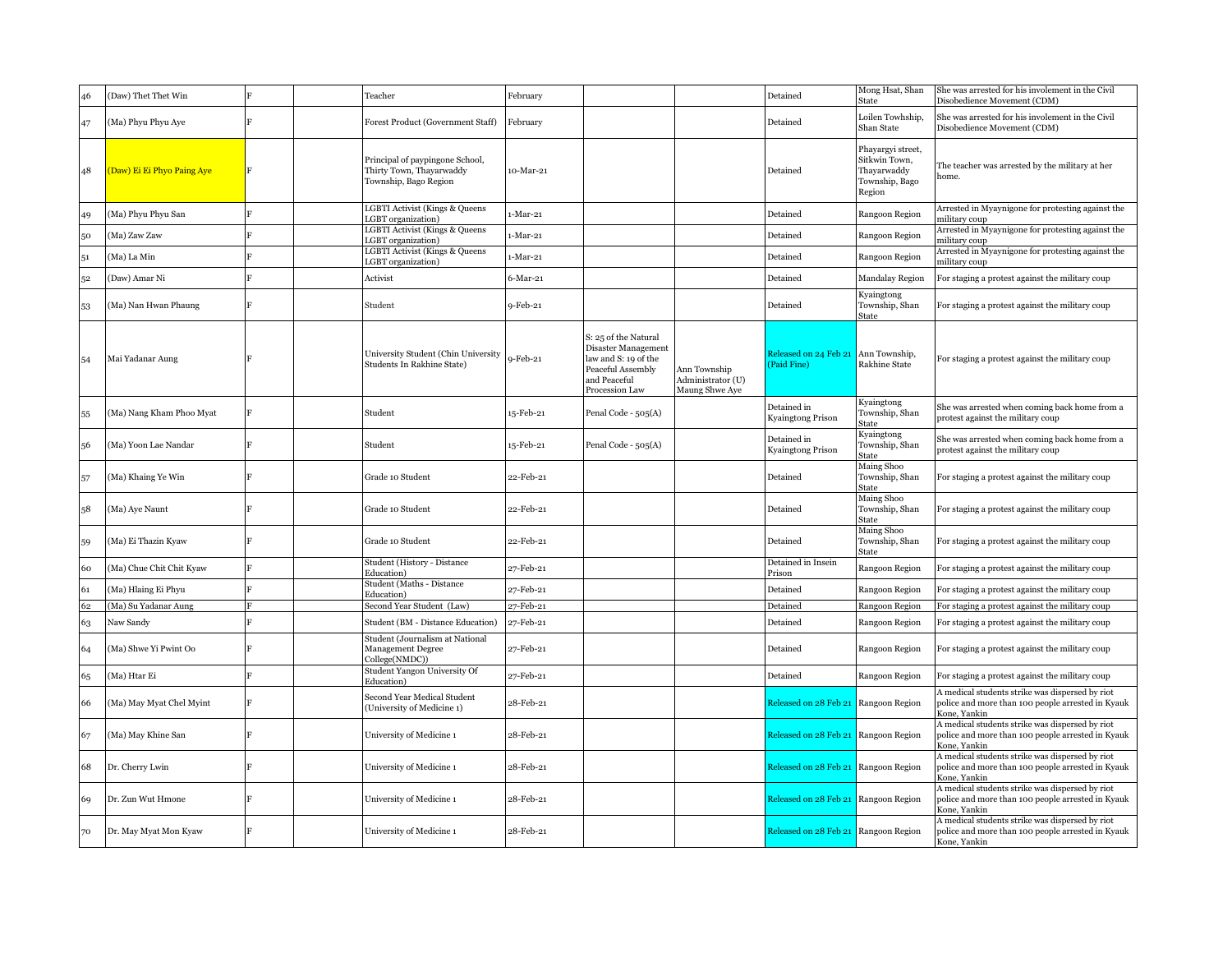| 71             | (Ma) Aye Htay          |  | University of Medicine 1                                  | 28-Feb-21 |  | Released on 28 Feb 21 Rangoon Region | A medical students strike was dispersed by riot<br>police and more than 100 people arrested in Kyauk                 |
|----------------|------------------------|--|-----------------------------------------------------------|-----------|--|--------------------------------------|----------------------------------------------------------------------------------------------------------------------|
|                |                        |  |                                                           |           |  |                                      | Kone, Yankin<br>A medical students strike was dispersed by riot                                                      |
| 72             | Dr. Khin Swe Lwin      |  | University of Medicine 1                                  | 28-Feb-21 |  | Released on 28 Feb 21 Rangoon Region | police and more than 100 people arrested in Kyauk<br>Kone, Yankin                                                    |
| 73             | Dr. Wai Mar Myint Aung |  | University of Medicine 1                                  | 28-Feb-21 |  | Released on 28 Feb 21 Rangoon Region | A medical students strike was dispersed by riot<br>police and more than 100 people arrested in Kyauk<br>Kone, Yankin |
|                | Dr. Molly Moe          |  | University of Medicine 1                                  | 28-Feb-21 |  | Released on 28 Feb 21 Rangoon Region | A medical students strike was dispersed by riot<br>police and more than 100 people arrested in Kyauk<br>Kone, Yankin |
| 75             | Dr. Htut Ingyin        |  | University of Medicine 1                                  | 28-Feb-21 |  | Released on 28 Feb 21 Rangoon Region | A medical students strike was dispersed by riot<br>police and more than 100 people arrested in Kyauk<br>Kone, Yankin |
| 76             | Dr. Swe Mon Oo         |  | University of Medicine 1                                  | 28-Feb-21 |  | Released on 28 Feb 21 Rangoon Region | A medical students strike was dispersed by riot<br>police and more than 100 people arrested in Kyauk<br>Kone, Yankin |
|                | Dr. Nwel Min Soe       |  | University of Medicine 1 (CWH)                            | 28-Feb-21 |  | Released on 28 Feb 21 Rangoon Region | A medical students strike was dispersed by riot<br>police and more than 100 people arrested in Kyauk<br>Kone, Yankin |
| 78             | Dr. Aye Pwint Mu       |  | University of Medicine 1 (OG)                             | 28-Feb-21 |  | Released on 28 Feb 21 Rangoon Region | A medical students strike was dispersed by riot<br>police and more than 100 people arrested in Kyauk<br>Kone, Yankin |
| 79             | Dr. Kay Khine Nyein    |  | University of Medicine 1 (CWH)                            | 28-Feb-21 |  | Released on 28 Feb 21 Rangoon Region | A medical students strike was dispersed by riot<br>police and more than 100 people arrested in Kyauk<br>Kone, Yankin |
| 80             | Dr. Su Myat Phyo       |  | Dental                                                    | 28-Feb-21 |  | Released on 28 Feb 21 Rangoon Region | A medical students strike was dispersed by riot<br>police and more than 100 people arrested in Kyauk<br>Kone, Yankin |
| 81             | Dr. Theint Tinzar Hein |  | <b>UDMY</b>                                               | 28-Feb-21 |  | Released on 28 Feb 21 Rangoon Region | A medical students strike was dispersed by riot<br>police and more than 100 people arrested in Kyauk<br>Kone, Yankin |
| 82             | Dr. May Su Pyne        |  | <b>UDMY</b>                                               | 28-Feb-21 |  | Released on 28 Feb 21 Rangoon Region | A medical students strike was dispersed by riot<br>police and more than 100 people arrested in Kyauk<br>Kone, Yankin |
| 83             | Dr. Thazin             |  | <b>UDMY</b>                                               | 28-Feb-21 |  | Released on 28 Feb 21 Rangoon Region | A medical students strike was dispersed by riot<br>police and more than 100 people arrested in Kyauk<br>Kone, Yankin |
|                | Dr. Ei Naychi Aung     |  | <b>UDMY</b>                                               | 28-Feb-21 |  | Released on 28 Feb 21 Rangoon Region | A medical students strike was dispersed by riot<br>police and more than 100 people arrested in Kyauk<br>Kone, Yankin |
| 85             | Dr. Kyawt Kay Zin      |  | UDMY                                                      | 28-Feb-21 |  | Released on 28 Feb 21 Rangoon Region | A medical students strike was dispersed by riot<br>police and more than 100 people arrested in Kyauk<br>Kone, Yankin |
|                | Dr. Myat Thinzar Lwin  |  | University of Medicine 1                                  | 28-Feb-21 |  | Released on 28 Feb 21 Rangoon Region | A medical students strike was dispersed by riot<br>police and more than 100 people arrested in Kyauk<br>Kone, Yankin |
| 87             | (Daw) Ohnmar Khaing    |  | University of Medicine 1                                  | 28-Feb-21 |  | Released on 28 Feb 21 Rangoon Region | A medical students strike was dispersed by riot<br>police and more than 100 people arrested in Kyauk<br>Kone, Yankin |
| 88             | Dr. Hnin Myat Lwin     |  | University of Medicine 1                                  | 28-Feb-21 |  | Released on 28 Feb 21 Rangoon Region | A medical students strike was dispersed by riot<br>police and more than 100 people arrested in Kyauk<br>Kone, Yankin |
| 89             | (Ma) Khine Yi Mon Aung |  | University of Medicine 1                                  | 28-Feb-21 |  | Released on 28 Feb 21 Rangoon Region | A medical students strike was dispersed by riot<br>police and more than 100 people arrested in Kyauk<br>Kone, Yankin |
| 90             | (Ma) Yamone            |  | University of Medicine 1                                  | 28-Feb-21 |  | Released on 28 Feb 21 Rangoon Region | A medical students strike was dispersed by riot<br>police and more than 100 people arrested in Kyauk<br>Kone, Yankin |
| Q <sub>1</sub> | (Ma) Su Htoo Aung      |  | University of Medicine 1 (2018)                           | 28-Feb-21 |  | Released on 28 Feb 21 Rangoon Region | A medical students strike was dispersed by riot<br>police and more than 100 people arrested in Kyauk<br>Kone, Yankin |
| 92             | (Ma) Thel Su Su Zin    |  | University of Medicine 2 (2004)                           | 28-Feb-21 |  | Released on 28 Feb 21 Rangoon Region | A medical students strike was dispersed by riot<br>police and more than 100 people arrested in Kyauk<br>Kone, Yankin |
| 93             | (Ma) Yadanar Htwe      |  | University of Medicine 1 (2005)                           | 28-Feb-21 |  | Released on 28 Feb 21 Rangoon Region | A medical students strike was dispersed by riot<br>police and more than 100 people arrested in Kyauk<br>Kone, Yankin |
|                | (Ma) Cho Nadi Hlaing   |  | Second Year Medical Student<br>(University of Medicine 1) | 28-Feb-21 |  | Released on 28 Feb 21 Rangoon Region | A medical students strike was dispersed by riot<br>police and more than 100 people arrested in Kyauk<br>Kone, Yankin |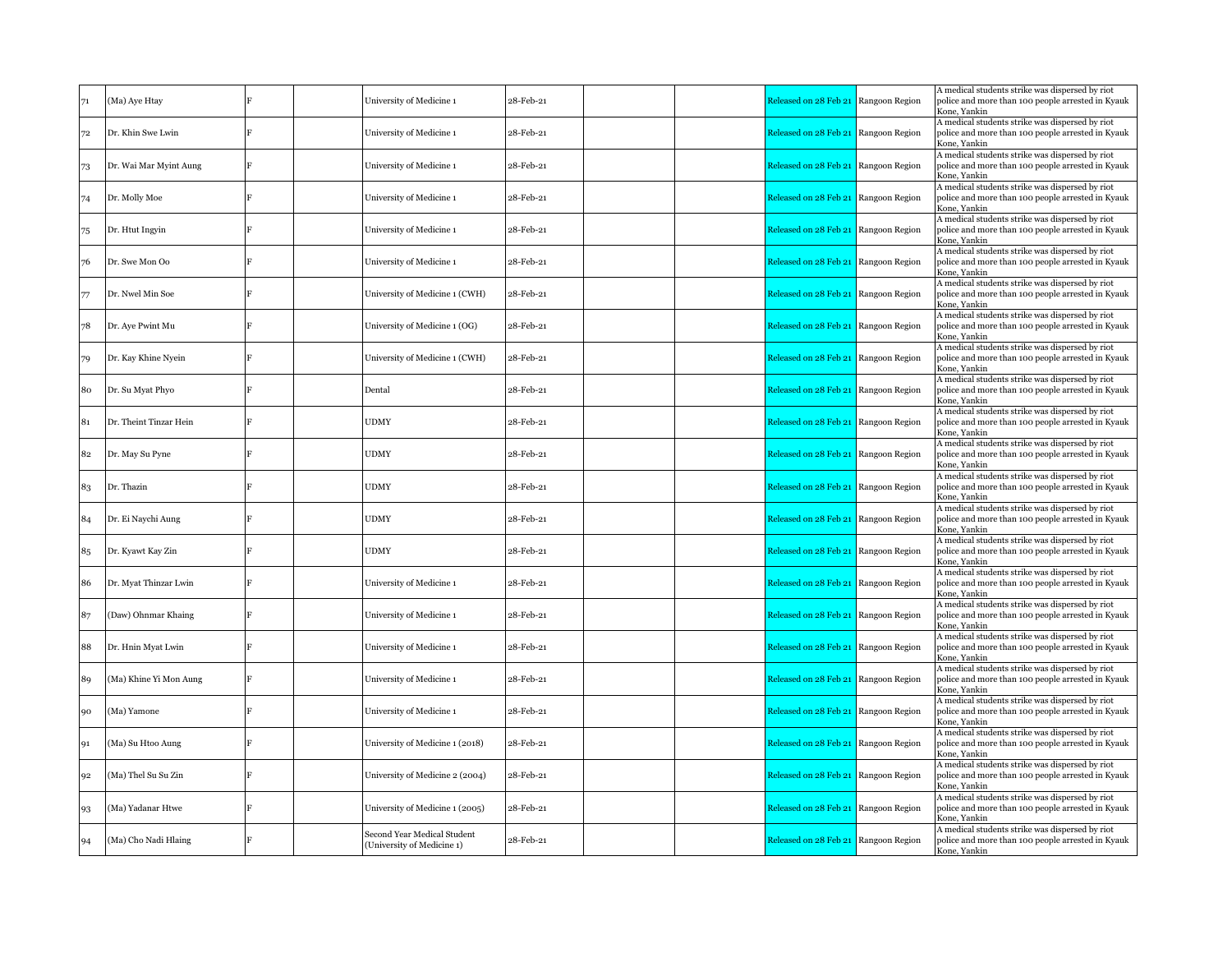| 95  | (Ma) Mya Thel Han                        |  | 2001 Batch                                                | 28-Feb-21 |  | Released on 28 Feb 21 Rangoon Region | A medical students strike was dispersed by riot<br>police and more than 100 people arrested in Kyauk<br>Kone, Yankin |
|-----|------------------------------------------|--|-----------------------------------------------------------|-----------|--|--------------------------------------|----------------------------------------------------------------------------------------------------------------------|
| 96  | (Ma) Su Wai Hnin                         |  | Second Year Medical Student<br>(University of Medicine 1) | 28-Feb-21 |  | Released on 28 Feb 21 Rangoon Region | A medical students strike was dispersed by riot<br>police and more than 100 people arrested in Kyauk<br>Kone, Yankin |
| 97  | (Ma) Aye Thar Thit Thti                  |  | University of Medicine 1 (Final Part<br>2 Junior)         | 28-Feb-21 |  | Released on 28 Feb 21 Rangoon Region | A medical students strike was dispersed by riot<br>police and more than 100 people arrested in Kyauk<br>Kone. Yankin |
| 98  | (Ma) Ei Pyae Phyo Aung                   |  | University of Medicine 1 (2001)                           | 28-Feb-21 |  | Released on 28 Feb 21 Rangoon Region | A medical students strike was dispersed by riot<br>police and more than 100 people arrested in Kyauk<br>Kone, Yankin |
| 99  | (Daw) Nu Nu Soe                          |  | Pharmacy                                                  | 28-Feb-21 |  | Released on 28 Feb 21 Rangoon Region | A medical students strike was dispersed by riot<br>police and more than 100 people arrested in Kyauk<br>Kone, Yankin |
| 100 | (Ma) Hnin Wutt Yi Phyo (13 years<br>(blc |  | Student                                                   | 28-Feb-21 |  | Released on 28 Feb 21 Rangoon Region | A medical students strike was dispersed by riot<br>police and more than 100 people arrested in Kyauk<br>Kone, Yankin |
| 101 | (Ma) Akayi Wint Kyaw                     |  | University of Medicine 2 (2003)                           | 28-Feb-21 |  | Released on 28 Feb 21 Rangoon Region | A medical students strike was dispersed by riot<br>police and more than 100 people arrested in Kyauk<br>Kone, Yankin |
| 102 | (Ma) Htet Su Paing                       |  | <b>UDMY</b> (Third Year)                                  | 28-Feb-21 |  | Released on 28 Feb 21 Rangoon Region | A medical students strike was dispersed by riot<br>police and more than 100 people arrested in Kyauk<br>Kone, Yankin |
| 103 | Dr. Su Sandy                             |  | Doctor                                                    | 28-Feb-21 |  | Released on 28 Feb 21 Rangoon Region | A medical students strike was dispersed by riot<br>police and more than 100 people arrested in Kyauk<br>Kone, Yankin |
| 104 | (Ma) Htun Pale Yadanar                   |  | <b>Medical Student</b>                                    | 28-Feb-21 |  | Released on 28 Feb 21 Rangoon Region | A medical students strike was dispersed by riot<br>police and more than 100 people arrested in Kyauk<br>Kone, Yankin |
| 105 | (Ma) Han Thu Wati                        |  | Medical Student                                           | 28-Feb-21 |  | Released on 28 Feb 21 Rangoon Region | A medical students strike was dispersed by riot<br>police and more than 100 people arrested in Kyauk<br>Kone, Yankin |
| 106 | Dr. Wint Yamone Thu                      |  | Medical Student                                           | 28-Feb-21 |  | Released on 28 Feb 21 Rangoon Region | A medical students strike was dispersed by riot<br>police and more than 100 people arrested in Kyauk<br>Kone, Yankin |
| 107 | Dr. Thant Thazin                         |  | Medical Student                                           | 28-Feb-21 |  | Released on 28 Feb 21 Rangoon Region | A medical students strike was dispersed by riot<br>police and more than 100 people arrested in Kyauk<br>Kone, Yankin |
| 108 | Ma) Theint Thazin Hein                   |  | Medical Student                                           | 28-Feb-21 |  | Released on 28 Feb 21 Rangoon Region | A medical students strike was dispersed by riot<br>police and more than 100 people arrested in Kyauk<br>Kone, Yankin |
| 109 | (Ma) Thazin Khaing                       |  | Medical Student                                           | 28-Feb-21 |  | Released on 28 Feb 21 Rangoon Region | A medical students strike was dispersed by riot<br>police and more than 100 people arrested in Kyauk<br>Kone, Yankin |
| 110 | (Ma) Ei Thazin Phyo                      |  | Medical Student                                           | 28-Feb-21 |  | Released on 28 Feb 21 Rangoon Region | A medical students strike was dispersed by riot<br>police and more than 100 people arrested in Kyauk<br>Kone. Yankin |
| 111 | (Ma) Thazin Myo Lwin                     |  | Medical Student                                           | 28-Feb-21 |  | Released on 28 Feb 21 Rangoon Region | A medical students strike was dispersed by riot<br>police and more than 100 people arrested in Kyauk<br>Kone, Yankin |
| 112 | (Ma) Su Paing                            |  | <b>Medical Student</b>                                    | 28-Feb-21 |  | Released on 28 Feb 21 Rangoon Region | A medical students strike was dispersed by riot<br>police and more than 100 people arrested in Kyauk<br>Kone, Yankin |
| 113 | (Ma) Su Htet Thandar                     |  | Medical Student                                           | 28-Feb-21 |  | Released on 28 Feb 21 Rangoon Region | A medical students strike was dispersed by riot<br>police and more than 100 people arrested in Kyauk<br>Kone, Yankin |
| 114 | (Ma) May Myat Noe                        |  | Medical Student                                           | 28-Feb-21 |  | Released on 28 Feb 21 Rangoon Region | A medical students strike was dispersed by riot<br>police and more than 100 people arrested in Kyauk<br>Kone, Yankin |
| 115 | (Ma) Madi Moe Sett                       |  | Medical Student                                           | 28-Feb-21 |  | Released on 28 Feb 21 Rangoon Region | A medical students strike was dispersed by riot<br>police and more than 100 people arrested in Kyauk<br>Kone. Yankin |
| 116 | (Ma) May Thu Kyaw                        |  | Medical Student                                           | 28-Feb-21 |  | Released on 28 Feb 21 Rangoon Region | A medical students strike was dispersed by riot<br>police and more than 100 people arrested in Kyauk<br>Kone, Yankin |
| 117 | (Ma) Aye Mon Myint                       |  | Medical Student                                           | 28-Feb-21 |  | Released on 28 Feb 21 Rangoon Region | A medical students strike was dispersed by riot<br>police and more than 100 people arrested in Kyauk<br>Kone, Yankin |
| 118 | (Ma) Mya Phoo                            |  | <b>Medical Student</b>                                    | 28-Feb-21 |  | Released on 28 Feb 21 Rangoon Region | A medical students strike was dispersed by riot<br>police and more than 100 people arrested in Kyauk<br>Kone, Yankin |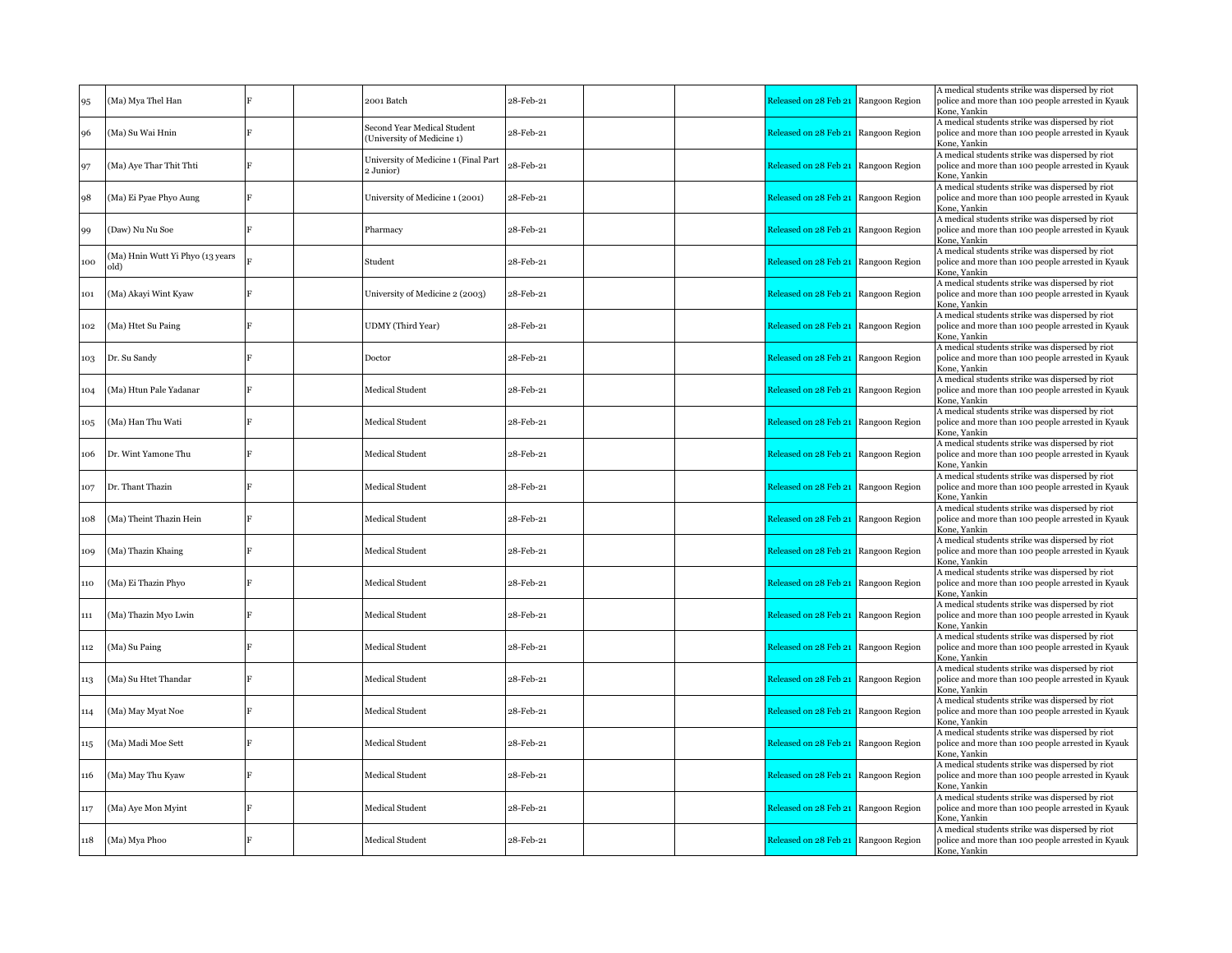|     |                            |    |                                     |            |  |                                      |                    | A medical students strike was dispersed by riot   |
|-----|----------------------------|----|-------------------------------------|------------|--|--------------------------------------|--------------------|---------------------------------------------------|
| 119 | (Ma) Moe Thin Cho          |    | Medical Student                     | 28-Feb-21  |  | Released on 28 Feb 21 Rangoon Region |                    | police and more than 100 people arrested in Kyauk |
|     |                            |    |                                     |            |  |                                      |                    | Kone, Yankin                                      |
|     |                            |    |                                     |            |  |                                      |                    | A medical students strike was dispersed by riot   |
| 120 | (Ma) May Phoo Wint Shein   | E. | <b>Medical Student</b>              | 28-Feb-21  |  | Released on 28 Feb 21 Rangoon Region |                    | police and more than 100 people arrested in Kyauk |
|     |                            |    |                                     |            |  |                                      |                    | Kone, Yankin                                      |
|     |                            |    |                                     |            |  |                                      |                    | A medical students strike was dispersed by riot   |
| 121 | Dr. Khin Wai Wai Tun       | E. | Doctor                              | 28-Feb-21  |  | Released on 28 Feb 21 Rangoon Region |                    | police and more than 100 people arrested in Kyauk |
|     |                            |    |                                     |            |  |                                      |                    | Kone, Yankin                                      |
|     |                            |    |                                     |            |  |                                      |                    |                                                   |
| 122 | (Ma) Zi Zawar Hlaing       |    | Dawei University Student            | 28-Feb-21  |  | Released on 1 Mar 21                 | Dawei Town,        | Arrested for protesting against the military coup |
|     |                            |    |                                     |            |  |                                      | Tanintharyi Region |                                                   |
|     |                            |    |                                     |            |  |                                      |                    | A medical students strike was dispersed by riot   |
| 123 | (Ma) Yin Yin Thant         |    | 1996 Batch                          | 28-Feb-21  |  | Released on 28 Feb 21 Rangoon Region |                    | police and more than 100 people arrested in Kyauk |
|     |                            |    |                                     |            |  |                                      |                    | Kone, Yankin                                      |
|     |                            |    | Medical Student (Final year, Part - |            |  |                                      | MagwayTown,        |                                                   |
| 124 | ThweYati Thi Oo            |    |                                     | 28-Feb-21  |  | Detained                             | Magway Region      | Arrested for protesting against the military coup |
|     |                            |    |                                     |            |  |                                      | Taunggyi           |                                                   |
|     | Cho Thandar Tun            |    |                                     | $2-Mar-21$ |  | Detained                             |                    |                                                   |
| 125 |                            |    | Taunggyi University (Physis Major)  |            |  |                                      | Township, Shan     | For staging a protest against the military coup   |
|     |                            |    |                                     |            |  |                                      | State              |                                                   |
|     |                            |    |                                     |            |  |                                      | Taunggyi           |                                                   |
| 126 | Su Ei Ei Tun               |    | Taunggyi University (Physis Major)  | 2-Mar-21   |  | Detained                             | Township, Shan     | For staging a protest against the military coup   |
|     |                            |    |                                     |            |  |                                      | State              |                                                   |
|     |                            |    |                                     |            |  |                                      | Taunggyi           |                                                   |
| 127 | Tun Eaint Eaint Kyu        |    | Taunggyi University (Physis Major)  | 2-Mar-21   |  | Detained                             | Township, Shan     | For staging a protest against the military coup   |
|     |                            |    |                                     |            |  |                                      | State              |                                                   |
| 128 | Ma) Su Su Win              |    | Student                             | 3-Mar-21   |  | Detained                             | Rangoon Region     | For staging a protest against the military coup   |
| 129 | Ma) Haylar Phone Ni        |    | Student                             | $-Mar-21$  |  | Detained                             | Rangoon Region     | For staging a protest against the military coup   |
| 130 | Ma) Thin Thiri Su          |    | Student                             | $-Mar-21$  |  | Detained                             | Rangoon Region     | For staging a protest against the military coup   |
| 131 | Ma) Thin Yanant Moe        |    | Student                             | $3-Mar-21$ |  | Detained                             | Rangoon Region     | For staging a protest against the military coup   |
| 132 | (Ma) Hnin Oo Wai           |    | Student                             | 3-Mar-21   |  | Detained                             | Rangoon Region     | For staging a protest against the military coup   |
| 133 | Ma) May Myat Noe Zaw       |    | Student                             | $-Mar-21$  |  | Detained                             | Rangoon Region     | For staging a protest against the military coup   |
| 134 | Ma) Nyein Su Thaw          |    | Student                             | $-Mar-21$  |  | Detained                             | Rangoon Region     | For staging a protest against the military coup   |
| 135 | Ma) Yu Yu Wai              |    | Student                             | $-Mar-21$  |  | Detained                             | Rangoon Region     | For staging a protest against the military coup   |
|     | (Ma) Yoon Shwe Yi Aung     |    | Student                             | $-Mar-21$  |  | Detained                             |                    |                                                   |
| 136 |                            |    |                                     |            |  |                                      | Rangoon Region     | For staging a protest against the military coup   |
| 137 | (Ma) Su Nyein Chan         |    | Student                             | }-Mar-21   |  | Detained                             | Rangoon Region     | For staging a protest against the military coup   |
| 138 | (Ma) Khaing Zin Zin Thant  |    | Student                             | $3-Mar-21$ |  | Detained                             | Rangoon Region     | For staging a protest against the military coup   |
| 139 | Ma) Pwint Oo Khin          |    | Student                             | $-Mar-21$  |  | Detained                             | Rangoon Region     | For staging a protest against the military coup   |
| 140 | Ma) Thoon Myat Shwe Zin    |    | Student                             | $-Mar-21$  |  | Detained                             | Rangoon Region     | For staging a protest against the military coup   |
| 141 | Ma) Wine Ei Htwe           | E. | Student                             | $3-Mar-21$ |  | Detained                             | Rangoon Region     | For staging a protest against the military coup   |
| 142 | Ma) Eaint Myat Noe Naing   |    | Student                             | $3-Mar-21$ |  | Detained                             | Rangoon Region     | For staging a protest against the military coup   |
| 143 | Ma) Aye Myat Thu Kyaw      |    | Student                             | 3-Mar-21   |  | Detained                             | Rangoon Region     | For staging a protest against the military coup   |
| 144 | Ma) Yin Yin Paing          |    | Student                             | $-Mar-21$  |  | Detained                             | Rangoon Region     | For staging a protest against the military coup   |
| 145 | Ma) Hmu Myat Thwel         |    | Student                             | $-Mar-21$  |  | Detained                             | Rangoon Region     | For staging a protest against the military coup   |
| 146 | Ma) Thet Su Wai yan Htike  |    | Student                             | $-Mar-21$  |  | Detained                             | Rangoon Region     | For staging a protest against the military coup   |
| 147 | (Ma) Htar Ei Ei Hlaing     |    | Student                             | $-Mar-21$  |  | Detained                             | Rangoon Region     | For staging a protest against the military coup   |
|     |                            |    | Student                             |            |  |                                      |                    |                                                   |
| 148 | (Ma) Phyoe Wai Khaing      |    |                                     | $-Mar-21$  |  | Detained                             | Rangoon Region     | For staging a protest against the military coup   |
| 149 | (Ma) Yawai Shune Myat      |    | Student                             | $-Mar-21$  |  | Detained                             | Rangoon Region     | For staging a protest against the military coup   |
| 150 | Ma) Lei Yi Nandar          |    | Student                             | $-Mar-21$  |  | Detained                             | Rangoon Region     | For staging a protest against the military coup   |
| 151 | Ma) Htet Htet Aye Khaing   |    | Student                             | 3-Mar-21   |  | Detained                             | Rangoon Region     | For staging a protest against the military coup   |
| 152 | Ma) Po Po Phoo Pye Aung    | R  | Student                             | $-Mar-21$  |  | Detained                             | Rangoon Region     | For staging a protest against the military coup   |
| 153 | Ma) Ei Pyae Khaing         |    | Student                             | $-Mar-21$  |  | Detained                             | Rangoon Region     | For staging a protest against the military coup   |
| 154 | (Ma) Eaindra Su Chit       |    | Student                             | $3-Mar-21$ |  | Detained                             | Rangoon Region     | For staging a protest against the military coup   |
| 155 | (Ma) Yoon Su Lwin          |    | Student                             | $3-Mar-21$ |  | Detained                             | Rangoon Region     | For staging a protest against the military coup   |
| 156 | Ma) Shwe Yi Myint Myat Moe |    | Student                             | $-Mar-21$  |  | Detained                             | Rangoon Region     | For staging a protest against the military coup   |
| 157 | (Ma) Eaint Chit Su         |    | Student                             | $3-Mar-21$ |  | Detained                             | Rangoon Region     | For staging a protest against the military coup   |
| 158 | (Ma) Sin Yupar             |    | Student                             | $-Mar-21$  |  | Detained                             | Rangoon Region     | For staging a protest against the military coup   |
| 159 | (Ma) Kaythi Zon            |    | Student                             | -Mar-21    |  | Detained                             | Rangoon Region     | For staging a protest against the military coup   |
| 160 | (Ma) May Myat Yuya         |    | Student                             | 3-Mar-21   |  | Detained                             | Rangoon Region     | For staging a protest against the military coup   |
|     | Ma) Thant Ti Kyaw          |    | Student                             |            |  |                                      |                    |                                                   |
| 161 |                            |    |                                     | $-Mar-21$  |  | Detained                             | Rangoon Region     | For staging a protest against the military coup   |
| 162 | Ma) Yan Naung Soe          |    | Student                             | $-Mar-21$  |  | Detained                             | Rangoon Region     | For staging a protest against the military coup   |
| 163 | Ma) May Thwelt Yu Moe      |    | Student                             | $-Mar-21$  |  | Detained                             | Rangoon Region     | For staging a protest against the military coup   |
| 164 | Ma) Chaw Yu Yu Hlaing      |    | Student                             | $-Mar-21$  |  | Detained                             | Rangoon Region     | For staging a protest against the military coup   |
| 165 | (Ma) Ei Phyu Zaw           |    | Student                             | $-Mar-21$  |  | Detained                             | Rangoon Region     | For staging a protest against the military coup   |
| 166 | (Ma) Eaint Thiri Zaw       |    | Student                             | $3-Mar-21$ |  | Detained                             | Rangoon Region     | For staging a protest against the military coup   |
| 167 | Ma) Win Pa Pa Aung         |    | Student                             | $-Mar-21$  |  | Detained                             | Rangoon Region     | For staging a protest against the military coup   |
| 168 | Ma) Phoo Ei Thet           |    | Student                             | $-Mar-21$  |  | Detained                             | Rangoon Region     | For staging a protest against the military coup   |
| 169 | (Ma) Shwe Yi Myint Myat Oo |    | Student                             | $-Mar-21$  |  | Detained                             | Rangoon Region     | For staging a protest against the military coup   |
| 170 | (Daw) Yin Myo Aye          |    | Student                             | $3-Mar-21$ |  | Detained                             | Rangoon Region     | For staging a protest against the military coup   |
| 171 | (Ma) Chaw Yin Kyay         |    | Student                             | $3-Mar-21$ |  | Detained                             | Rangoon Region     | For staging a protest against the military coup   |
|     |                            |    |                                     |            |  |                                      |                    |                                                   |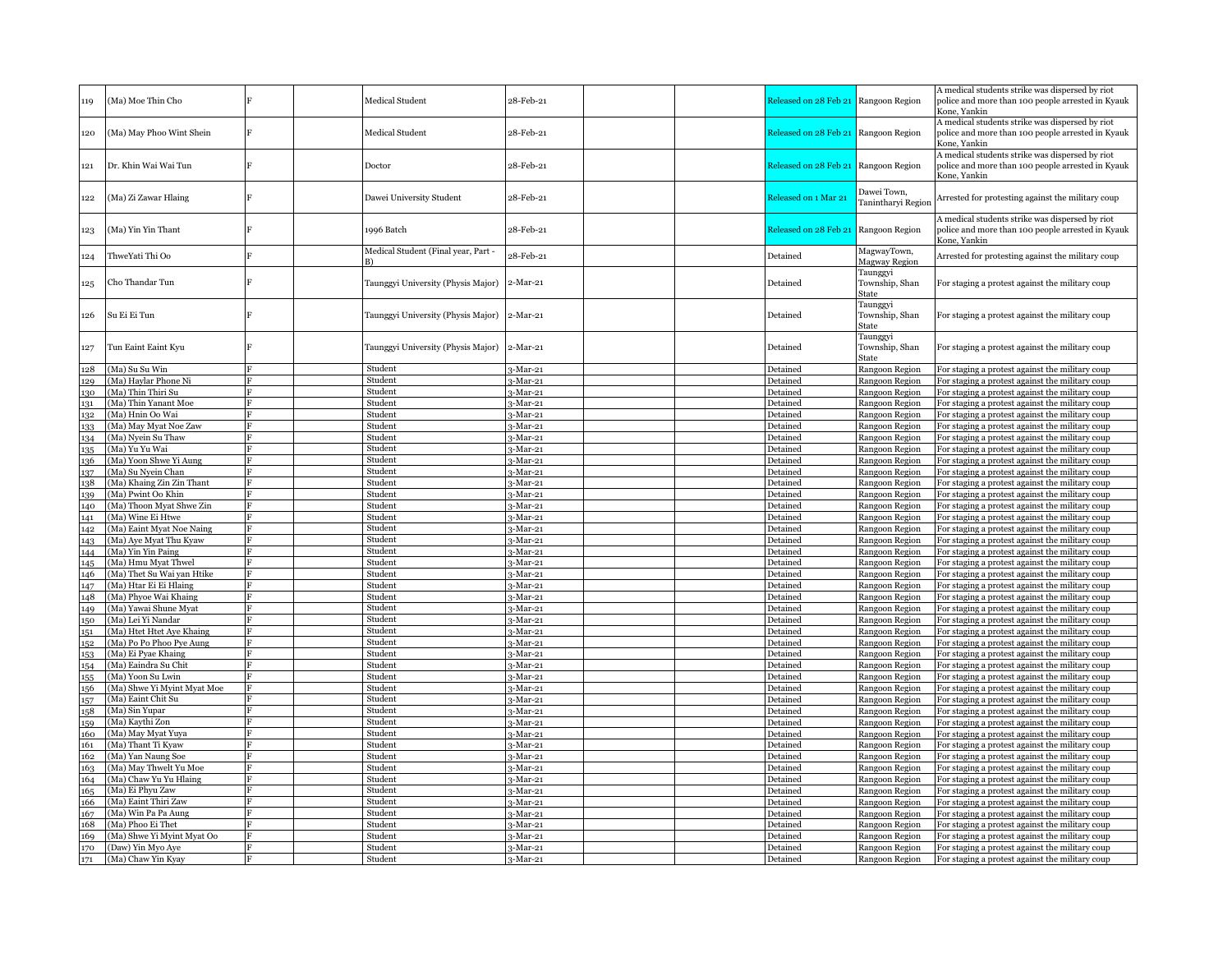| 172 | (Ma) Zun Lei Lei Htun    |                    | Student                           | $-Mar-21$  |  | Detained | Rangoon Region | For staging a protest against the military coup                              |
|-----|--------------------------|--------------------|-----------------------------------|------------|--|----------|----------------|------------------------------------------------------------------------------|
| 173 | (Ma) Eaint Phone Aung    |                    | Student                           | $-Mar-21$  |  | Detained | Rangoon Region | For staging a protest against the military coup                              |
| 174 | (Ma) Hmone Nant Thar Tin |                    | Student                           | $-Mar-21$  |  | Detained | Rangoon Region | For staging a protest against the military coup                              |
| 175 | (Ma) Pwint Thitsar Khine |                    | Student                           | -Mar-21    |  | Detained | Rangoon Region | For staging a protest against the military coup                              |
| 176 | (Ma) Nandar Hnin Htut    |                    | Student                           | -Mar-21    |  | Detained | Rangoon Region | For staging a protest against the military coup                              |
| 177 | (Ma) Su Yi Hlaing        |                    | Student                           | $-Mar-21$  |  | Detained | Rangoon Region | For staging a protest against the military coup                              |
| 178 | (Ma) Chel Hmone Hti      |                    | Student                           | $-Mar-21$  |  | Detained | Rangoon Region | For staging a protest against the military coup                              |
| 179 | Nan Nyein Aye Khine      |                    | Student                           | $-Mar-21$  |  | Detained | Rangoon Region | For staging a protest against the military coup                              |
| 180 | (Ma) Ya Wai Shun Myat    |                    | Student                           | $-Mar-21$  |  | Detained | Rangoon Region | For staging a protest against the military coup                              |
| 181 | (Ma) Lai Yi Nandar       |                    | Student                           | $-Mar-21$  |  | Detained | Rangoon Region | For staging a protest against the military coup                              |
| 182 | (Ma) Khin Hsu Thi        |                    | Student                           | -Mar-21    |  | Detained | Rangoon Region | For staging a protest against the military coup                              |
| 183 | (Ma) Yoon Shwe Yi Lwin   |                    | Student                           | $-Mar-21$  |  | Detained | Rangoon Region | For staging a protest against the military coup                              |
| 184 | (Ma) Aye Cherry Moe      |                    | Student                           | -Mar-21    |  | Detained | Rangoon Region | For staging a protest against the military coup                              |
| 185 | (Ma) Tin Nanda Win Aung  |                    | Student                           | $-Mar-21$  |  | Detained | Rangoon Region | For staging a protest against the military coup                              |
| 186 | (Ma) Pyae Pyae Myaw      |                    | Student                           | $-Mar-21$  |  | Detained | Rangoon Region | For staging a protest against the military coup                              |
| 187 | (Ma) Su Myat Moe Thein   |                    | Student                           | $-Mar-21$  |  | Detained | Rangoon Region | For staging a protest against the military coup                              |
| 188 | (Ma) Pan Ei Naychi       |                    | Student                           | $-Mar-21$  |  | Detained | Rangoon Region | For staging a protest against the military coup                              |
| 189 | (Ma) Jasmine Swe         |                    | Student                           | $-Mar-21$  |  | Detained | Rangoon Region | For staging a protest against the military coup                              |
| 190 | (Ma) Htoo Pwint Aung     |                    | Student                           | $-Mar-21$  |  | Detained | Rangoon Region | For staging a protest against the military coup                              |
| 191 | (Ma) Pwint Shwe Yi       |                    | Student                           | -Mar-21    |  | Detained | Rangoon Region | For staging a protest against the military coup                              |
| 192 | (Ma) Aye Nyein Thaw      |                    | Student                           | $-Mar-21$  |  | Detained | Rangoon Region | For staging a protest against the military coup                              |
| 193 | (Ma) Htet Htet Win Pa    |                    | Student                           | -Mar-21    |  | Detained | Rangoon Region | For staging a protest against the military coup                              |
|     | (Ma) Ei Moe Khit         |                    | Student                           |            |  |          |                |                                                                              |
| 194 |                          |                    | Student                           | -Mar-21    |  | Detained | Rangoon Region | For staging a protest against the military coup                              |
| 195 | (Ma) Ei Hnin Phyu        |                    |                                   | $-Mar-21$  |  | Detained | Rangoon Region | For staging a protest against the military coup                              |
| 196 | (Ma) Shun Pa Pa Aye      |                    | Student                           | $-Mar-21$  |  | Detained | Rangoon Region | For staging a protest against the military coup                              |
| 197 | (Ma) Hsu Wai Hnin        |                    | Student                           | $-Mar-21$  |  | Detained | Rangoon Region | For staging a protest against the military coup                              |
| 198 | (Ma) Su Myat Thiri       |                    | Student                           | $-Mar-21$  |  | Detained | Rangoon Region | For staging a protest against the military coup                              |
| 199 | (Ma) Ei Mon Kyaw         |                    | Student                           | -Mar-21    |  | Detained | Rangoon Region | For staging a protest against the military coup                              |
| 200 | (Ma) May Thu Khin        |                    | Student                           | $-Mar-21$  |  | Detained | Rangoon Region | For staging a protest against the military coup                              |
| 201 | (Ma) May Thu Thu Khaing  |                    | Student                           | -Mar-21    |  | Detained | Rangoon Region | For staging a protest against the military coup                              |
| 202 | (Ma) Myat Theingi        |                    | Student                           | $-Mar-21$  |  | Detained | Rangoon Region | For staging a protest against the military coup                              |
| 203 | (Ma) Htet Oo Khin        |                    | Student                           | $-Mar-21$  |  | Detained | Rangoon Region | For staging a protest against the military coup                              |
| 204 | (Ma) Cho Zin Oo          |                    | Student                           | $-Mar-21$  |  | Detained | Rangoon Region | For staging a protest against the military coup                              |
| 205 | (Ma) Myat Noe Pwint Phyu |                    | Student                           | $-Mar-21$  |  | Detained | Rangoon Region | For staging a protest against the military coup                              |
| 206 | (Ma) May Mie Mie Lwin    |                    | Student                           | $-Mar-21$  |  | Detained | Rangoon Region | For staging a protest against the military coup                              |
| 207 | (Ma) Khin Thiri          |                    | Student                           | $-Mar-21$  |  | Detained | Rangoon Region | For staging a protest against the military coup                              |
| 208 | (Ma) Shwe Yin Win Thaw   |                    | Student                           | $-Mar-21$  |  | Detained | Rangoon Region | For staging a protest against the military coup                              |
| 209 | (Ma) Ngwe Hnin Set       |                    | Student                           | $-Mar-21$  |  | Detained | Rangoon Region | For staging a protest against the military coup                              |
| 210 | (Ma) Nan Chaw Su Hlaing  |                    | Student                           | -Mar-21    |  | Detained | Rangoon Region | For staging a protest against the military coup                              |
| 211 | (Ma) Ei Ei Khine         |                    | Student                           | $-Mar-21$  |  | Detained | Rangoon Region | For staging a protest against the military coup                              |
| 212 | (Ma) Lwin May Latt       |                    | Student                           | $-Mar-21$  |  | Detained | Rangoon Region | For staging a protest against the military coup                              |
| 213 | (Ma) Naing Oo Khin Khin  |                    | Student                           | $-Mar-21$  |  | Detained | Rangoon Region | For staging a protest against the military coup                              |
| 214 | (Ma) Amy Win Sein        |                    | Student                           | $-Mar-21$  |  | Detained | Rangoon Region | For staging a protest against the military coup                              |
| 215 | (Ma) Hla Inzali Maung    |                    | Student                           | $-Mar-21$  |  | Detained | Rangoon Region | For staging a protest against the military coup                              |
| 216 | (Ma) Thazin Htun         |                    | Student                           | $-Mar-21$  |  | Detained |                |                                                                              |
|     | (Ma) Khine Nyein Wai     |                    |                                   |            |  |          | Rangoon Region | For staging a protest against the military coup                              |
| 217 |                          |                    | Student                           | $-Mar-21$  |  | Detained | Rangoon Region | For staging a protest against the military coup                              |
| 218 | (Ma) Zar Zar Theint      |                    | Student                           | -Mar-21    |  | Detained | Rangoon Region | For staging a protest against the military coup                              |
| 210 | (Ma) Moe Sandi Aung      |                    | Student                           | $-Mar-21$  |  | Detained | Rangoon Region | For staging a protest against the military coup                              |
| 220 | (Ma) Aye Thida           |                    | Student                           | $-Mar-21$  |  | Detained | Rangoon Region | For staging a protest against the military coup                              |
| 221 | (Ma) Thet Htar Swe       |                    | Student                           | $-Mar-21$  |  | Detained | Rangoon Region | For staging a protest against the military coup                              |
| 222 | (Ma) Pyae Bo Bo          |                    | Civilian                          | 3-Mar-21   |  | Detained | Rangoon        | She was arrested while she was staging a protest<br>along with Tamwe boycott |
| 223 | (Ma) Hauk Dake Kim       |                    | Student (YU) Anthropology Qualify | 3-Mar-21   |  | Detained | Rangoon Region | Arrested for protesting against the military coup                            |
| 224 | (Ma) Khaing Zin Htet     | U Hla Po           | Student(UCSY) 2nd Yr              | 3-Mar-21   |  | Detained | Rangoon Region | Arrested for protesting against the military coup                            |
| 225 | (Ma) Hay Thi Moe Khit    | U Aung Kyaw<br>Moe | Student(UM1) 1st Yr               | 3-Mar-21   |  | Detained | Rangoon Region | Arrested for protesting against the military coup                            |
| 226 | (Ma) Ei Moe Khit         | U Aung Kyaw<br>Moe | Student(YU) 3rd Yr                | $3-Mar-21$ |  | Detained | Rangoon Region | Arrested for protesting against the military coup                            |
| 227 | (Ma) San Hmu Thwin       | U Ye Latt Thwin    | Student (Grade 10(Pass))          | $3-Mar-21$ |  | Detained | Rangoon Region | Arrested for protesting against the military coup                            |
| 228 | (Ma) Thet Hnin Hnin Shwe | U Shwe Aye         | Student(NMDC) BTHM 3rd Yr         | $3-Mar-21$ |  | Detained | Rangoon Region | Arrested for protesting against the military coup                            |
| 229 | (Ma) Khaing Zin Htwe     | U Soe Lwin         | Student (EYU) Maths Gradute       | $3-Mar-21$ |  | Detained | Rangoon Region | Arrested for protesting against the military coup                            |
| 230 | (Ma) Ei Thiri Myo        | U Myo Min Htut     | Student                           | $3-Mar-21$ |  | Detained | Rangoon Region | Arrested for protesting against the military coup                            |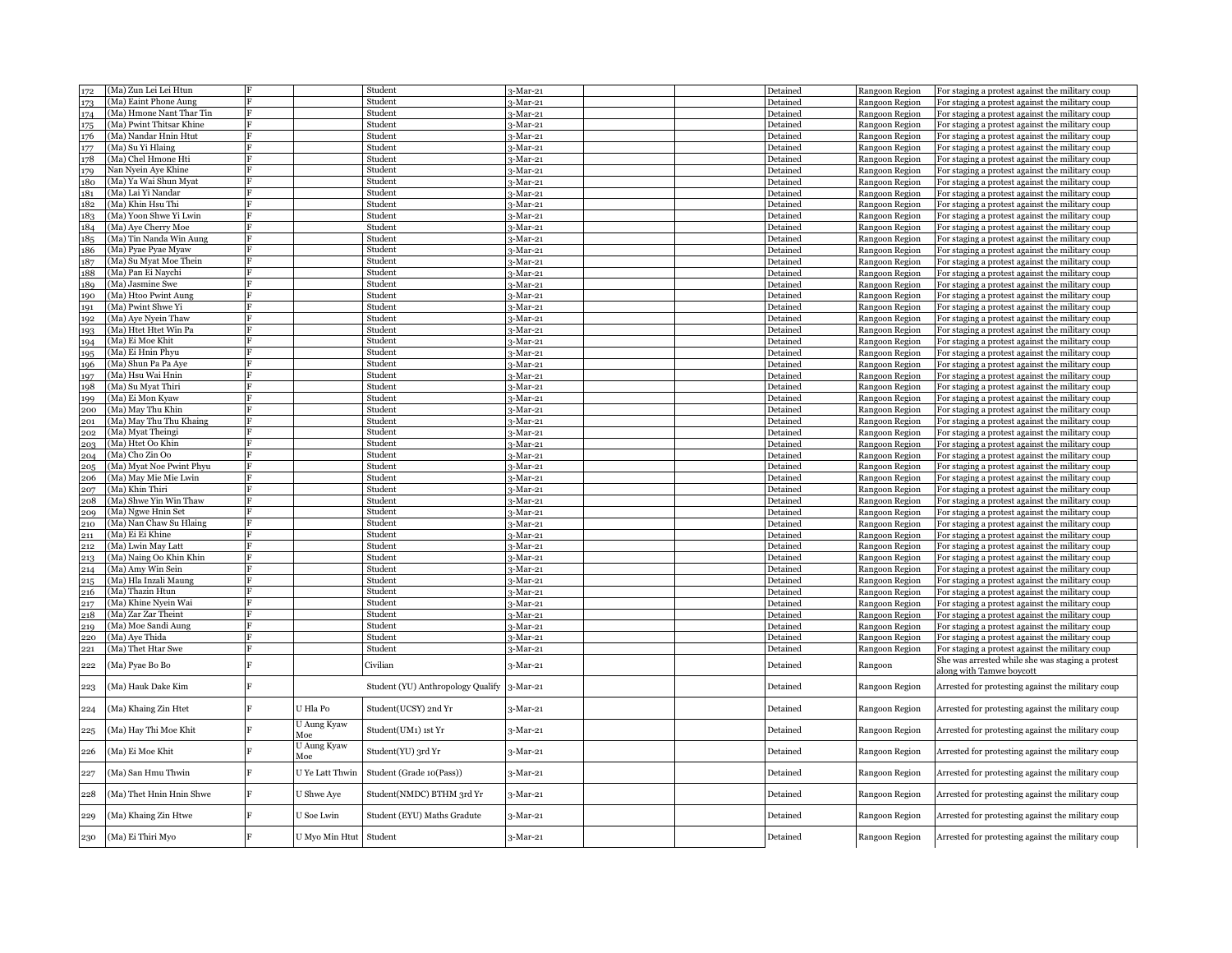| 231 | (Ma) Yu Sandi Htay          |                     | Student(WYU) Maths 3rd Yr                  | $3-Mar-21$ |  | Detained | Rangoon Region | Arrested for protesting against the military coup |
|-----|-----------------------------|---------------------|--------------------------------------------|------------|--|----------|----------------|---------------------------------------------------|
| 232 | (Ma) Khaing Su Wai          | U Soe Myat<br>Paing | Student (YUFL) Russia                      | $3-Mar-21$ |  | Detained | Rangoon Region | Arrested for protesting against the military coup |
| 233 | (Ma) Thet Hsu Wai Yan Htike |                     | Student(YU) IC (Share Alumini) H3          | 3-Mar-21   |  | Detained | Rangoon Region | Arrested for protesting against the military coup |
| 234 | (Ma) Thae Poe Phyu          | U Zaw Myo<br>Naing  | Student (DU) English 4rd Yr                | 3-Mar-21   |  | Detained | Rangoon Region | Arrested for protesting against the military coup |
| 235 | (Ma) Thae Ei Phwe           | U Ngwe Thein        | Student                                    | $3-Mar-21$ |  | Detained | Rangoon Region | Arrested for protesting against the military coup |
| 236 | (Ma) Mhone Nathar Tin       |                     | Student(DU) OS 3 rd Yr                     | $3-Mar-21$ |  | Detained | Rangoon Region | Arrested for protesting against the military coup |
| 237 | (Ma) Su Wai Phyo            |                     | Student (EYU) Chemistry 3rd Yr             | 3-Mar-21   |  | Detained | Rangoon Region | Arrested for protesting against the military coup |
| 238 | Ma) Nadi                    |                     | Student (Psychology Distance) 3 rd         | $3-Mar-21$ |  | Detained | Rangoon Region | Arrested for protesting against the military coup |
| 239 | (Ma) Htet Myat San          |                     | Student (EYU) Chemistry Distance<br>!sd Yr | $-Mar-21$  |  | Detained | Rangoon Region | Arrested for protesting against the military coup |
| 240 | (Ma) Aye Chan Thu           |                     | Student(EYU) Myanmar Distance<br>2nd Yr    | 3-Mar-21   |  | Detained | Rangoon Region | Arrested for protesting against the military coup |
| 241 | (Ma) Zar Chi Win            | U San Hla           | Student                                    | 3-Mar-21   |  | Detained | Rangoon Region | Arrested for protesting against the military coup |
| 242 | (Ma) Tint Shoon Mya Chel    | U Kyaw Min          | Student                                    | 3-Mar-21   |  | Detained | Rangoon Region | Arrested for protesting against the military coup |
| 243 | (Ma) Thu Thu Naing Win      |                     | Student                                    | 3-Mar-21   |  | Detained | Rangoon Region | Arrested for protesting against the military coup |
| 244 | (Ma) Cherry Win             | U Tin Htoo          | Student                                    | 3-Mar-21   |  | Detained | Rangoon Region | Arrested for protesting against the military coup |
| 245 | (Ma) Sandar Win             | U Tin Htoo          | Student                                    | $3-Mar-21$ |  | Detained | Rangoon Region | Arrested for protesting against the military coup |
| 246 | (Ma) Hsu Hnin Htet          | U Htay Naing        | Student                                    | 3-Mar-21   |  | Detained | Rangoon Region | Arrested for protesting against the military coup |
| 247 | (Ma) Nan Nyein Aye Khaing   |                     | Student (YU)                               | 3-Mar-21   |  | Detained | Rangoon Region | Arrested for protesting against the military coup |
| 248 | Ma) Hnin Aye Lwin           | U Zin Aung          | Student                                    | $3-Mar-21$ |  | Detained | Rangoon Region | Arrested for protesting against the military coup |
| 249 | (Ma) Phyo Thiri Kyaw        | U Saw Win           | Student                                    | 3-Mar-21   |  | Detained | Rangoon Region | Arrested for protesting against the military coup |
| 250 | (Ma) Aye Chan Win           | U Win Kyi           | Student                                    | 3-Mar-21   |  | Detained | Rangoon Region | Arrested for protesting against the military coup |
| 251 | (Ma) Khin Cho Kaung         | U Tin Nyunt         | Student                                    | 3-Mar-21   |  | Detained | Rangoon Region | Arrested for protesting against the military coup |
| 252 | (Ma) Yamin Aye              | U Tin Htway         | Student                                    | 3-Mar-21   |  | Detained | Rangoon Region | Arrested for protesting against the military coup |
| 253 | (Ma) Myat Noe Pwint Phyu    |                     | Student                                    | 3-Mar-21   |  | Detained | Rangoon Region | Arrested for protesting against the military coup |
| 254 | (Ma) Hmue Thinzar Nwe       |                     | Student                                    | 3-Mar-21   |  | Detained | Rangoon Region | Arrested for protesting against the military coup |
| 255 | (Ma) Pwint Oo Khin          |                     | Student                                    | 3-Mar-21   |  | Detained | Rangoon Region | Arrested for protesting against the military coup |
| 256 | (Ma) Su Kyal Zin Lin Htun   | U Tun Tun Oo        | Student                                    | 3-Mar-21   |  | Detained | Rangoon Region | Arrested for protesting against the military coup |
| 257 | (Ma) Zin Zin Oo             | U Aung Naing<br>Win | Student                                    | 3-Mar-21   |  | Detained | Rangoon Region | Arrested for protesting against the military coup |
| 258 | (Ma) Thin Thin Nu           | U Khin Maung<br>Ave | Student                                    | 3-Mar-21   |  | Detained | Rangoon Region | Arrested for protesting against the military coup |
| 259 | (Ma) Su Su Wai              | U Khin Maung        | Student                                    | 3-Mar-21   |  | Detained | Rangoon Region | Arrested for protesting against the military coup |
| 260 | (Ma) Phyu Su Mon            | U Chit Thein        | Student                                    | 3-Mar-21   |  | Detained | Rangoon Region | Arrested for protesting against the military coup |
| 261 | (Ma) Khaing Yadana Kyaw     |                     | Student                                    | $3-Mar-21$ |  | Detained | Rangoon Region | Arrested for protesting against the military coup |
| 262 | (Ma) K Mar Lwin             |                     | Student                                    | 3-Mar-21   |  | Detained | Rangoon Region | Arrested for protesting against the military coup |
| 263 | (Ma) Yin Mon Phyu           |                     | Student                                    | 3-Mar-21   |  | Detained | Rangoon Region | Arrested for protesting against the military coup |
| 264 | (Ma) Khaing Zin Lin         |                     | Student                                    | 3-Mar-21   |  | Detained | Rangoon Region | Arrested for protesting against the military coup |
| 265 | (Ma) Ya Min Aye             | U Nyan Lin<br>Aung  | Student (DU)                               | $3-Mar-21$ |  | Detained | Rangoon Region | Arrested for protesting against the military coup |
| 266 | (Ma) Shun Pyae Naing        | U Naing Win         | Student (EYU, Maths, H2)                   | 3-Mar-21   |  | Detained | Rangoon Region | Arrested for protesting against the military coup |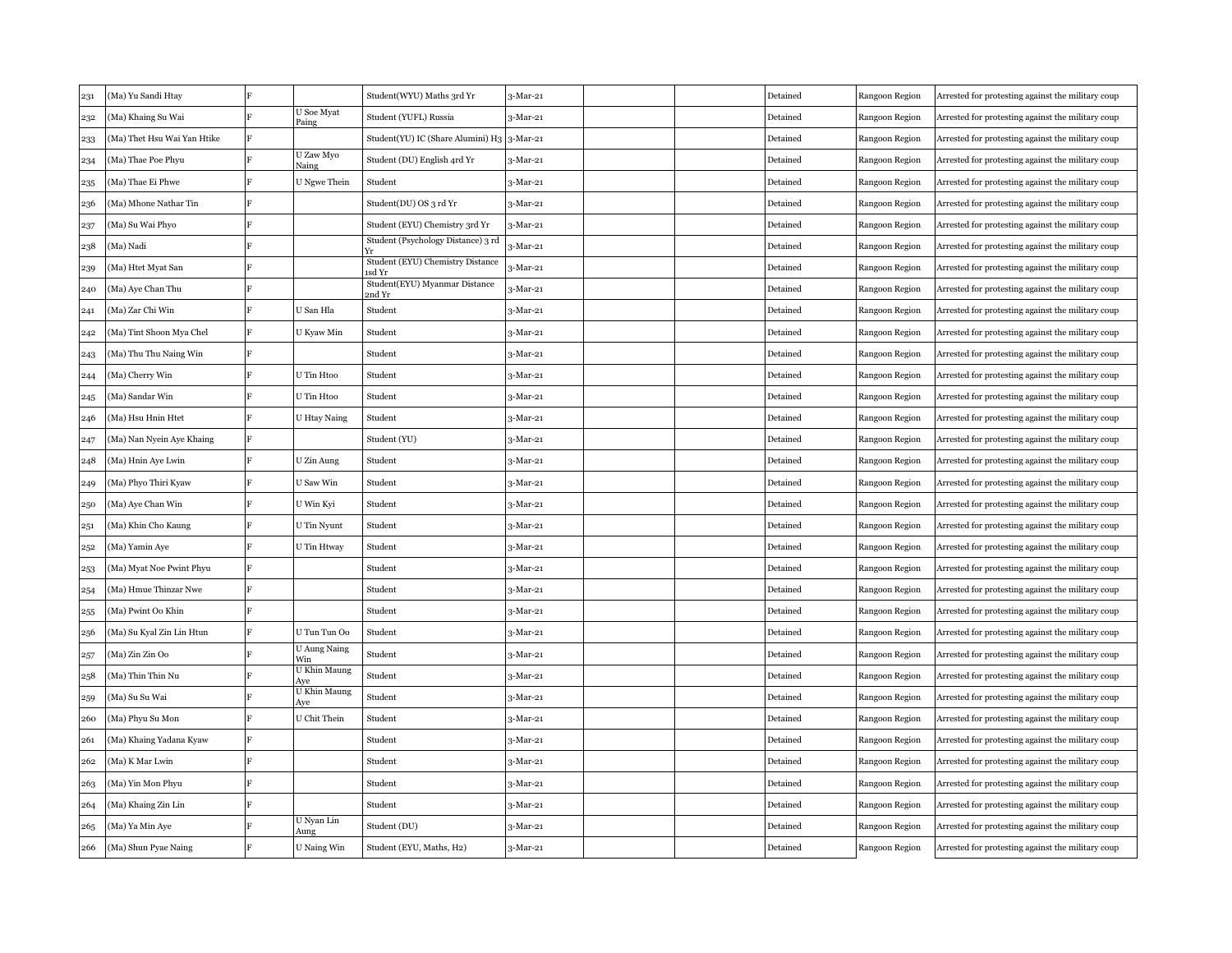| 267 | (Ma) May Myat Noe Khin   | F            |                      | Student (DU English Final)        | 3-Mar-21   |  | Detained | Rangoon Region                       | Arrested for protesting against the military coup                            |
|-----|--------------------------|--------------|----------------------|-----------------------------------|------------|--|----------|--------------------------------------|------------------------------------------------------------------------------|
| 268 | (Ma) Aye Thida           |              |                      | Student                           | $3-Mar-21$ |  | Detained | Rangoon Region                       | Arrested for protesting against the military coup                            |
| 269 | (Ma) Hnin Thandar Tun    | F            | <b>U Aung Htwe</b>   | Student (UCSY) (CS) (2nd Yr)      | $3-Mar-21$ |  | Detained | Rangoon Region                       | Arrested for protesting against the military coup                            |
| 270 | (Ma) Thet Hnin Hnin Shwe | $\mathbf{F}$ | U Shwe Aye           | Student (NMDC) H&T                | 3-Mar-21   |  | Detained | Rangoon Region                       | Arrested for protesting against the military coup                            |
| 271 | (Ma) Eindra Chit Su      |              |                      | Student (Philo) (1st Yr)          | $3-Mar-21$ |  | Detained | Rangoon Region                       | Arrested for protesting against the military coup                            |
| 272 | (Ma) Yoon Shwe Yi        |              | U Min Min Oo         | Student(EYU) (Chemistry) (3rd Yr) | 3-Mar-21   |  | Detained | Rangoon Region                       | Arrested for protesting against the military coup                            |
| 273 | (Ma) Hnin Aye Lwin       |              | U Zin Aung           | Student (EYU) Maths 3rd yr        | 3-Mar-21   |  | Detained | Rangoon Region                       | Arrested for protesting against the military coup                            |
| 274 | (Ma) Nan Chaw Su Hlaing  | $\mathbf{F}$ |                      | Student (TTU)                     | 3-Mar-21   |  | Detained | Rangoon Region                       | Arrested for protesting against the military coup                            |
| 275 | (Ma) Wai Phoo Khaing     |              | U Min San<br>Maung   | Student (DU) (Zoology) (2nd Yr)   | $3-Mar-21$ |  | Detained | Rangoon Region                       | Arrested for protesting against the military coup                            |
| 276 | (Ma) Phyo Thiri Kyaw     |              | U Saw Win            | Student (EYU) Maths (Final)       | 3-Mar-21   |  | Detained | Rangoon Region                       | Arrested for protesting against the military coup                            |
| 277 | (Ma) Khin Hnin Phoo      |              |                      | Student(EYU) Maths (Final)        | 3-Mar-21   |  | Detained | Rangoon Region                       | Arrested for protesting against the military coup                            |
| 278 | (Ma) Phyo Thet Khaing    |              |                      | Student (THS) Ma U Bin            | $3-Mar-21$ |  | Detained | Rangoon Region                       | Arrested for protesting against the military coup                            |
| 279 | (Ma) Khaing Su Wai       |              | U Soe Mya Aung       | Student (WUFL) German 3rd yr      | $3-Mar-21$ |  | Detained | Rangoon Region                       | Arrested for protesting against the military coup                            |
| 280 | (Ma) Hay Thi Moe Khit    |              |                      | Student (UM1) Foundation Yr       | 3-Mar-21   |  | Detained | Rangoon Region                       | Arrested for protesting against the military coup                            |
| 281 | (Ma) Wai Pho Khaing      | $\mathbf{F}$ |                      | Student (DU Zoology 2nd yr)       | $3-Mar-21$ |  | Detained | Rangoon Region                       | Arrested for protesting against the military coup                            |
| 282 | (Ma) Khin Thiri          |              |                      | Student (YU) (IR) (2nd Yr)        | $3-Mar-21$ |  | Detained | Rangoon Region                       | Arrested for protesting against the military coup                            |
| 283 | (Ma) Myat Noe Khaing     |              |                      | Student (DU) English Final        | 3-Mar-21   |  | Detained | Rangoon Region                       | Arrested for protesting against the military coup                            |
| 284 | (Ma) Htet Myat San       |              | U Tin Maung<br>Htway | Student (EYU Chemistry 1st Yr)    |            |  | Detained | Rangoon Region                       |                                                                              |
| 285 | (Ma) Aye Chan Thu        |              | U Tun Min            | Student (EYU) Myanmar 2nd Yr      | 3-Mar-21   |  | Detained | Rangoon Region                       | Arrested for protesting against the military coup                            |
| 286 | (Ma) Thazin Htun         |              | U Tun Myat Win       | Student (UCSY)                    | 3-Mar-21   |  | Detained | Rangoon Region                       | Arrested for protesting against the military coup                            |
| 287 | (Ma) Yamin Aye           |              | U MgOo               | Student(DU) IC                    | 3-Mar-21   |  | Detained | Rangoon Region                       | Arrested for protesting against the military coup                            |
| 288 | (Ma) Aye Aye Maw         |              | U Aye Than           | Student                           | $3-Mar-21$ |  | Detained | Rangoon Region                       | Arrested for protesting against the military coup                            |
| 289 | (Ma) May Myat Noe Khaing |              | U Khin Maung<br>Kvaw | Student (DU) English Final        | 3-Mar-21   |  | Detained | Rangoon Region                       | Arrested for protesting against the military coup                            |
| 290 | (Ma) Aye Myint Myat Oo   |              | U Aung Myat<br>Thu   | Student(U) English                | 3-Mar-21   |  | Detained | Rangoon Region                       | Arrested for protesting against the military coup                            |
| 291 | (Ma) Hnin Oo Shwe Sin    |              | U Soe Paing          | Student (WYTU)                    | 3-Mar-21   |  | Detained | Rangoon Region                       | Arrested for protesting against the military coup                            |
| 292 | (Ma) Khant Su Kyi        |              | U Thein Hlaing       | Student (WYTU)                    | $3-Mar-21$ |  | Detained | Rangoon Region                       | Arrested for protesting against the military coup                            |
| 293 | (Ma) Htet Wai Lwin Oo    |              | U Myint Kyaw<br>Kvaw | Student (WYTU) EC Graduated       | $3-Mar-21$ |  | Detained | Rangoon Region                       | Arrested for protesting against the military coup                            |
| 294 | (Ma) Thin Zar Kyaw       |              |                      | Student(TTU)                      | 3-Mar-21   |  | Detained | Rangoon Region                       | Arrested for protesting against the military coup                            |
| 295 | (Ma) Aye Sandar          |              | U Tin Aye            | Student (GTI (Kyauk-se))          | $3-Mar-21$ |  | Detained | Rangoon Region                       | Arrested for protesting against the military coup                            |
| 296 | (Ma) Thet Hnin Swe       |              | U Aung Kyi<br>Myint  | Student (GTI (Kyauk-se))          | 3-Mar-21   |  | Detained | Rangoon Region                       | Arrested for protesting against the military coup                            |
| 297 | (Ma) Pwint Phoo Wai      |              | U Kyaw Kyaw<br>Htin  | Student                           | 3-Mar-21   |  | Detained | Rangoon Region                       | Arrested for protesting against the military coup                            |
| 298 | (Ma) Khit Tar San        | F/20         | U Ye Ye Ni           | Second Year UIT Stuent            | 3-Mar-21   |  | Detained | Rangoon Region                       | She was arrested while she was staging a protest<br>along with Tamwe boycott |
| 299 | Chaw Yu Yu Hlaing        |              |                      | Student (Hmawbi TU)               | 3-Mar-21   |  | Detained | Hmawbi<br>Township, Yangon<br>Region | For staging a protest against the military coup                              |
| 300 | (Ma) Yu Yu Wai           |              |                      | Student (Hmawbi TU)               | 3-Mar-21   |  | Detained | Hmawbi<br>Region                     | Township, Yangon For staging a protest against the military coup             |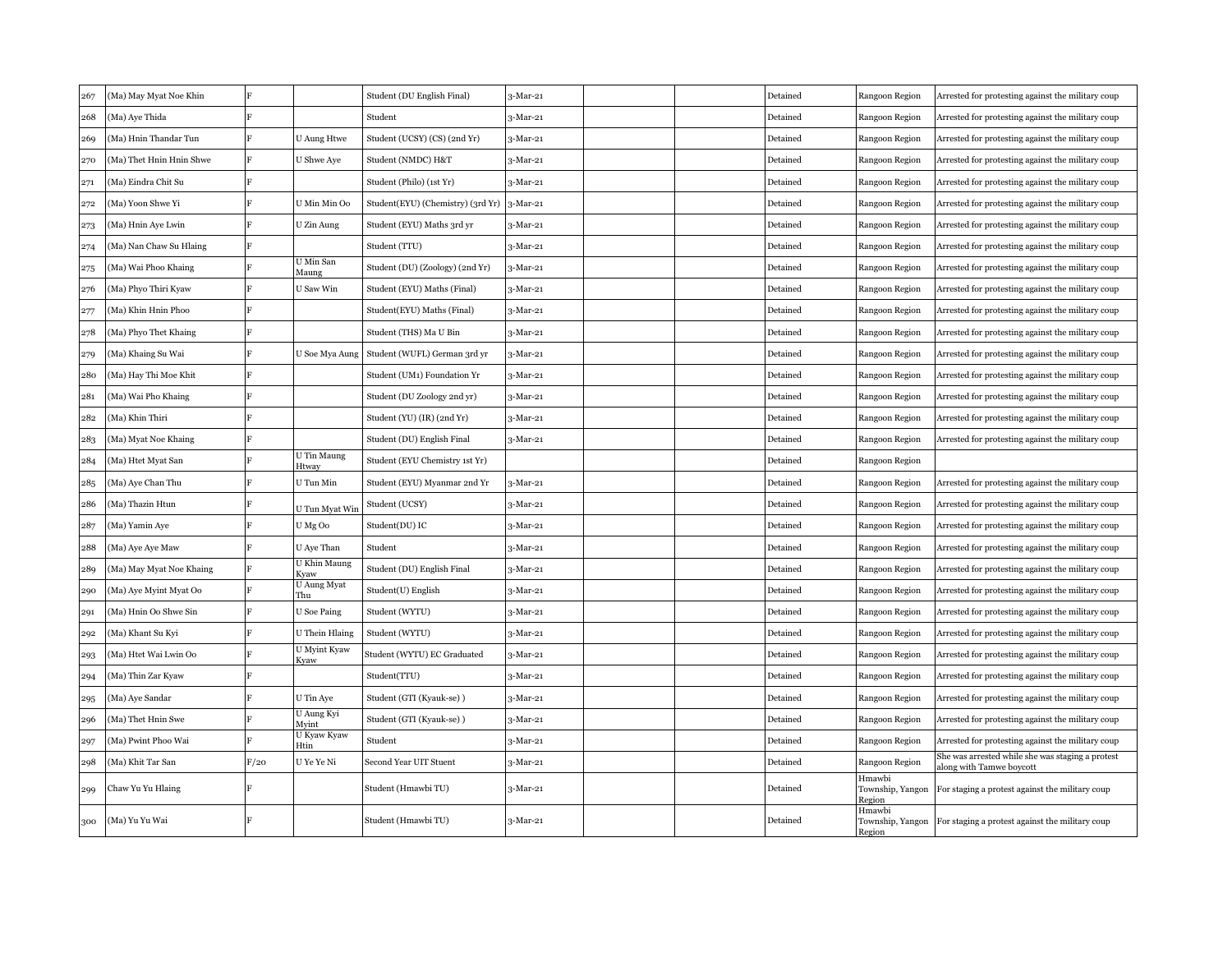| 301 | (Ma) Haylar Bone Ni              |      | Student (Hmawbi TU)            | 3-Mar-21               |                                                                                                                            |                                                     | Detained                             | Hmawbi<br>Township, Yangon                           | For staging a protest against the military coup                                                 |
|-----|----------------------------------|------|--------------------------------|------------------------|----------------------------------------------------------------------------------------------------------------------------|-----------------------------------------------------|--------------------------------------|------------------------------------------------------|-------------------------------------------------------------------------------------------------|
| 302 | <b>Htet Htet Shein</b>           |      | Student                        | $3-Mar-21$             |                                                                                                                            |                                                     | Detained                             | Region                                               | For staging a protest against the military coup                                                 |
|     | Pwint Phue Wai                   |      | Student                        | $3-Mar-21$             |                                                                                                                            |                                                     | Detained                             |                                                      |                                                                                                 |
| 303 |                                  |      | Student (Taunggyi TU)          |                        |                                                                                                                            |                                                     |                                      | Taunggyi Township,                                   | For staging a protest against the military coup                                                 |
| 304 | Thwel Thwel Win                  |      |                                | 3-Mar-21               |                                                                                                                            |                                                     | Detained                             |                                                      | For staging a protest against the military coup                                                 |
| 305 | Khant Su Kyi                     |      | Student (WYTU)                 | $\overline{3}$ -Mar-21 |                                                                                                                            |                                                     | Detained                             | West Rangoon                                         | For staging a protest against the military coup                                                 |
| 306 | Hnin Oo Shwe Sin                 |      | Student (WYTU)                 | 3-Mar-21               |                                                                                                                            |                                                     | Detained                             | West Rangoon                                         | For staging a protest against the military coup                                                 |
| 307 | Su Myat Mon                      |      | Student                        | $-Mar-21$              |                                                                                                                            |                                                     | Detained                             |                                                      | For staging a protest against the military coup                                                 |
| 308 | Su Su Hlaing                     |      | Student                        | $-Mar-21$              |                                                                                                                            |                                                     | Detained                             |                                                      | For staging a protest against the military coup                                                 |
| 309 | Ju Ju Tint Lwin                  |      | Student (Taungoo TU)           | $3-Mar-21$             |                                                                                                                            |                                                     | Detained                             | Taungoo<br>Township, Bago                            | For staging a protest against the military coup                                                 |
|     |                                  |      |                                |                        |                                                                                                                            |                                                     |                                      | Region                                               |                                                                                                 |
| 310 | Thaw Thaw Zon Oo                 |      | Student (TTU)                  | 3-Mar-21               |                                                                                                                            |                                                     | Detained                             |                                                      | For staging a protest against the military coup                                                 |
| 311 | Thet Hnin Swe                    |      | Student (Kyaukse GTI)          | $3-Mar-21$             |                                                                                                                            |                                                     | Detained                             | Kvaukse<br>Township,<br>Mandalay Region              | For staging a protest against the military coup                                                 |
| 312 | Aye Sandar                       |      | Student (Kyaukse GTI)          | 3-Mar-21               |                                                                                                                            |                                                     | Detained                             | Kyaukse<br>Township,<br>Mandalay Region              | For staging a protest against the military coup                                                 |
| 313 | Nan Chaw Su Hlaing               |      | Student (Thanlyin TU)          | 3-Mar-21               |                                                                                                                            |                                                     | Detained                             | Thanlyin<br>Township, Yangon<br>Region               | For staging a protest against the military coup                                                 |
| 314 | (Ma) Tin Zar Kyaw                |      | Student                        | $3-Mar-21$             |                                                                                                                            |                                                     | Detained                             |                                                      | For staging a protest against the military coup                                                 |
|     | (Ma) Shwe Yadanar Oo             |      | Student (UFL)                  | 7-Mar-21               |                                                                                                                            |                                                     | Detained                             | Mandalay                                             | For staging a protest against the military coup                                                 |
| 316 | (Ma) Phue Phue                   |      | Student (Medical Team)         | 7-Mar-21               |                                                                                                                            |                                                     | Detained                             | Mandalay                                             | For staging a protest against the military coup                                                 |
| 317 | (Ma) Chilli                      |      | Student (Medical Team)         | $\overline{7}$ -Mar-21 |                                                                                                                            |                                                     | Detained                             | Mandalay                                             | For staging a protest against the military coup                                                 |
| 318 | (Ma) Hayman Linn                 |      | Student (Yadanabon University) | 7-Mar-21               |                                                                                                                            |                                                     | Detained                             | Mandalay                                             | For staging a protest against the military coup                                                 |
|     |                                  |      | Student (BTHM 3rd batch,       |                        |                                                                                                                            |                                                     |                                      |                                                      |                                                                                                 |
| 319 | Kay Thwe Zin                     |      | Mandalar University)           | 7-Mar-21               |                                                                                                                            |                                                     | Detained                             | Mandalay                                             | For staging a protest against the military coup                                                 |
| 320 | (Ma) Thazin                      |      | Student (Civil, Kyaukse TU)    | 7-Mar-21               |                                                                                                                            |                                                     | Detained                             | Mandalay                                             | For staging a protest against the military coup                                                 |
|     |                                  |      |                                |                        |                                                                                                                            |                                                     |                                      |                                                      |                                                                                                 |
| 321 | Ma) War War Pyone Shein          | F/23 | Student (Dis Geo)              | $9-Mar-21$             |                                                                                                                            |                                                     | Detained                             | Myeik Township,<br>Tanintharyi Region                | For staging a protest against the military coup                                                 |
| 322 | Ma) Aye Mya Mya Khant            | F/23 | Student (Eng)                  | $9-Mar-21$             |                                                                                                                            |                                                     | Detained                             | Myeik Township,<br>Tanintharyi Region                | For staging a protest against the military coup                                                 |
| 323 | Ma) Thae Oo Kha                  | F/15 | Student (Grade 9)              | 9-Mar-21               |                                                                                                                            |                                                     | Detained                             | Khan Gaung,<br>Myeik Township,<br>Tanintharyi Region | For staging a protest against the military coup                                                 |
| 324 | (Ma) Khin Htate Htar Hlaing      |      | Civilian                       | $5$ -Feb-21            |                                                                                                                            |                                                     | Detained                             | Munaung Town,<br>Rakhine State                       | For staging a protest against the military coup                                                 |
| 325 | (Ma) Aye Mi Mi Khaing            |      | Civilian                       | ó-Feb-21               |                                                                                                                            |                                                     | Detained                             | Munaung Town,<br><b>Rakhine State</b>                | For staging a protest against the military coup                                                 |
| 326 | (Ma) Kay Thi                     |      | Civilian                       | 7-Feb-21               |                                                                                                                            |                                                     | Released on 8 Feb 21                 | Rangoon Region                                       | She was arrested for driving 88 Generation Student<br>Leader Min Ko Naing to differnt location. |
| 327 | (Ma) Thin Thin Khaing            |      | Civilian                       | 7-Feb-21               |                                                                                                                            |                                                     | Released on 8 Feb 21                 | Rangoon Region                                       | She was arrested for driving 88 Generation Student<br>Leader Min Ko Naing to differnt location. |
| 328 | (Ma) Moe                         |      | Civilian                       | -Feb-21                |                                                                                                                            |                                                     | Released on 8 Feb 21                 | Rangoon Region                                       | She was arrested for driving 88 Generation Student<br>Leader Min Ko Naing to differnt location. |
| 329 | (Ma) Soe Kalayar Tun a.k.a Pu Pu |      | Civilian                       | $9-Feb-21$             | S: 25 of the Natural<br>Disaster Management<br>law and S: 19 of the<br>Peaceful Assembly<br>and Peaceful<br>Procession Law | Ann Township<br>Administrator (U)<br>Maung Shwe Aye | Released on 24 Feb 21<br>(Paid Fine) | Ann Township,<br>Rakhine State                       | For staging a protest against the military coup                                                 |
| 330 | (Daw) Pu Ma                      |      | Civilian                       | $9-Feb-21$             | S: 25 of the Natural<br>Disaster Management<br>law                                                                         | Ann Township<br>Administrator (U)<br>Maung Shwe Aye | Released on 24 Feb 21<br>(Paid Fine) | Ann Township,<br><b>Rakhine State</b>                | For staging a protest against the military coup                                                 |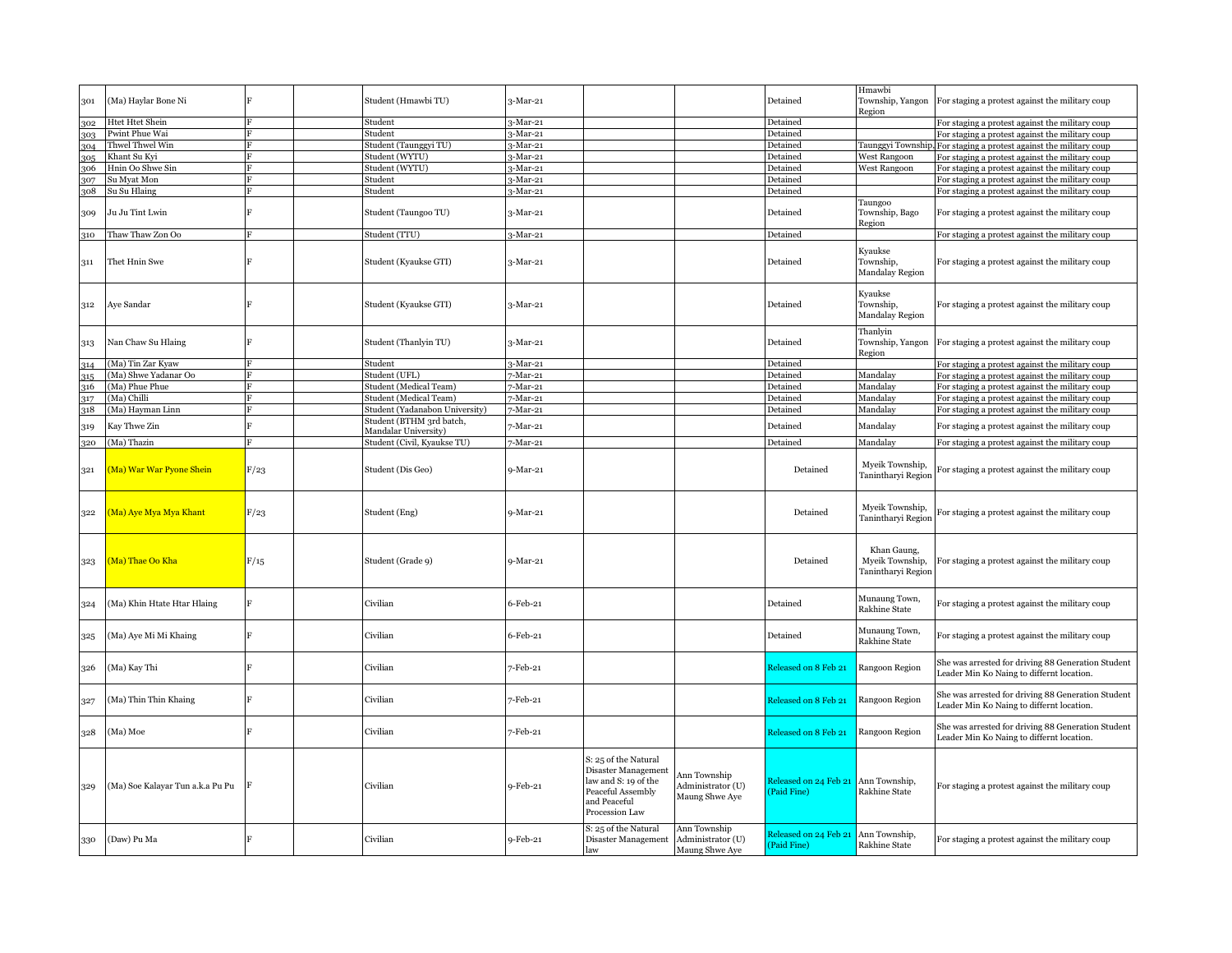| 331 | (Daw) Than Mya Khaing                   |  | Civilian                                 | 9-Feb-21   | S: 25 of the Natural<br>Disaster Management<br>law                                                                         | Ann Township<br>Administrator (U)<br>Maung Shwe Aye | Released on 24 Feb 21 Ann Township,<br>(Paid Fine) | Rakhine State                                       | For staging a protest against the military coup                         |
|-----|-----------------------------------------|--|------------------------------------------|------------|----------------------------------------------------------------------------------------------------------------------------|-----------------------------------------------------|----------------------------------------------------|-----------------------------------------------------|-------------------------------------------------------------------------|
| 332 | (Ma) Hla May Kyaw                       |  | Civilian                                 | $9-Feb-21$ | S: 25 of the Natural<br>Disaster Management<br>law and S: 19 of the<br>Peaceful Assembly<br>and Peaceful<br>Procession Law | Ann Township<br>Administrator (U)<br>Maung Shwe Aye | Detained                                           | Ann Township,<br><b>Rakhine State</b>               | For staging a protest against the military coup                         |
| 333 | (Ma) Mary                               |  | Civilian                                 | 9-Feb-21   | S: 25 of the Natural<br>Disaster Management<br>law                                                                         | Ann Township<br>Administrator (U)<br>Maung Shwe Aye | Detained                                           | Ann Township,<br><b>Rakhine State</b>               | For staging a protest against the military coup                         |
| 334 | (Ma) Soe Sandar Tun                     |  | Civilian                                 | 9-Feb-21   |                                                                                                                            |                                                     | Detained                                           | Ann Township,<br>Rakhine State                      | For staging a protest against the military coup                         |
| 335 | (Ma) Lamin Kyaw                         |  | Civilian                                 | 9-Feb-21   |                                                                                                                            |                                                     | Detained                                           | Ann Township,<br>Rakhine State                      | For staging a protest against the military coup                         |
| 336 | (Ma) Mai Tin Cho Cho Htwe               |  | Civilian                                 | 9-Feb-21   | S: 25 of the Natural<br>Disaster Management<br>law                                                                         | Ann Township<br>Administrator (U)<br>Maung Shwe Aye | Released on 24 Feb 2<br>(Paid Fine)                | Ann Township,<br>Rakhine State                      | For staging a protest against the military coup                         |
| 337 | (Ma) Chaw a.k.a Khin Ma Ma<br>Hlaing    |  | Civilian (Mya Yadana Gold Shop<br>Owner) | )-Feb-21   |                                                                                                                            |                                                     | Detained                                           | Kyaingtong<br>Township, Shan<br>State               | For inciting people to involve in CDM                                   |
| 338 | (Ma) Thin Myat Khaing                   |  | Civilian                                 | 10-Feb-21  | S: 25 of the Natural<br>Disaster Management<br>law and S: 19 of the<br>Peaceful Assembly<br>and Peaceful<br>Procession Law | Ann Township<br>Administrator (U)<br>Maung Shwe Aye | Detained                                           | Ann Township,<br><b>Rakhine State</b>               | Live streaming the protest against the military coup<br>in Ann Township |
| 339 | (Daw) Win Chay                          |  | Civilian                                 | February   | S: 25 of the Natural<br>Disaster Management<br>law and S: 19 of the<br>Peaceful Assembly<br>and Peaceful<br>Procession Law |                                                     | Detained                                           | Ann Township,<br>Rakhine State                      | For staging a protest against the military coup                         |
| 340 | (Ma) Nilar Aung                         |  | Civilian                                 | February   | S: 25 of the Natural<br>Disaster Management<br>law and S: 19 of the<br>Peaceful Assembly<br>and Peaceful<br>Procession Law |                                                     | Detained                                           | Ann Township,<br><b>Rakhine State</b>               | For staging a protest against the military coup                         |
| 341 | (Ma) Mai Khin Yadana Soe Naing          |  | Civilian                                 | February   | S: 25 of the Natural<br>Disaster Management<br>law and S: 19 of the<br>Peaceful Assembly<br>and Peaceful<br>Procession Law |                                                     | Detained                                           | Ann Township,<br>Rakhine State                      | For staging a protest against the military coup                         |
| 342 | (Ma) Ah Bo                              |  | Miba Thway Social Welfare Group          | 11-Feb-21  |                                                                                                                            |                                                     | Detained                                           | Kyaing Tong<br>Township, Shan<br>State              | For staging a protest against the military coup                         |
| 343 | (Ma) Ei Pyar a.k.a Mar Mar Lay          |  | Civilian                                 | 11-Feb-21  | S: 25 of the Natural<br>Disaster Management<br>law, S: 19 of the<br>Peaceful Assembly<br>and Peaceful<br>Procession Law    |                                                     | Detained in Bhamo<br>Prison                        | Manthar Village,<br>Mansi Township,<br>Kachin State | For staging a protest against the military coup                         |
| 344 | (Ma) May Moe                            |  | Civilian                                 | 12-Feb-21  | Penal code - 188(B),<br>505(B)                                                                                             |                                                     | Detained                                           | Myawaddy, Karen<br>State                            | For staging a protest against the military coup                         |
| 345 | (Daw) Khin Than Nawl (aka) A Mee F      |  | Civilian                                 | 15-Feb-21  |                                                                                                                            |                                                     | Detained                                           | Mandalay City                                       | Arrested for looking as police crackdown on<br>peaceful protestors      |
| 346 | (Ma) Yoon Nadi Lwin (aka) O Mar<br>Darr |  | Civilian                                 | 15-Feb-21  |                                                                                                                            |                                                     | Released on 16 Feb<br>2021                         | Mandalay City                                       | Arrested for looking as police crackdown on<br>peaceful protestors      |
| 347 | (Ma) Nadi Lwin                          |  | Civilian                                 | 15-Feb-21  |                                                                                                                            |                                                     | Released on 16 Feb<br>2021                         | Mandalay City                                       | Arrested for looking as police crackdown on<br>peaceful protestors      |
| 348 | (Ma) Hnin Phyu Phyu Lwin                |  | Civilian (AYA Bank Staff)                | 15-Feb-21  |                                                                                                                            |                                                     | Released on 16 Feb<br>2021                         | Mandalay City                                       | For staging a protest against the military coup                         |
| 349 | (Ma) Htar Su Thwe                       |  | Civilian (AYA Bank Staff)                | 15-Feb-21  |                                                                                                                            |                                                     | Released on 16 Feb<br>2021                         | Mandalay City                                       | For staging a protest against the military coup                         |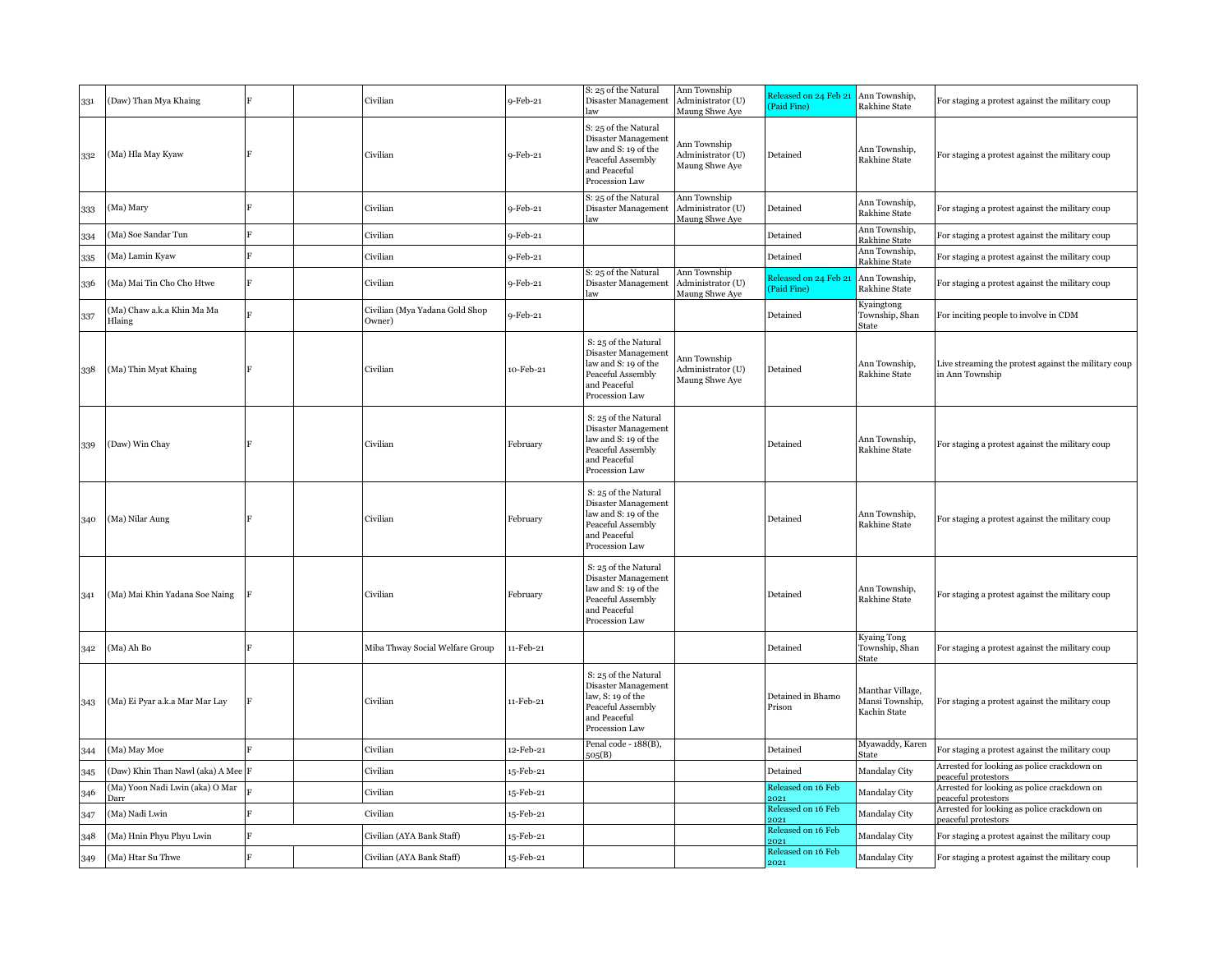| 350 | (Ma) Mya Mya Win             |  | Civilian                          | 16-Feb-21 | S: 19 of thePeaceful<br>Assembly and<br>Peaceful Procession<br>Law and S: 25 of the<br>Natural Disaster<br>Management law | Detained in Thandwe<br>Prison   | Thandwe Town,<br><b>Rakhine State</b>  | Arrested for protesting against the military coup                                                                                            |
|-----|------------------------------|--|-----------------------------------|-----------|---------------------------------------------------------------------------------------------------------------------------|---------------------------------|----------------------------------------|----------------------------------------------------------------------------------------------------------------------------------------------|
| 351 | (Ma) Swe Zin Nu              |  | Civilian                          | 16-Feb-21 |                                                                                                                           | Detained in IB 55 in<br>Ngapali | Aung Thukha<br>Township,<br>Naypyitaw  | Village, Pobbathiri For cooking the civil servants who involved in the<br>Civil Disobedience Movement (CDM)                                  |
| 352 | (Ma) Sandar Thin a.k.a Ma Su |  | Civilian                          | 20-Feb-21 |                                                                                                                           | Detained                        | Myawaddy, Karen<br>State               | For staging a protest against the military coup                                                                                              |
| 353 | (Ma) Soe Soe Than            |  | Civilian                          | 22-Feb-21 |                                                                                                                           | Detained                        | Myeik, Tanintharyi<br>Region           | Police searched her home to arrest her father for<br>leading a protest but she was arrested instead<br>because they did not find his father. |
| 354 | (Ma) Myo Thuzar              |  | Civilian                          | 24-Feb-21 |                                                                                                                           | Released on 24 Feb 2            | Minbu Township,<br><b>Magwe Region</b> | For staging a protest against the military coup                                                                                              |
| 355 | (Ma) Myint Myint Moe         |  | Civilian                          | 24-Feb-21 |                                                                                                                           | Released on 24 Feb 2            | Minbu Township,<br><b>Magwe Region</b> | For staging a protest against the military coup                                                                                              |
| 356 | (Ma) Hnin Ei Wint War        |  | Civilian                          | 24-Feb-21 |                                                                                                                           | Released on 24 Feb 2            | Minbu Township,<br>Magwe Region        | For staging a protest against the military coup                                                                                              |
| 357 | (Daw) Moh                    |  | Civilian                          | 24-Feb-21 | Penal Code 505 (A)                                                                                                        | Detained                        | Dawei Provice,<br>Tanintharyi Region   | For posting social media posts criticizing the<br>military coup                                                                              |
| 358 | (Daw) Sandar Win             |  | Civilian                          | 25-Feb-21 |                                                                                                                           | Detained                        | Pathein Township,<br>Ayeyarwady Region | For staging a protest against the military coup                                                                                              |
| 359 | (Ma) Leah Leah               |  | Civilian                          | 26-Feb-21 |                                                                                                                           | Detained                        | <b>Mandalay Region</b>                 | For staging a protest against the military coup                                                                                              |
| 360 | (Ma) Yadanar Oo              |  | Association for Peace and Justice | 27-Feb-21 |                                                                                                                           | Detained                        | Rangoon Region                         | For staging a protest against the military coup                                                                                              |
| 361 | (Ma) Thiri Yadanar Tun       |  | Association for Peace and Justice | 27-Feb-21 |                                                                                                                           | Detained                        | Rangoon Region                         | For staging a protest against the military coup                                                                                              |
| 362 | (Ma) Khin Mi Mi Htun         |  | Association for Peace and Justice | 27-Feb-21 |                                                                                                                           | Detained                        | Rangoon Region                         | For staging a protest against the military coup                                                                                              |
| 363 | (Ma) Su Pyae                 |  | Civilian                          | 27-Feb-21 |                                                                                                                           | Detained                        | Monywa<br>Region                       | Township, Sagaing For staging a protest against the military coup                                                                            |
| 364 | (Ma) Hwar May Shin           |  | Civilian                          | 27-Feb-21 |                                                                                                                           | Detained                        | Monywa<br>Region                       | Township, Sagaing For staging a protest against the military coup                                                                            |
| 365 | (Ma) Hnin Nu                 |  | Civilian                          | 27-Feb-21 |                                                                                                                           | Detained                        | Monywa<br>Region                       | Township, Sagaing For staging a protest against the military coup                                                                            |
| 366 | (Ko) Soe Moe Nwel            |  | Civilian                          | 27-Feb-21 |                                                                                                                           | Detained                        | Monywa<br>Region                       | Township, Sagaing For staging a protest against the military coup                                                                            |
| 367 | (Ma) Hnin Yu Wai             |  | Civilian                          | 27-Feb-21 |                                                                                                                           | Detained                        | Monywa<br>Region                       | Township, Sagaing For staging a protest against the military coup                                                                            |
| 368 | (Ma) Myo Thandar Oo          |  | Civilian                          | 27-Feb-21 |                                                                                                                           | Detained                        | Monywa<br>Region                       | Township, Sagaing For staging a protest against the military coup                                                                            |
| 369 | (Ma) Su Mon Oo               |  | Civilian                          | 27-Feb-21 |                                                                                                                           | Detained                        | Monywa<br>Region                       | Township, Sagaing For staging a protest against the military coup                                                                            |
| 370 | (Ma) Honey Zaw               |  | Civilian                          | 27-Feb-21 |                                                                                                                           | Detained                        | Monywa<br>Region                       | Township, Sagaing For staging a protest against the military coup                                                                            |
| 371 | (Ma) Hnin Honey Kyaw         |  | Civilian                          | 27-Feb-21 |                                                                                                                           | Detained                        | Monywa<br>Region                       | Township, Sagaing For staging a protest against the military coup                                                                            |
| 372 | (Ma) Phyu Phyu Than          |  | Civilian                          | 27-Feb-21 |                                                                                                                           | Detained                        | Monywa<br>Region                       | Township, Sagaing For staging a protest against the military coup                                                                            |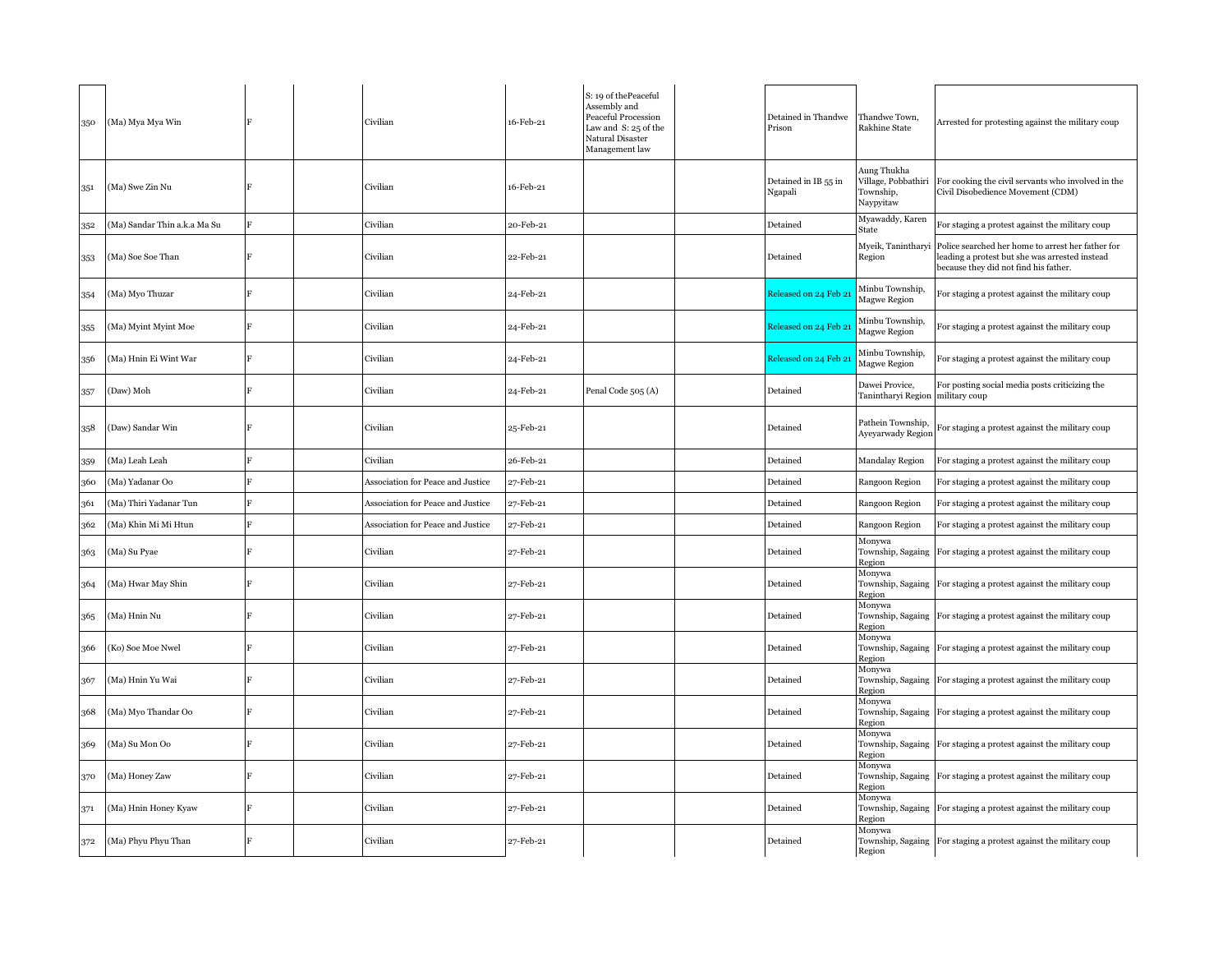| 373        | (Ma) Thida Oo                                |    |               | Civilian             | 27-Feb-21              |                                   | Detained                         | Monywa<br>Region                                 | Township, Sagaing For staging a protest against the military coup                                  |
|------------|----------------------------------------------|----|---------------|----------------------|------------------------|-----------------------------------|----------------------------------|--------------------------------------------------|----------------------------------------------------------------------------------------------------|
| 374        | (Ma) Thant Myat Soe                          | E. |               | Civilian             | 27-Feb-21              |                                   | Detained                         | Monywa<br>Region                                 | Township, Sagaing For staging a protest against the military coup                                  |
| 375        | (Ma) Thinzar Htun                            |    |               | Civilian             | 27-Feb-21              |                                   | Detained                         | Monywa<br>Region                                 | Township, Sagaing For staging a protest against the military coup                                  |
| 376        | (Ma) Ei Myat Mon                             | Е. |               | Civilian             | 27-Feb-21              |                                   | Detained                         | Monywa<br>Region                                 | Township, Sagaing For staging a protest against the military coup                                  |
| 377        | (Ma) Ei Thinzar Kyaw                         |    |               | Civilian             | 27-Feb-21              |                                   | Detained                         | Monywa<br>Region                                 | Township, Sagaing For staging a protest against the military coup                                  |
| 378        | (Ma) Thet Su Wai                             |    |               | Civilian             | 27-Feb-21              |                                   | Detained                         | Monywa<br>Region                                 | Township, Sagaing For staging a protest against the military coup                                  |
| 379        | (Ma) Moh Moh Nyein                           | F  |               | Civilian             | 27-Feb-21              |                                   | Detained                         | Monywa<br>Region                                 | Township, Sagaing For staging a protest against the military coup                                  |
| 380        | (Ma) Thaint Thinzar Soe                      | F  |               | Civilian             | 27-Feb-21              |                                   | Detained                         | Monywa<br>Region                                 | Township, Sagaing For staging a protest against the military coup                                  |
| 381        | (Ma) May Thu Kyaw                            | F. |               | Civilian             | 27-Feb-21              |                                   | Detained                         | Monywa<br>Region                                 | Township, Sagaing For staging a protest against the military coup                                  |
| 382        | (Ma) Thazin Oo                               |    |               | Civilian             | 27-Feb-21              |                                   | Detained                         | Monywa<br>Region                                 | Township, Sagaing For staging a protest against the military coup                                  |
| 383        | (Ko) Htet Htet Mon                           |    |               | Civilian             | 27-Feb-21              |                                   | Detained                         | Monywa<br>Region                                 | Township, Sagaing For staging a protest against the military coup                                  |
| 384        | (Daw) Khin Tint                              |    |               | Civilian             | 27-Feb-21              | Penal Code - 505 (B)              | Detained                         | Magway Town,<br>Magway Region                    | For staging a protest against the military coup                                                    |
| 385        | Daw) Aye Ngwe                                |    |               | Civilian             | 27-Feb-21              | Penal Code - 505 (B)              | Detained                         | Magway Town,<br>Magway Region                    | For staging a protest against the military coup                                                    |
| 386        | (Ma) Myo Thiri Ko                            | F  | (U) Tin Ko Ko | Civilian             | 28-Feb-21              | Penal Code - 505 (A)              | Detained in<br>Kyaikmaraw Prison | Kyaikmaraw<br>Township, Mon<br>State             | For staging a protest against the military coup                                                    |
| 387        | (Ma) Ni Ni Aung                              | E. |               | Civilian             | 28-Feb-21              | Penal Code - 505 (B),<br>143, 145 | Detained                         | Mawlamyinegyun<br>Town,<br>Ayeyarwaday<br>Region | For staging a protest against the military coup                                                    |
| 388        | (Ma) Phyu Phyu Myint                         |    |               | Civilian             | 28-Feb-21              |                                   | Detained                         | Tamwe, Rangoon                                   | For staging a protest against the military coup                                                    |
| 389        | Ma) Khin Khin Htwe                           |    |               | Civilian             | 28-Feb-21              |                                   | Detained                         | Rangoon                                          | For staging a protest against the military coup                                                    |
| 390        | Ma) Nyein Yu San                             |    |               | Civilian             | 28-Feb-21              |                                   | Detained                         | Rangoon                                          | For staging a protest against the military coup                                                    |
| 391<br>392 | Ma) Thaw Thaw Soe Naing<br>(Ma) Su Su Khaing |    |               | Civilian<br>Civilian | 28-Feb-21<br>28-Feb-21 |                                   | Detained<br>Detained             | Rangoon<br>North Okkalapa,<br>Rangoon            | For staging a protest against the military coup<br>For staging a protest against the military coup |
| 393        | Ma) Khin Lay Khaing                          |    |               | Civilian             | 28-Feb-21              |                                   | Detained                         | Rangoon                                          | For staging a protest against the military coup                                                    |
| 394        | (Ma) Shun Lae Kay Khaing                     |    |               | Civilian             | 28-Feb-21              |                                   | Detained                         | Rangoon                                          | For staging a protest against the military coup                                                    |
| 395        | Ma) Ei Ei Khaing                             |    |               | Civilian             | 28-Feb-21              |                                   | Detained                         | Rangoon                                          | For staging a protest against the military coup                                                    |
| 396        | Ma) Thuzar Aung                              |    |               | Civilian             | 28-Feb-21              |                                   | Detained                         | Rangoon                                          | For staging a protest against the military coup                                                    |
| 397        | (Ma) Mar Mar Swe                             |    |               | Civilian             | 28-Feb-21              |                                   | Detained                         | Rangoon                                          | For staging a protest against the military coup                                                    |
| 398<br>399 | (Daw) Thida<br>(Ma) Thin Thin Mar            |    |               | Civilian<br>Civilian | 28-Feb-21<br>28-Feb-21 |                                   | Detained<br>Detained             | Rangoon<br>Rangoon                               | For staging a protest against the military coup<br>For staging a protest against the military coup |
| 400        | Ma) Khin Khin Aye                            |    |               | Civilian             | 28-Feb-21              |                                   | Detained                         | Rangoon                                          | For staging a protest against the military coup                                                    |
| 401        | Ma) Khin Thidar Aung                         |    |               | Civilian             | 28-Feb-21              |                                   | Detained                         | Rangoon                                          | For staging a protest against the military coup                                                    |
| 402        | Ma) Theingi Aung                             |    |               | Civilian             | 28-Feb-21              |                                   | Detained                         | Rangoon                                          | For staging a protest against the military coup                                                    |
| 403        | Ma) Tin Tin                                  |    |               | Civilian             | 28-Feb-21              |                                   | Detained                         | Rangoon                                          | For staging a protest against the military coup                                                    |
| 404        | Ma) Thin Moe Aye                             |    |               | Civilian             | 28-Feb-21              |                                   | Detained                         | Rangoon                                          | For staging a protest against the military coup                                                    |
| 405        | Ma) Pyae Pyae Phyo                           |    |               | Civilian             | 28-Feb-21              |                                   | Detained                         | Rangoon                                          | For staging a protest against the military coup                                                    |
| 406        | Ma) Ngal Ngal Htwe                           |    |               | Civilian             | 28-Feb-21              |                                   | Detained                         | Rangoon                                          | For staging a protest against the military coup                                                    |
| 407<br>408 | Ma) War War Kyaw<br>(Ma) Phyu Phyu Aung      |    |               | Civilian<br>Civilian | 28-Feb-21<br>28-Feb-21 |                                   | Detained<br>Detained             | Rangoon<br>Rangoon                               | For staging a protest against the military coup<br>For staging a protest against the military coup |
|            |                                              |    |               |                      |                        |                                   |                                  |                                                  |                                                                                                    |
| 409        | (Ma) Khine Wai Phyo                          |    |               | Civilian (Engineer)  | 28-Feb-21              |                                   | Detained                         |                                                  | Hmawbi, Rangoon For staging a protest against the military coup                                    |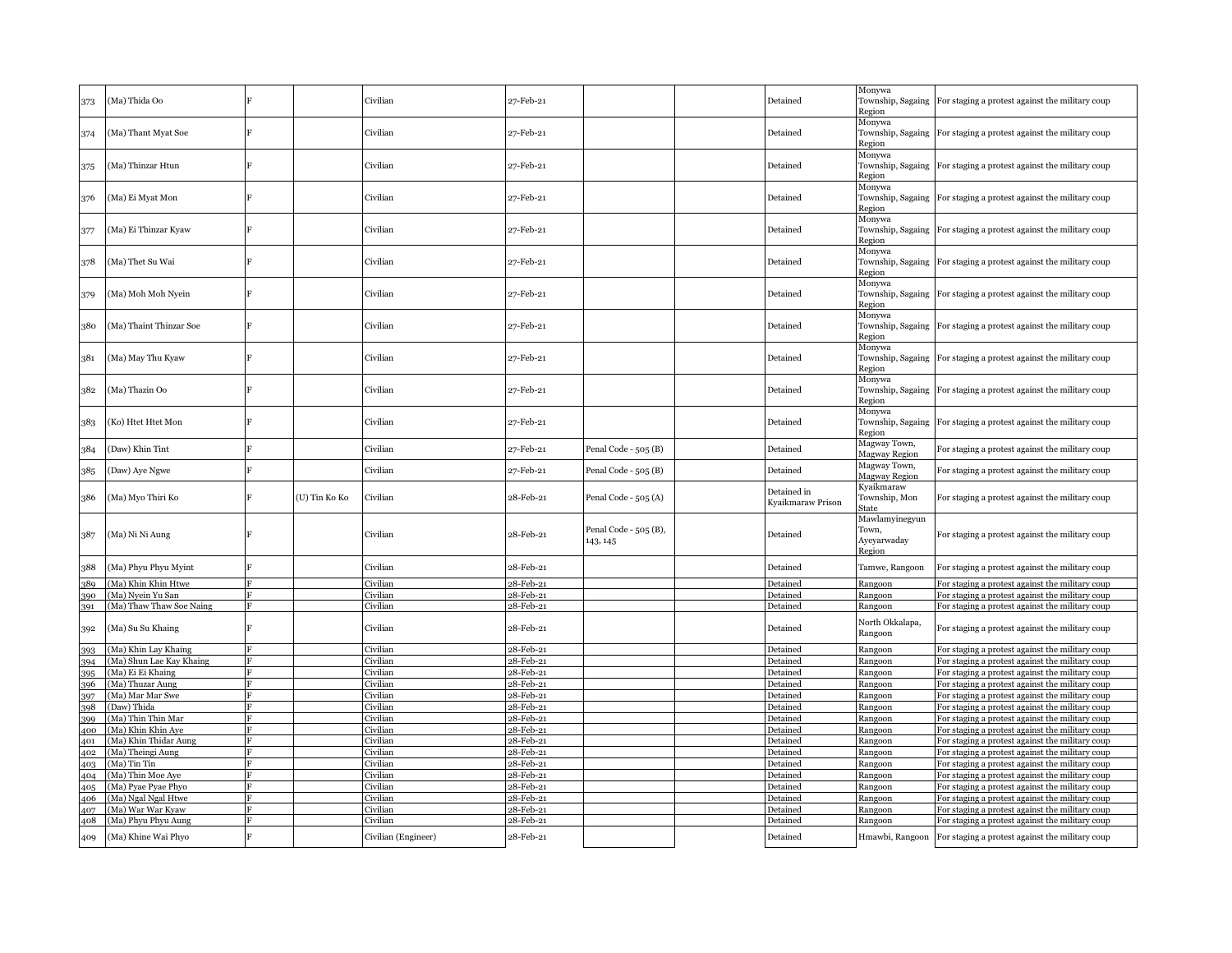| 410 | (Ma) Nu Latt Zaw a.k.a Nu Zaw<br>Latt |              | Civilian (Engineer) | 28-Feb-21 |  | Detained | Hmawbi, Rangoon                                                       | For staging a protest against the military coup                      |
|-----|---------------------------------------|--------------|---------------------|-----------|--|----------|-----------------------------------------------------------------------|----------------------------------------------------------------------|
| 411 | (Ma) Nyo Zin Oo                       | $\mathbf{F}$ | Civilian (Engineer) | 28-Feb-21 |  | Detained | Rangoon                                                               | For staging a protest against the military coup                      |
| 412 | (Ma) Lae Lae Mu                       |              | Civilian (Engineer) | 28-Feb-21 |  | Detained | Rangoon                                                               | For staging a protest against the military coup                      |
| 413 | (Ma) Khin Hnin Hlaing                 |              | Civilian (Engineer) | 28-Feb-21 |  | Detained | Aye Thar Yar<br>(Currently<br>detained in<br>Rangoon)                 | For staging a protest against the military coup                      |
| 414 | (Ma) Myint Myint Win                  |              | Civilian (Engineer) | 28-Feb-21 |  | Detained | Mohnyin<br>(Currently<br>detained in<br>Rangoon)                      | For staging a protest against the military coup                      |
| 415 | (Ma) Jue Jue Aung                     |              | Civilian (Engineer) | 28-Feb-21 |  | Detained | Rangoon                                                               | For staging a protest against the military coup                      |
| 416 | (Ma) Myat Myat Moe                    |              | Civilian (Engineer) | 28-Feb-21 |  | Detained | Rangoon                                                               | For staging a protest against the military coup                      |
| 417 | (Ma) Naychi Min Lwin                  |              | Civilian (Engineer) | 28-Feb-21 |  | Detained | Rangoon                                                               | For staging a protest against the military coup                      |
| 418 | (Ma) Su Mon Hlaing                    |              | Civilian (Engineer) | 28-Feb-21 |  | Detained | Rangoon                                                               | For staging a protest against the military coup                      |
| 419 | (Ma) Hnin Thet Thet Wai               |              | Civilian (Engineer) | 28-Feb-21 |  | Detained | Rangoon                                                               | For staging a protest against the military coup                      |
| 420 | (Daw) Win Yii                         |              | Civilian            | 28-Feb-21 |  | Detained | Shinnmontee<br>Village, Dawei<br>Provice,<br>Thanintharyi<br>Region   | For staging a protest against the military coup                      |
| 421 | (Daw) Thet Cho Lay                    |              | Civilian            | 28-Feb-21 |  | Detained | Kanonye Quarter,<br>Dawei Provice,<br>Thanintharyi<br>Region          | For staging a protest against the military coup                      |
| 422 | (Daw) Khin Mar Htwe                   |              | Civilian            | 28-Feb-21 |  | Detained | ThoutKyarPyin<br>Village, Dawei<br>Provice,<br>Thanintharyi<br>Region | For staging a protest against the military coup                      |
| 423 | (Daw) Zizawar Hlaing                  |              | Civilian            | 28-Feb-21 |  | Detained | Sagangyi Village,<br>Dawei Provice,<br>Tanintharyi Region             | For staging a protest against the military coup                      |
| 424 | (Daw) Mya Po                          |              | Civilian            | 28-Feb-21 |  | Detained | Sin Seik Quarter,<br>Dawei Provice,<br>Thanintharyi<br>Region         | For staging a protest against the military coup                      |
| 425 | (Daw) Khin Phyu Win                   |              | Civilian            | 28-Feb-21 |  | Detained | 1 Mile Quarter,<br>Kawtthoung<br>Township,<br>Thanintharyi<br>Region  | For staging a protest against the military coup                      |
| 426 | (Ma) Cho Cho Than (17 years old)      |              | Civilian            | 28-Feb-21 |  | Detained | No. 383, Ward (i),<br>May Dar Wi Road,<br>North Okkalapa              | She was arrested while she was looking at the<br>protest at Pyi Road |
| 427 | (Daw) Aye Mi San                      |              | Civilian            | 28-Feb-21 |  | Detained | No. 1 Quarter,<br>an Township,<br>Karen State                         | OoYin Street, Hpa- For staging a protest against the military coup   |
| 428 | (Daw) Zar Zar                         |              | Civilian            | 28-Feb-21 |  | Detained | No. 1 Quarter,<br>an Township,<br>Karen State                         | OoYin Street, Hpa- For staging a protest against the military coup   |
| 429 | Khaing Phyo Wai                       |              | Civilian            | 28-Feb-21 |  | Detained | No. 1 Quarter,<br>an Township,<br>Karen State                         | OoYin Street, Hpa- For staging a protest against the military coup   |
| 430 | Pone Pone                             |              | Civilian            | 28-Feb-21 |  | Detained | No. 1 Quarter,<br>an Township,<br>Karen State                         | OoYin Street, Hpa- For staging a protest against the military coup   |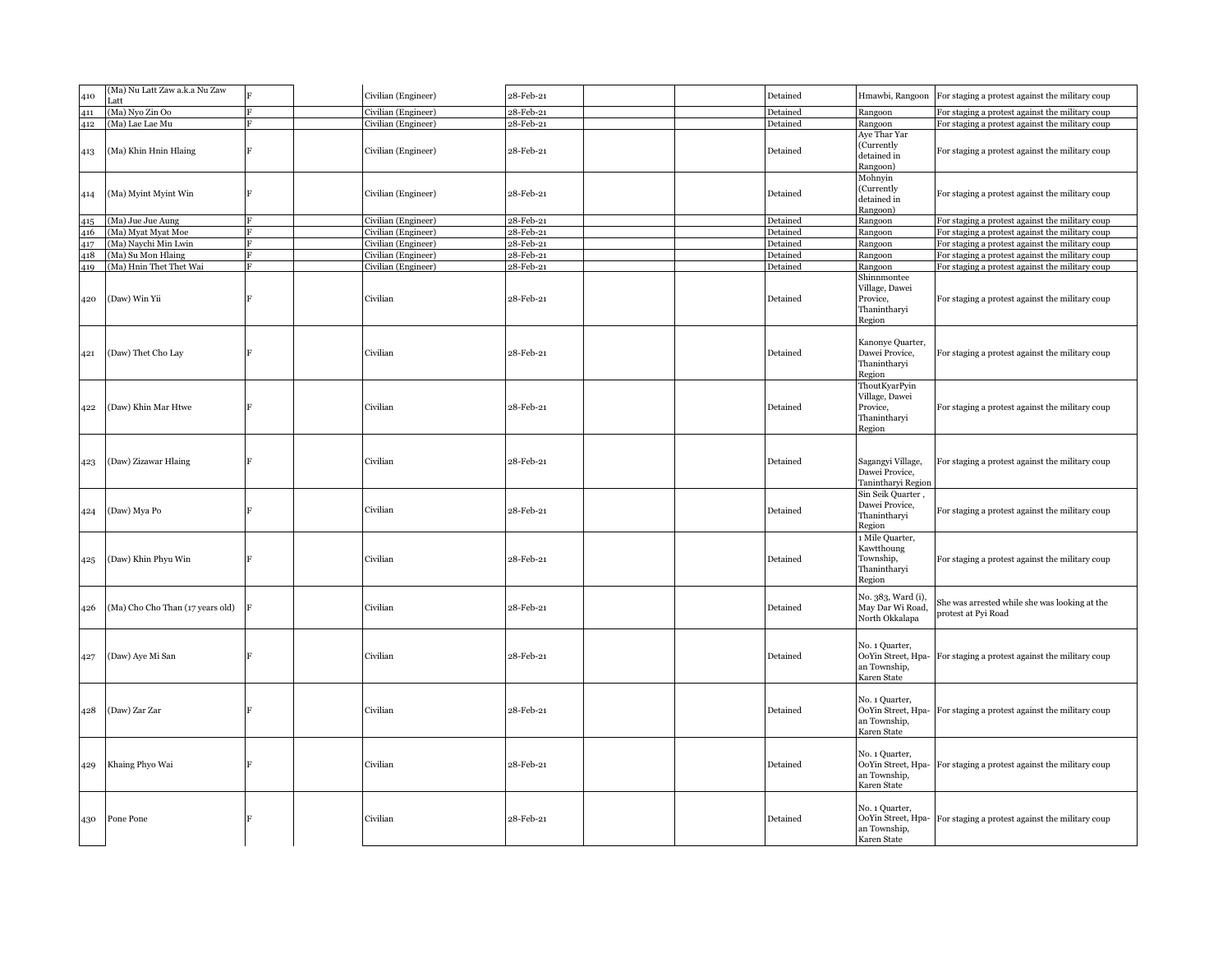| 431 | Ei Ei                    |  | Civilian | 28-Feb-21 |  | Detained | No. 1 Quarter,<br>an Township,<br>Karen State | OoYin Street, Hpa- For staging a protest against the military coup |
|-----|--------------------------|--|----------|-----------|--|----------|-----------------------------------------------|--------------------------------------------------------------------|
| 432 | Thu Thu                  |  | Civilian | 28-Feb-21 |  | Detained | No. 1 Quarter,<br>an Township,<br>Karen State | OoYin Street, Hpa- For staging a protest against the military coup |
| 433 | Oo Oo                    |  | Civilian | 28-Feb-21 |  | Detained | No. 1 Quarter,<br>an Township,<br>Karen State | OoYin Street, Hpa- For staging a protest against the military coup |
| 434 | (Daw) Thazin             |  | Civilian | 28-Feb-21 |  | Detained | No. 1 Quarter,<br>an Township,<br>Karen State | OoYin Street, Hpa- For staging a protest against the military coup |
| 435 | Wai Wai Khaing Ei        |  | Civilian | 28-Feb-21 |  | Detained | No. 1 Quarter,<br>an Township,<br>Karen State | OoYin Street, Hpa- For staging a protest against the military coup |
| 436 | Soe Myint Kay Thi        |  | Civilian | 28-Feb-21 |  | Detained | No. 1 Quarter,<br>an Township,<br>Karen State | OoYin Street, Hpa-For staging a protest against the military coup  |
| 437 | Chaw Su Zin              |  | Civilian | 28-Feb-21 |  | Detained | No. 1 Quarter,<br>an Township,<br>Karen State | OoYin Street, Hpa- For staging a protest against the military coup |
| 438 | Yin Hnin Khit            |  | Civilian | 28-Feb-21 |  | Detained | No. 1 Quarter,<br>an Township,<br>Karen State | OoYin Street, Hpa- For staging a protest against the military coup |
| 439 | Su Yin Thu htun          |  | Civilian | 28-Feb-21 |  | Detained | No. 1 Quarter,<br>an Township,<br>Karen State | OoYin Street, Hpa- For staging a protest against the military coup |
| 440 | (Daw) Myint Kyin         |  | Civilian | 28-Feb-21 |  | Detained | No. 1 Quarter,<br>an Township,<br>Karen State | OoYin Street, Hpa- For staging a protest against the military coup |
| 441 | Moe Oo Pann              |  | Civilian | 28-Feb-21 |  | Detained | No. 1 Quarter,<br>an Township,<br>Karen State | OoYin Street, Hpa- For staging a protest against the military coup |
| 442 | (Daw) Yi Yi Sann         |  | Civilian | 28-Feb-21 |  | Detained | No. 1 Quarter,<br>an Township,<br>Karen State | OoYin Street, Hpa- For staging a protest against the military coup |
| 443 | Linn Linn Kyaw           |  | Civilian | 28-Feb-21 |  | Detained | No. 1 Quarter,<br>an Township,<br>Karen State | OoYin Street, Hpa- For staging a protest against the military coup |
| 444 | (Ma) Hnin Moh Moh Hlaing |  | Civilian | 28-Feb-21 |  | Detained | Ingapu Township,<br>Ayeyarwady Region         | For staging a protest against the military coup                    |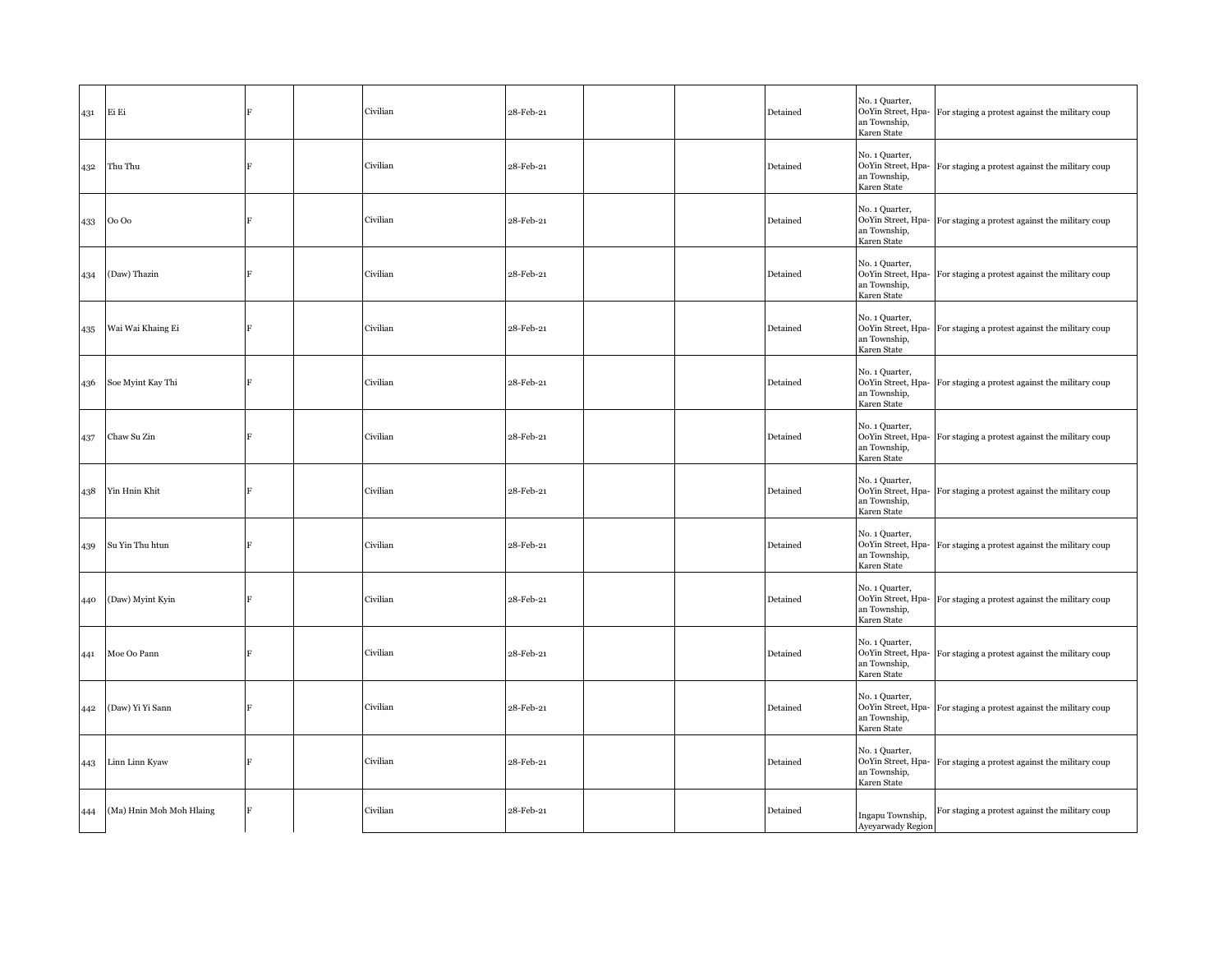| 445 | (Ma) Khin Soe Yi      |      |               | Civilian                   | 28-Feb-21  |                    | Detained                   | Ingapu Township,<br>Ayeyarwady Region        | For staging a protest against the military coup    |
|-----|-----------------------|------|---------------|----------------------------|------------|--------------------|----------------------------|----------------------------------------------|----------------------------------------------------|
| 446 | Yamin Thiri Aung      |      |               | Civilian                   | 28-Feb-21  |                    | Detained                   | Ingapu Township,<br>Ayeyarwady Region        | For staging a protest against the military coup    |
| 447 | Hnin Wai Hlaing       |      |               | Civilian                   | 28-Feb-21  |                    | Detained                   | Ingapu Township,<br>Ayeyarwady Region        | For staging a protest against the military coup    |
| 148 | Hnin Thiri            |      |               | Civilian                   | 28-Feb-21  |                    | Detained                   | Ingapu Township,<br><b>Ayeyarwady Region</b> | For staging a protest against the military coup    |
| 449 | (Ma) Phue Wai Aung    | F/28 | (U) Aung Khin | Civilian                   | 28-Feb-21  | Penal Code - 188   | Detained                   | Mawlamyine<br>Township, Mon<br>State         | For staging a protest against the military coup    |
| 450 | (Ma) Arr Bo           |      |               | Social Service Association | February   |                    | Detained                   | Kyaing Tong<br>Township, Shan<br>State       | For staging a protest against the military coup    |
| 451 | (Ma) Moe Moe          |      |               | Civilian                   | February   |                    | Detained                   | Kyaingtong<br>Township, Shan<br>State        | For staging a protest against the military coup    |
| 452 | (Daw) Mar Mar Oo      |      |               | Civilian                   | February   |                    | Detained                   | Tachileik Town,<br>Shan State                | For staging a protest against the military coup    |
| 453 | Malsawmtluang         |      |               | Civilian                   | 1-Mar-21   |                    | Detained                   | Falam Township,<br>Chin State                | For staging a protest against the military coup    |
| 454 | Zing Tha Tawk         |      |               | Civilian                   | -Mar-21    |                    | Detained                   | Hakha Township,<br>Chin State                | For staging a protest against the military coup    |
| 455 | Tial Tin Par          |      |               | Civilian                   | 1-Mar-21   |                    | Detained                   | Hakha Township,<br>Chin State                | For staging a protest against the military coup    |
| 456 | Biak Tha Par          |      |               | Civilian                   | -Mar-21    |                    | Detained                   | Hakha Township,<br>Chin State                | For staging a protest against the military coup    |
| 457 | Van Ni Sui            |      |               | Civilian                   | 1-Mar-21   |                    | Detained                   | Hakha Township,<br>Chin State                | For staging a protest against the military coup    |
| 458 | <b>Biak Hnem Sung</b> |      |               | Civilian                   | -Mar-21    |                    | Detained                   | Hakha Township,<br>Chin State                | For staging a protest against the military coup    |
| 459 | Khin Hnin Yu          |      |               | Civilian                   | -Mar-21    |                    | Detained                   | Hakha Township,<br>Chin State                | For staging a protest against the military coup    |
| 460 | Mary Zai Hnem Sung    |      |               | Civilian                   | 1-Mar-21   |                    | Detained                   | Hakha Township,<br>Chin State                | For staging a protest against the military coup    |
| 461 | Van Cer Luai          |      |               | Civilian                   | $-Mar-21$  |                    | Detained                   | Hakha Township,<br>Chin State                | For staging a protest against the military coup    |
| 462 | (Ma) Than Than Sint   |      |               | Civilian                   | -Mar-21    | Penal Code 505 (A) | Detained in Pyay<br>Prison | Pyay Township,<br><b>Bago Region</b>         | Producing branded Spring Revolution shirts to sell |
| 463 | Linn Linn Kyaw        |      |               | Civilian                   | 2-Mar-21   |                    | Detained                   | Hpa-an Township,<br>Kayin State              | For staging a protest against the military coup    |
| 464 | (Daw) Aye Mi San      |      |               | Civilian                   | 2-Mar-21   |                    | Detained                   | Hpa-an Township,<br>Kayin State              | For staging a protest against the military coup    |
| 465 | (Ma) Lae Yii Win      |      |               | Civilian                   | 2-Mar-21   |                    | Detained                   | Hpa-an Township,<br>Kayin State              | For staging a protest against the military coup    |
| 466 | Zin Thu Htet          |      |               | Civilian                   | $2-Mar-21$ |                    | Detained                   | Hpa-an Township,<br>Kayin State              | For staging a protest against the military coup    |
| 467 | (Daw) Thida           |      |               | Civilian                   | 2-Mar-21   |                    | Detained                   | Hpa-an Township,<br>Kayin State              | For staging a protest against the military coup    |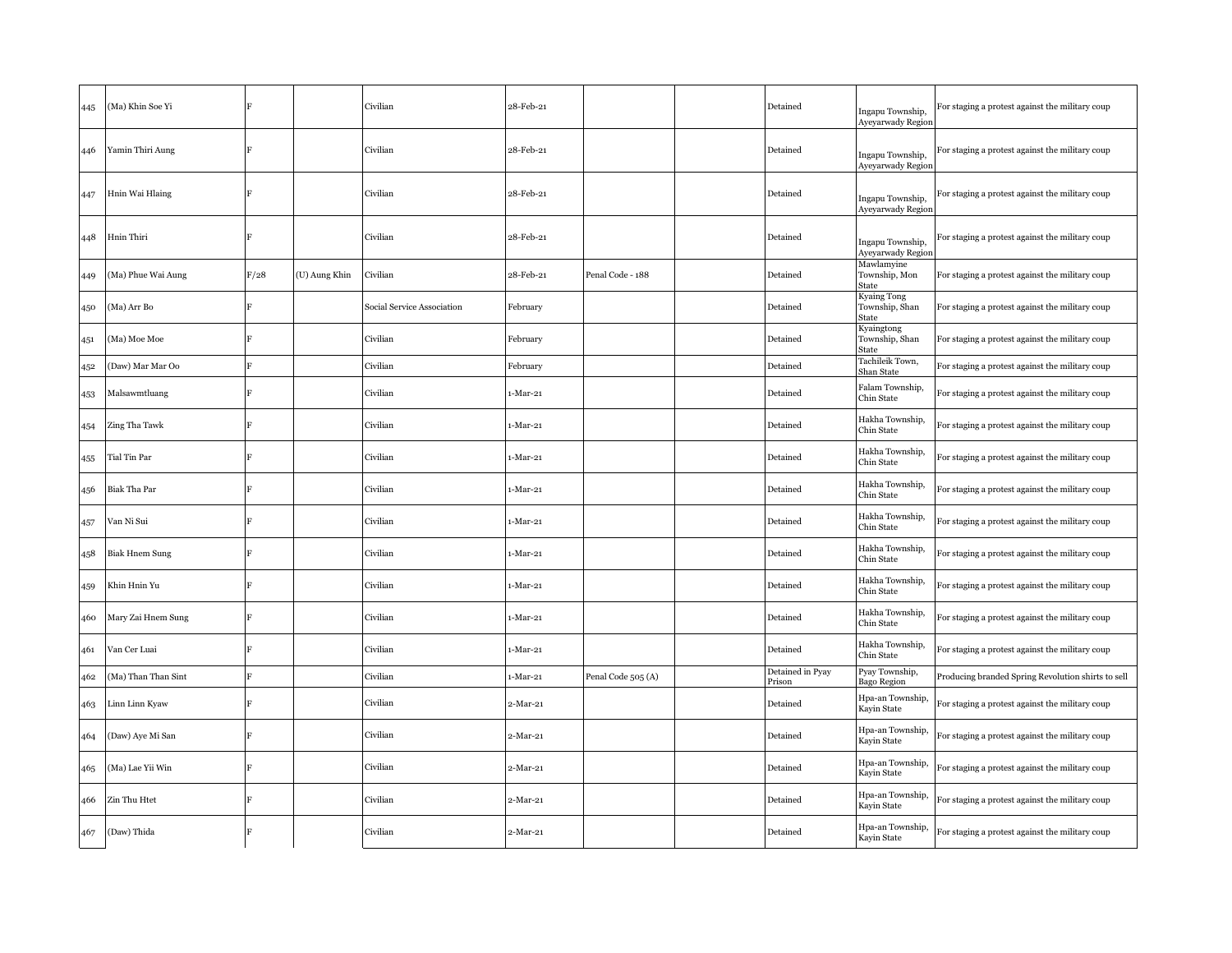| 468 | (Daw) Tar Tar                      |                      | Civilian | 2-Mar-21   |  | Detained | Hpa-an Township,<br>Kayin State               | For staging a protest against the military coup |
|-----|------------------------------------|----------------------|----------|------------|--|----------|-----------------------------------------------|-------------------------------------------------|
| 469 | Nann Kyu Kyu Khaing                |                      | Civilian | 2-Mar-21   |  | Detained | Hpa-an Township,<br>Kayin State               | For staging a protest against the military coup |
| 470 | Nann Thu Nandar Soe                |                      | Civilian | 2-Mar-21   |  | Detained | Hpa-an Township,<br>Kayin State               | For staging a protest against the military coup |
| 471 | (Daw) Thazin Hlaing                |                      | Civilian | 2-Mar-21   |  | Detained | Hpa-an Township,<br>Kayin State               | For staging a protest against the military coup |
| 472 | Wai Wai Khaing Ei                  |                      | Civilian | 2-Mar-21   |  | Detained | Hpa-an Township,<br>Kayin State               | For staging a protest against the military coup |
| 473 | Soe Myint Kay Thi                  |                      | Civilian | 2-Mar-21   |  | Detained | Hpa-an Township,<br>Kayin State               | For staging a protest against the military coup |
| 474 | Chaw Su Zin                        |                      | Civilian | 2-Mar-21   |  | Detained | Hpa-an Township,<br>Kayin State               | For staging a protest against the military coup |
| 475 | Yin Hnin Khit                      |                      | Civilian | 2-Mar-21   |  | Detained | Hpa-an Township,<br>Kayin State               | For staging a protest against the military coup |
| 476 | Su Yin Thu Htun                    |                      | Civilian | 2-Mar-21   |  | Detained | Hpa-an Township,<br>Kayin State               | For staging a protest against the military coup |
| 477 | Moe Oo Pann                        |                      | Civilian | 2-Mar-21   |  | Detained | Hpa-an Township,<br>Kayin State               | For staging a protest against the military coup |
| 478 | (Daw) Yi Yi Sann                   |                      | Civilian | 2-Mar-21   |  | Detained | Hpa-an Township,<br>Kayin State               | For staging a protest against the military coup |
| 479 | (Daw) Myint Kyi                    |                      | Civilian | 2-Mar-21   |  | Detained | Hpa-an Township,<br>Kayin State               | For staging a protest against the military coup |
| 480 | Nan Mo Kham                        | U Myint Tun          | Civilian | 2-Mar-21   |  | Detained | Kyuntaw street,<br>Sanchaung<br>Township      | For staging a protest against the military coup |
| 481 | Soe Wutt Yi                        |                      | Civilian | 3-Mar-21   |  | Detained | Nyaung-U<br>Township,<br>Mandalay             | For staging a protest against the military coup |
| 482 | War War Hlaing                     |                      | Civilian | $3-Mar-21$ |  | Detained | Thaketa, Yangon                               | For staging a protest against the military coup |
| 483 | (Ma) Yoon Lae Lae Wai              | (U) Win Htein        | Civilian | 3-Mar-21   |  | Detained | North Okkalapa<br>Township,<br>Rangoon Region | For staging a protest against the military coup |
| 484 | (Ma) Yoon Shwe Yi Theint           | (U) Sann Naing       | Civilian | $3-Mar-21$ |  | Detained | North Okkalapa<br>Township,<br>Rangoon Region | For staging a protest against the military coup |
| 485 | Ma) Zin Mar Htike                  | (U) Htun Sein        | Civilian | $3-Mar-21$ |  | Detained | North Okkalapa<br>Township,<br>Rangoon Region | For staging a protest against the military coup |
| 486 | (Ma) Tin Zar Moe (Pyae Son Minn) F | (U) Tin Aung<br>Moe  | Civilian | $3-Mar-21$ |  | Detained | North Okkalapa<br>Township,<br>Rangoon Region | For staging a protest against the military coup |
| 487 | (Ma) Wai Myat Noe Aung             | (U) Aung Myo<br>Han  | Civilian | $3-Mar-21$ |  | Detained | North Okkalapa<br>Township,<br>Rangoon Region | For staging a protest against the military coup |
| 188 | Ma) Khin Tha Zin Thant             | (U) Aung Myo<br>Kyaw | Civilian | 3-Mar-21   |  | Detained | North Okkalapa<br>Township,<br>Rangoon Region | For staging a protest against the military coup |
| 489 | (Ma) Han Su Su Htet                | (U) Bo Bo Han        | Civilian | 3-Mar-21   |  | Detained | North Okkalapa<br>Township,<br>Rangoon Region | For staging a protest against the military coup |
| 490 | (Ma) Yi Yi Htun                    | (U) Than Aung        | Civilian | 3-Mar-21   |  | Detained | North Okkalapa<br>Township,<br>Rangoon Region | For staging a protest against the military coup |
| 491 | (Ma) Khaing Tha Zin                | (U) Hla Win          | Civilian | 3-Mar-21   |  | Detained | North Okkalapa<br>Township,<br>Rangoon Region | For staging a protest against the military coup |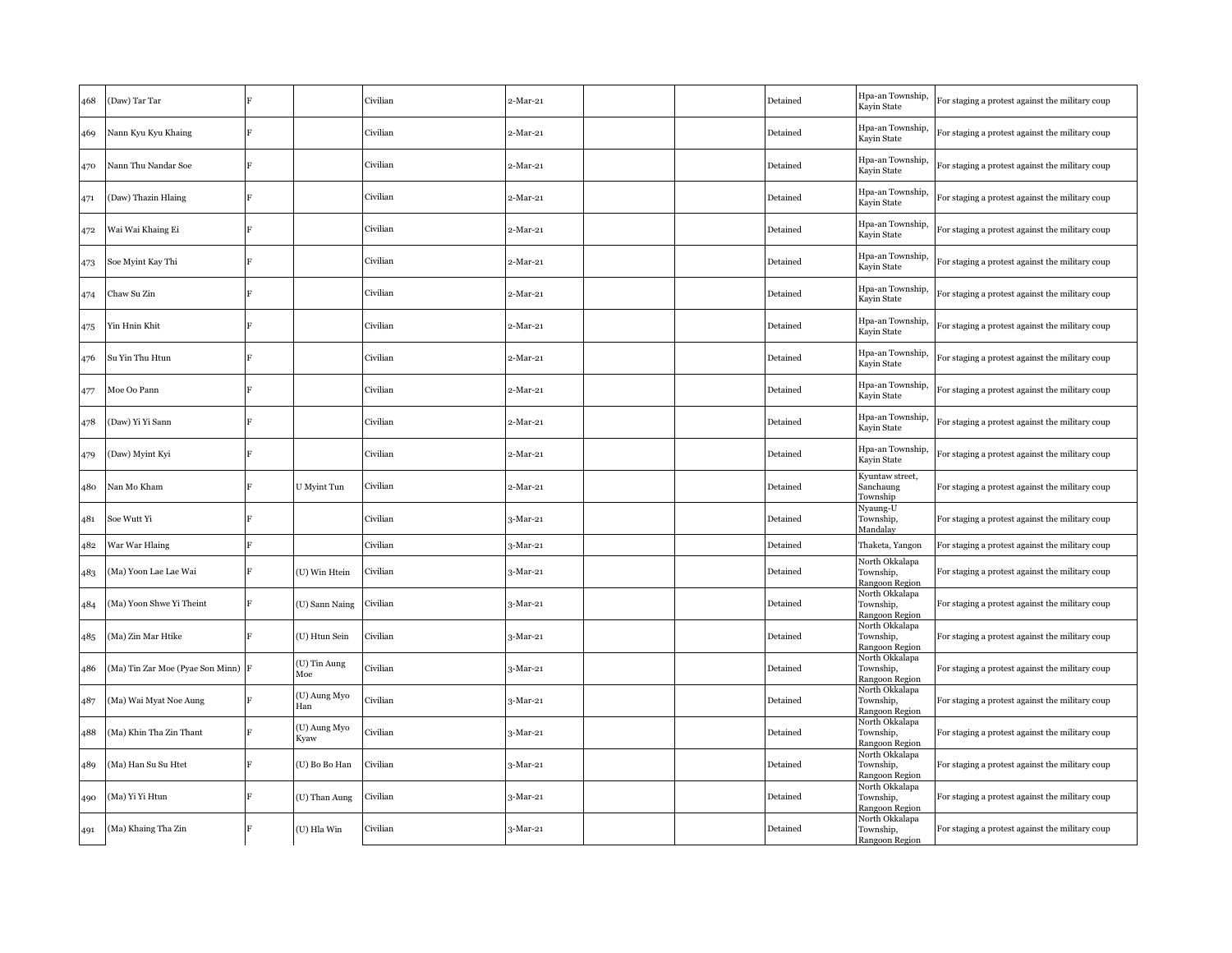| 492 | (Ma) Win Htay             |      | (U) Maung Sein        | Civilian | $3-Mar-21$  |                    | Detained                         | North Okkalapa<br>Township,<br>Rangoon Region                     | For staging a protest against the military coup                  |
|-----|---------------------------|------|-----------------------|----------|-------------|--------------------|----------------------------------|-------------------------------------------------------------------|------------------------------------------------------------------|
| 493 | (Ma) Khin Thu Htet        |      | (U) Myint Htay        | Civilian | 3-Mar-21    |                    | Detained                         | North Okkalapa<br>Township,<br>Rangoon Region                     | For staging a protest against the military coup                  |
| 494 | (Ma) Khaing Phoo Wai      |      | (U) Khin Kywe         | Civilian | 3-Mar-21    |                    | Detained                         | North Okkalapa<br>Township,<br>Rangoon Region                     | For staging a protest against the military coup                  |
| 495 | (Ma) Zin Zin July         |      | (U) Hla Bhone<br>Lwin | Civilian | $3-Mar-21$  |                    | Detained                         | North Okkalapa<br>Township,<br>Rangoon Region                     | For staging a protest against the military coup                  |
| 496 | (Ma) Myint Myint Twin     |      | (U) Aung Myint        | Civilian | 3-Mar-21    |                    | Detained                         | North Okkalapa<br>Township,<br>Rangoon Region                     | For staging a protest against the military coup                  |
| 497 | (Daw) Aye Aye Maw         |      | U Aye Than            | Civilian | 3-Mar-21    |                    | Detained                         | Rangoon Region                                                    | Arrested for protesting against the military coup                |
| 498 | (Daw) Lae Lae Win         |      |                       | Civilian | 3-Mar-21    |                    | Detained                         | Rangoon Region                                                    | Arrested for protesting against the military coup                |
| 499 | (Ma) Thin Yanant          | F/28 | (U) Myint Sein        | Civilian | 3-Mar-21    | Penal Code 505 (A) | Detained in<br>Kyaikmaraw Prison | Kyaikmaraw<br>Township, Mon<br>State                              | For staging a protest against the military coup                  |
| 500 | Ma) Yamone Phue           |      |                       | Civilian | $5$ -Mar-21 |                    | Detained                         | Rangoon Region                                                    | For staging a protest against the military coup                  |
| 501 | Ma) Chit Po Po            |      |                       | Civilian | $6$ -Mar-21 |                    | Detained                         | Rangoon Region                                                    | For staging a protest against the military coup                  |
| 502 | (Ma) Ohmar Win            |      |                       | Civilian | $5$ -Mar-21 |                    | Detained                         | Rangoon Region                                                    | For staging a protest against the military coup                  |
| 503 | Ma) May Zun               |      |                       | Civilian | $-Mar-21$   |                    | Detained                         | Rangoon Region                                                    | For staging a protest against the military coup                  |
| 504 | (Ma) May Thinzar Moe      |      |                       | Civilian | 7-Mar-21    |                    | Detained                         | South Okkalapa,<br>Yangon Region                                  | For staging a protest against the military coup                  |
| 505 | Ma) Sai Pan               |      |                       | Civilian | 7-Mar-21    |                    | Detained                         | Myitkyina<br>Township, Kachin<br>State                            | She was forcibly arrested on his way home from<br>work.          |
| 506 | (Ma) Nyi Mar Sel          |      |                       | Civilian | 8-Mar-21    |                    | Detained                         | Sitarpu Quarter,<br>Myitkyina<br>Township, Kachin<br><b>State</b> | For staging a protest against the military coup                  |
| 507 | (Ma) Khaw Yan             |      |                       | Civilian | 8-Mar-21    |                    | Detained                         | Yan Gyi Aung,<br>Myitkyina<br>Township, Kachin<br>State           | For staging a protest against the military coup                  |
| 508 | (Ma) Sar Oo               |      |                       | Civilian | 8-Mar-21    |                    | Detained                         | Myitkyina<br>Township, Kachin<br><b>State</b>                     | For staging a protest against the military coup                  |
| 509 | Ma) Su Mon Htay           |      |                       | Civilian | 8-Mar-21    |                    | Detained                         | Myitkyina<br>Township, Kachin<br>State                            | For staging a protest against the military coup                  |
| 510 | (Ma) Su Mon Nwe           | F/33 |                       | Civilian | 8-Mar-21    |                    | Detained                         | Myitkyina<br>Township, Kachin<br>State                            | For staging a protest against the military coup                  |
| 511 | (Ma) Sai Swot Eain        | F/18 |                       | Civilian | 8-Mar-21    |                    | Detained                         | Myitkyina<br>Township, Kachin<br>State                            | For staging a protest against the military coup                  |
| 512 | (Ma) Sai Mom Jar          |      |                       | Civilian | 8-Mar-21    |                    | Detained                         | Sitarpu Quarter,<br>Myitkyina<br>Township, Kachin<br>State        | For staging a protest against the military coup                  |
| 513 | (Ma) Nann Su Khaing Thein |      |                       | Civilian | 8-Mar-21    |                    | Detained                         | Myitkyina<br>Township, Kachin<br>State                            | For staging a protest against the military coup                  |
| 514 | (Ma) Pann Phyu Aung       |      |                       | Civilian | 8-Mar-21    |                    | Detained                         | Myitkyina<br>Township, Kachin<br>State                            | For staging a protest against the military coup                  |
| 515 | (Ma) Ei Phyo Kyaw         |      |                       | Civilian | 8-Mar-21    |                    | Detained                         | Myitkyina<br>Township, Kachin<br>State                            | For staging a protest against the military coup                  |
| 516 | (Ma) Gabar Mu Yay La      |      |                       | Civilian | 8-Mar-21    |                    | Detained                         | Lal Gone,<br>Myitkyina<br>Township, Kachin<br>State               | For staging a protest against the military coup                  |
| 517 | (Ma) Ywal Nuu             |      |                       | Civilian | 8-Mar-21    |                    | Detained                         | Myitkyina<br>State                                                | Township, Kachin For staging a protest against the military coup |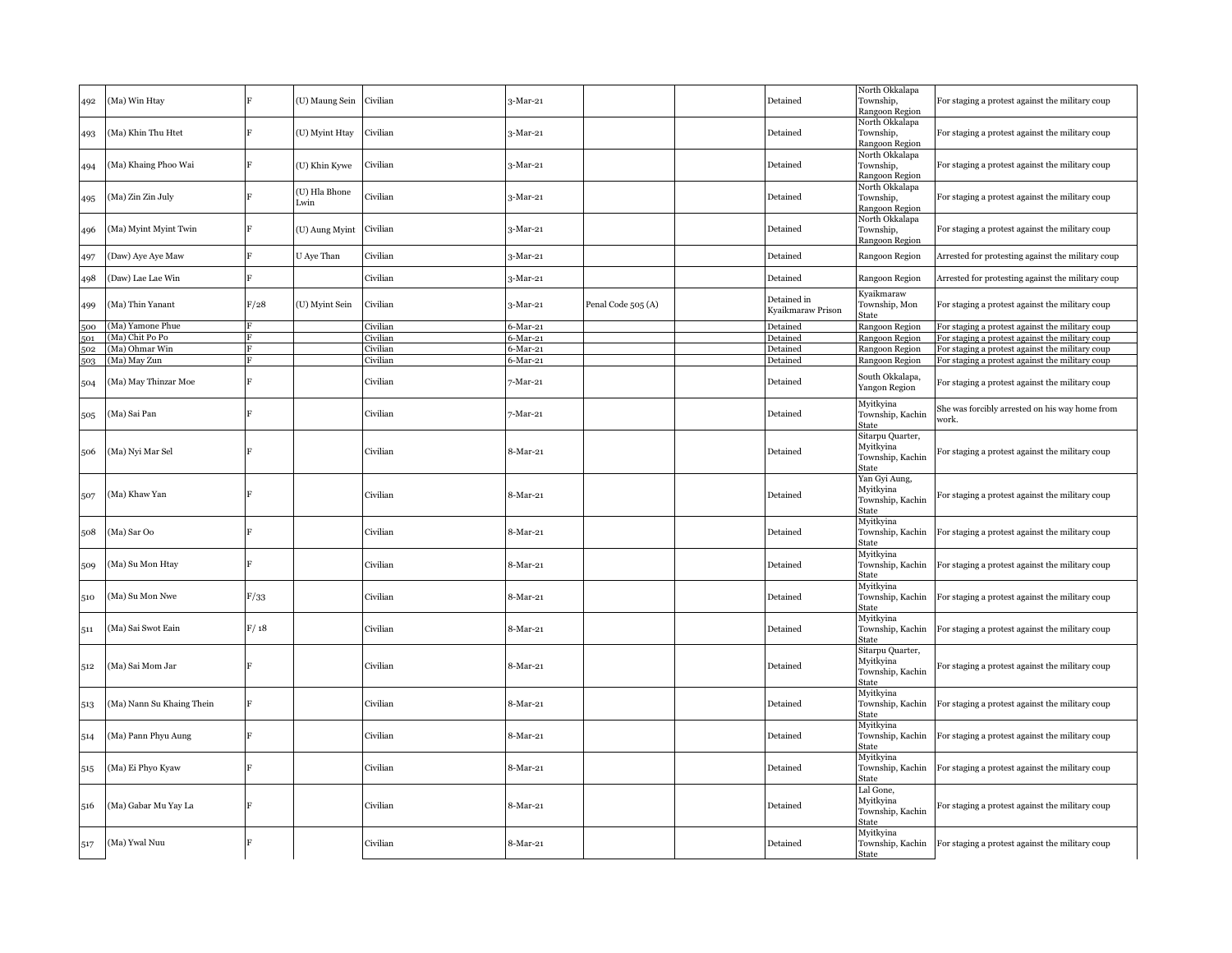| 518 | (Ma) Swan Dujar Sai Ywel      |      |                     | Civilian                  | 8-Mar-21   |                     | Detained                                              | Kachin Su,<br>Myitkyina<br>Township, Kachin<br>State                               | For staging a protest against the military coup                          |
|-----|-------------------------------|------|---------------------|---------------------------|------------|---------------------|-------------------------------------------------------|------------------------------------------------------------------------------------|--------------------------------------------------------------------------|
| 519 | (Daw) Khawn Zet               | F/43 |                     | Civilian                  | 8-Mar-21   |                     | Detained                                              | Injandone,<br>Myitkyina<br>Township, Kachin<br>State                               | For staging a protest against the military coup                          |
| 520 | (Daw) Nan Yan                 |      |                     | Civilian                  | 8-Mar-21   |                     | Detained                                              | Myitkyina<br>Township, Kachin<br>State                                             | For staging a protest against the military coup                          |
| 521 | (Daw) Mari Shin               |      |                     | Civilian                  | 8-Mar-21   |                     | Detained                                              | Myitkyina<br>Township, Kachin<br>State                                             | For staging a protest against the military coup                          |
| 522 | (Daw) Arr Chan                |      |                     | Civilian                  | 8-Mar-21   |                     | Detained                                              | Myitkyina<br>Township, Kachin<br>State                                             | For staging a protest against the military coup                          |
| 523 | (Ma) Htwe Yar                 | F/26 |                     | Civilian                  | 8-Mar-21   |                     | Detained                                              | Myitkyina<br>Township, Kachin<br>State                                             | For staging a protest against the military coup                          |
| 524 | (Ma) Kyawt Shin               | F/28 |                     | Civilian                  | 8-Mar-21   |                     | Detained                                              | Myitkyina<br>Township, Kachin<br>State                                             | For staging a protest against the military coup                          |
| 525 | Ma) Khin Zar Zar Myint        | E.   |                     | Civilian                  | $9-Mar-21$ |                     | Detained                                              | Santaw ward, Pyay<br>Township, Bago<br>Region                                      | For staging a protest against the military coup                          |
| 526 | Ma) Khin Thu Htet             | F    | <b>U</b> Myint Htay | Civilian                  | 10-Mar-21  |                     | Detained                                              | 631, Zaminzwe<br>ward, Bonmar (2)<br>street, North<br>Okkalapa<br>Township, Yangon | For staging a protest against the military coup                          |
| 527 | Ma) <mark>Yoon Hmi Hmi</mark> | E.   | U Htein Linn        | Civilian                  | 10-Mar-21  |                     | Detained                                              | 631, Zaminzwe<br>ward, Bonmar (2)<br>street, North<br>Okkalapa<br>Township, Yangon | For staging a protest against the military coup                          |
| 528 | Ma) Yoon Leah Leah Wai        | F    | U Win Htein         | Civilian                  | 10-Mar-21  |                     | Detained                                              | 689, Zaminzwe<br>ward, Bonmar (1)<br>street, North<br>Okkalapa<br>Township, Yangon | For staging a protest against the military coup                          |
| 529 | Ma) Linn Lett Aung            | F/17 |                     | Civilian                  | 9-Mar-21   |                     | Detained                                              | Myeik Township,<br>Tanintharyi Region                                              | For staging a protest against the military coup                          |
| 530 | Ma) Sandar Moe                | F/23 |                     | Civilian                  | $9-Mar-21$ |                     | Detained                                              | Myeik Township,<br>Tanintharyi Region                                              | For staging a protest against the military coup                          |
| 531 | Ma) May Myat Thu              |      |                     | Civilian                  | $9-Mar-21$ |                     | Detained                                              | Myeik Township,<br>Tanintharyi Regior                                              | For staging a protest against the military coup                          |
| 532 | Ma) Nandar Phu Wai            | E.   |                     | Civilian                  | 9-Mar-21   |                     | Detained                                              | Myeik Township,<br>Tanintharyi Region                                              | For staging a protest against the military coup                          |
| 533 | Ma) Lu Par                    | F/25 |                     | Civilian                  | 9-Mar-21   |                     | Detained                                              | Inn Wa Street,<br>Myeik Township,<br>Tanintharyi Region                            | For staging a protest against the military coup                          |
| 534 | (Ma) Shwe Yi Win              |      |                     | <b>Freelance Reporter</b> | 11-Feb-21  |                     | Detained                                              | Pathein Township,<br>Ayeyarwady Region the military coup.                          | She was arrested while reporting a protest against                       |
| 535 | (Ma) Tin Mar Swe              |      |                     | <b>MCN</b> Reporter       | 24-Feb-21  | Penal Code - 505(A) | Released on bail on 25<br>$\overline{\text{Feb}}\ 21$ | MonywaTownship,<br><b>Sagaing Region</b>                                           | She was arrested while reporting a protest against<br>the military coup. |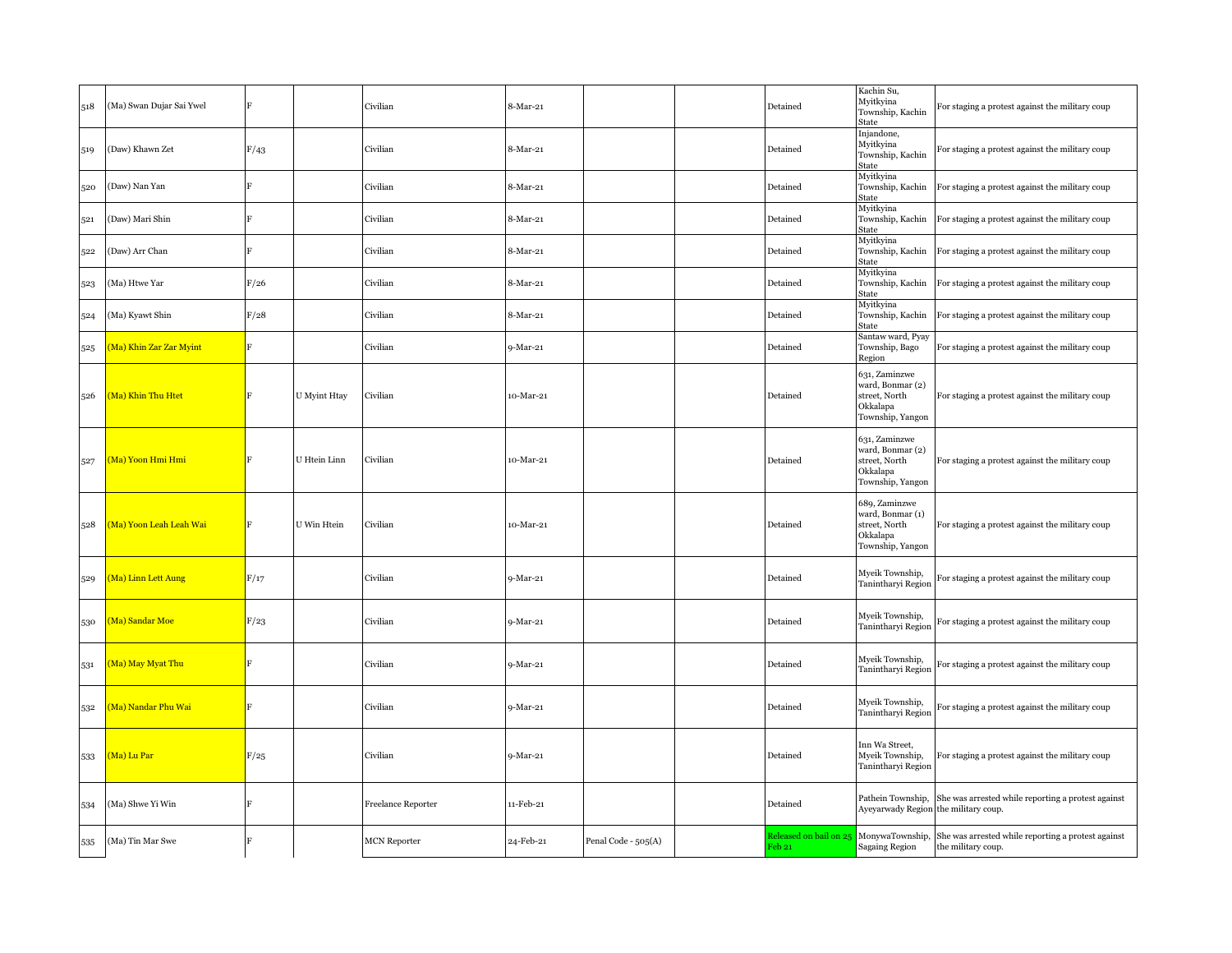| 536 | (Ma) Khin May Sann      |  | The Voice Reporter                                  | 24-Feb-21 | Penal Code - 505(A) | Released on bail on 25 MonywaTownship,<br>eb 21 | Sagaing Region                                             | She was arrested while reporting a protest against<br>the military coup.      |
|-----|-------------------------|--|-----------------------------------------------------|-----------|---------------------|-------------------------------------------------|------------------------------------------------------------|-------------------------------------------------------------------------------|
| 537 | (Ma) Kay Zune Nway      |  | <b>Myanmar Now Reporter</b>                         | 27-Feb-21 | Penal Code -505 (A) | Detained in Insein<br>Prison                    | Rangoon Region                                             | He was arrested while reporting a protest against<br>the military coup.       |
| 538 | (Ma) Zar Zar            |  | Myay Latt Journal Reporter                          | 27-Feb-21 |                     | Released on 27 Feb 21                           | Magway Region                                              | She was arrested while reporting a protest against<br>the military coup.      |
| 539 | Ma) Shin Moe Myint      |  | Freelance photojournalist                           | 28-Feb-21 |                     | Released on 2 Mar 21                            | Sanchaung T/S,<br>Yangon                                   | She was charged while reporting a protest against<br>he military coup.        |
| 540 | Daw) Khin Ma Ma         |  | UEC Chairman of Shwegu Township 10-Feb-21           |           |                     | Detained                                        | Shwegu Township,<br>Kachin State                           | Detained in relation to November election alleged<br>irregularities           |
| 541 | (Daw) Win Sandar        |  | UEC Secretary of Shwegu Township                    | 10-Feb-21 |                     | Detained                                        | Shwegu Township,<br>Kachin State                           | Detained in relation to November election alleged<br>rregularities            |
| 542 | (Daw) Khin Than Nwel    |  | Chairman of UEC of Thaton<br>Fownship               | 10-Feb-21 |                     | Detained                                        | Thaton Township,<br>Mon State                              | Detained in relation to November election alleged<br>rregularities            |
| 543 | Daw) Hla Kyi            |  | UEC Chairman of Bawlakhe District<br>of Kayah State | 10-Feb-21 |                     | Detained                                        | Bawlakhe, Kayah<br>State                                   | Detained in relation to November election alleged<br>rregularities            |
| 544 | (Daw) Yin Yin Nu        |  | UEC Secretary of Hpekhone<br>Township               | 10-Feb-21 |                     | Detained                                        | Hpekhone<br>Township, Kayah<br>State                       | Detained in relation to November election alleged<br>rregularities            |
| 545 | (Daw) Ei Thazin Kyaw    |  | UEC Member of Taungup Township                      | February  |                     | Detained                                        | Taungup<br>Township,<br>Rakhine State                      | Detained in relation to November election alleged<br>rregularities            |
| 546 | Daw) Wutt Yi Tun        |  | UEC Office Officer of Kawkareik<br>District         | 10-Feb-21 |                     | Detained                                        | Kawkareik Town,<br>Karen State                             | Detained in relation to November election alleged<br>rregularities            |
| 547 | (Daw) Nan Wai Wai       |  | UEC Secretary of Kawkareik<br>Township              | 10-Feb-21 |                     | Detained                                        | Kawkareik Town,<br>Karen State                             | Detained in relation to November election alleged<br>rregularities            |
| 548 | (Daw) Cho Khaing Oo     |  | UEC Secretary of Hakha District                     | 10-Feb-21 |                     | Detained in Tactical<br>Command in Hakha        | Hakha Township,<br>Chin State                              | Detained in relation to November election alleged<br>rregularities            |
| 549 | (Daw) Deih San Kim      |  | UEC Secretary of Tedim Township                     | 10-Feb-21 |                     | Detained in army's<br>camp in Tedim             | Tedim Township,<br>Chin State                              | Detained in relation to November election alleged<br>rregularities            |
| 550 | (Daw) Su Mar Khaing     |  | Staff Officer of UEC of Kanbalu<br>Township         | 10-Feb-21 |                     | Detained                                        | Kanbalu<br>Township, Shwebo<br>District, Sagaing<br>Region | Detained in relation to November election alleged<br>irregularities           |
| 551 | (Daw) Le Le Mon         |  | UEC Secretary of Kyun Hla<br>Fownship               | 10-Feb-21 |                     | Detained                                        | Kyun Hla<br>Township, Sagaing<br>Region                    | Detained in relation to November election alleged<br>irregularities           |
| 552 | Daw) Thandar Soe        |  | UEC Secretary of Taze Township                      | 10-Feb-21 |                     | Detained                                        | Taze, Sagaing<br>Region                                    | Detained in relation to November election alleged<br>rregularities            |
| 553 | (Daw) Yu Yu Khaing      |  | UEC Secretary of Nyaunglebin<br>Township            | 10-Feb-21 |                     | Detained                                        | Nyaunglebin<br>Township, Bago<br>Region                    | Detained in relation to November election alleged<br>irregularities           |
| 554 | (Daw) Tin Tin Htwe      |  | UEC Chairman of Hopong Township 10-Feb-21           |           |                     | Detained                                        | Hopong Township,<br>Shan State                             | Detained in relation to November election alleged<br>rregularities            |
| 555 | (Daw) Zin Mar Oo        |  | <b>UEC Secretary of Pauk</b><br>Township            | 10-Feb-21 |                     | Detained                                        | Pauk Township,<br>Magway Region                            | Deta+D541:J542ined in relation to November<br>election alleged irregularities |
| 556 | (Daw) Khin Mar Aye      |  | UEC Secretary of Pakokku<br>Fownship                | 10-Feb-21 |                     | Detained                                        | Pakokku<br>Township,<br>Magway Region                      | Detained in relation to November election alleged<br>rregularities            |
| 557 | (Daw) Khin Lay Nwel     |  | UEC Secretary of Ywangan<br>Township                | 10-Feb-21 |                     | Detained                                        | Ywangan<br>Township, Shan<br>State                         | Detained in relation to November election alleged<br>irregularities           |
| 558 | (Ma) Hnin Yupar         |  | UEC official of Kyaukme Town                        | -Feb-21   |                     | Detained                                        | Kyaukme<br>Township, Shan<br>State                         | Detained in relation to November election alleged<br>irregularities           |
| 559 | [Daw) Mary Nan          |  | UEC Chairman of Kachin State                        | February  |                     | Detained                                        | Kachin State                                               | Detained in relation to November election alleged<br>rregularities            |
| 560 | [Daw) San Wai           |  | UEC Chairman of District of Kachin<br>State         | February  |                     | Detained                                        | Kachin State                                               | Detained in relation to November election alleged<br>rregularities            |
| 561 | (Daw) Theint Theint Tun |  | <b>UEC Secretary of Momauk</b><br>Township          | February  |                     | Detained                                        | Momauk<br>Township, Kachin<br>State                        | Detained in relation to November election alleged<br>irregularities           |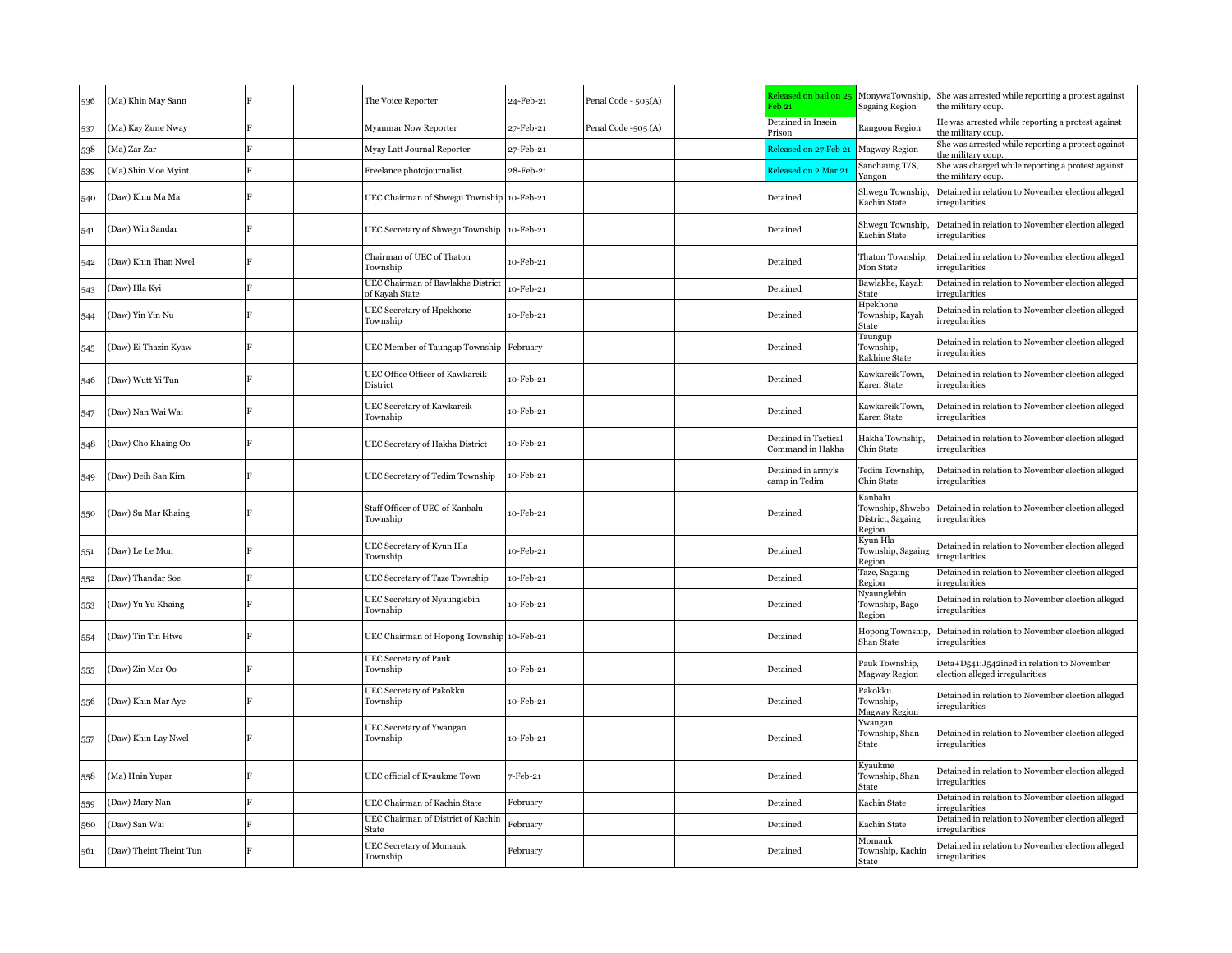| 562 | (Daw) Khin May Soe    |  | UEC Secretary of Mohnyin<br>Township                        | February                           |                                                                   |                                        | Detained  | Mohnyin Township<br>Kachin State     | Detained in relation to November election alleged<br>irregularities                                                                                                                                                                                                                                                                        |
|-----|-----------------------|--|-------------------------------------------------------------|------------------------------------|-------------------------------------------------------------------|----------------------------------------|-----------|--------------------------------------|--------------------------------------------------------------------------------------------------------------------------------------------------------------------------------------------------------------------------------------------------------------------------------------------------------------------------------------------|
| 563 | (Daw) Khin Khin Htay  |  | UEC Chairman of Mogaung<br>Fownship                         | February                           |                                                                   |                                        | Detained  | Mogaung<br>Township, Kachin<br>State | Detained in relation to November election alleged<br>irregularities                                                                                                                                                                                                                                                                        |
| 564 | (Daw) Mya Mya         |  | UEC Member of Mongmit Township February                     |                                    |                                                                   |                                        | Detained  | Mongmit<br>Township, Shan<br>State   | Detained in relation to November election alleged<br>irregularities                                                                                                                                                                                                                                                                        |
| 565 | (Daw) Kaung Jar Khunr |  | UEC Chairman of Kutkai Township                             | February                           |                                                                   |                                        | Detained  | Kutkai Township,<br>Shan State       | Detained in relation to November election alleged<br>irregularities                                                                                                                                                                                                                                                                        |
| 566 | (Daw) Nyein Myint Moe |  | UEC Member of Mongkaung<br>Township                         | February                           |                                                                   |                                        | Detained  | Mongkung<br>Township, Shan<br>State  | Detained in relation to November election alleged<br>irregularities                                                                                                                                                                                                                                                                        |
| 567 | (Daw) Aye Thandar Soe |  | UEC Secretary of Tachileik District                         | February                           |                                                                   |                                        | Detained  | Tachileik<br>Township, Shan<br>State | Detained in relation to November election alleged<br>irregularities                                                                                                                                                                                                                                                                        |
| 568 | (Daw) Phyu Phyu Thin  |  | Pyihtaungsu Hluttaw MP for<br>Mingalar Taung Nyunt Township | Issued warrant to<br>arrest        | Penal Code - 505(B),<br>Vatural Disaster<br>Management law        |                                        | In Hiding | Rangoon Region                       | The 17 are members of the Committee Representing<br>Pyidaungsu Hluttaw (CRPH), a predominantly NLD<br>and self-declared parliamentary committee formed<br>after the coup in response to military rule. The<br>warrants were issued at each township the MPs<br>represent, under article 505[b) of the Penal Code,<br>according to sources. |
| 569 | (Daw) Zin Mar Aung    |  | Pyihtaungsu Hluttaw MP for Yankin<br>Township               | Issued warrant to<br>arrest        | Penal Code - 505(B),<br><b>Natural Disaster</b><br>Management law |                                        | In Hiding | Rangoon Region                       | The 17 are members of the Committee Representing<br>Pyidaungsu Hluttaw (CRPH), a predominantly NLD<br>and self-declared parliamentary committee formed<br>after the coup in response to military rule. The<br>warrants were issued at each township the MPs<br>represent, under article 505[b) of the Penal Code,<br>according to sources. |
| 570 | (Daw) Myat Thida Tun  |  | Amyotha Hluttaw MP for Mon state                            | Issued warrant to<br><b>arrest</b> | Penal Code - 505(B),<br><b>Natural Disaster</b><br>Management law |                                        | In Hiding | Mon State                            | The 17 are members of the Committee Representing<br>Pyidaungsu Hluttaw (CRPH), a predominantly NLD<br>and self-declared parliamentary committee formed<br>after the coup in response to military rule. The<br>warrants were issued at each township the MPs<br>represent, under article 505[b) of the Penal Code,<br>according to sources. |
| 571 | (Daw) Thiri Yadanar   |  | MP for Bilin Township                                       | Issued warrant to<br>arrest        | Penal Code - 505(B)                                               | <b>Bilin Township</b><br>Administrator | In Hiding | Bilin Township,<br>Mon State         | Myanmar Military Seizes Power and Senior NLD<br>leaders including Daw Aung San Suu Kyi and<br>President U Win Myint were detained. The NLD's<br>chief ministers and ministers in the states and<br>regions were also detained.                                                                                                             |
| 572 | (Ma) Zu Zu Zan        |  | Member of Kayah State Student<br>Union                      | Issued warrant to<br>arrest        | S: 19 of PAPP Law                                                 | Superintendent Zaw<br>Moe Aung         | In Hiding | Mandalay Region                      | For staging a protest against the military coup                                                                                                                                                                                                                                                                                            |
| 573 | (Ma) Nilar Thein      |  | 88 Generation Student Leader (88<br>Peace and Open Society) | Issued warrant to<br>urrest        | Penal Code - 505(A)                                               |                                        | In Hiding | Rangoon Region                       | Alledged to have disrespected the military                                                                                                                                                                                                                                                                                                 |
| 574 | (U) Ei Pencilo        |  | Social Influencer (Writer)                                  | Issued warrant to<br>arrest        | Penal Code - 505(B)                                               |                                        | In Hiding | Rangoon Region                       | The military is alleging that the accused made and<br>circulated a statement on social media intending to<br>undermine the peace and order of the state.                                                                                                                                                                                   |
| 575 | Nang Mu               |  | Civilian                                                    | Issued warrant to<br>rrest         |                                                                   |                                        | In Hiding | Mohnyin Town,<br>Kachin State        | For staging a protest against the military coup                                                                                                                                                                                                                                                                                            |
| 576 | Thet Htar Hnin        |  | Civilian                                                    | Issued warrant to<br>arrest        |                                                                   |                                        | In Hiding | Mohnyin Town,<br>Kachin State        | For staging a protest against the military coup                                                                                                                                                                                                                                                                                            |
|     |                       |  |                                                             |                                    |                                                                   |                                        |           |                                      |                                                                                                                                                                                                                                                                                                                                            |
|     | Total 576             |  |                                                             |                                    |                                                                   |                                        |           |                                      |                                                                                                                                                                                                                                                                                                                                            |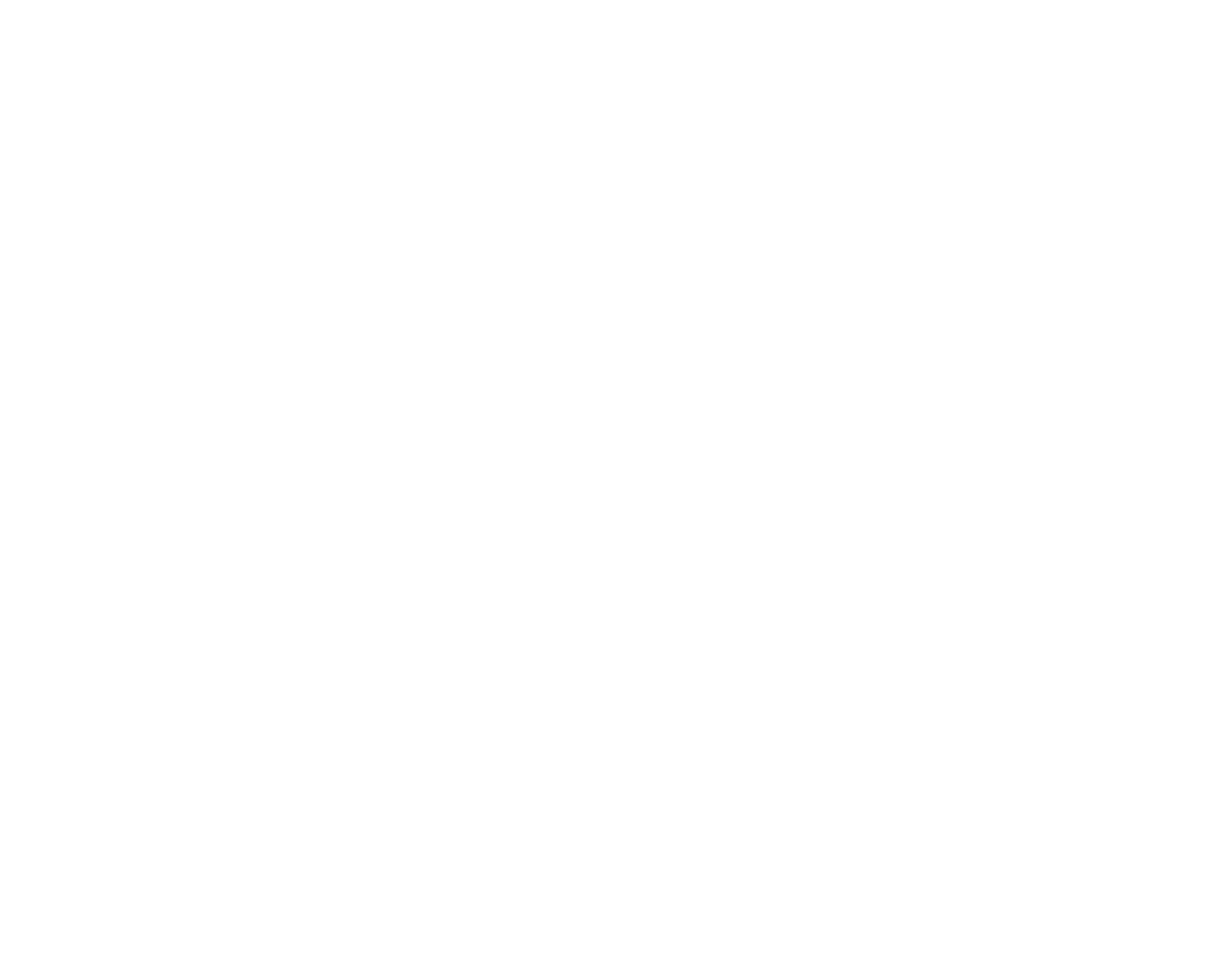a series and the series of the series of the series of the series of the series of the series of the series of